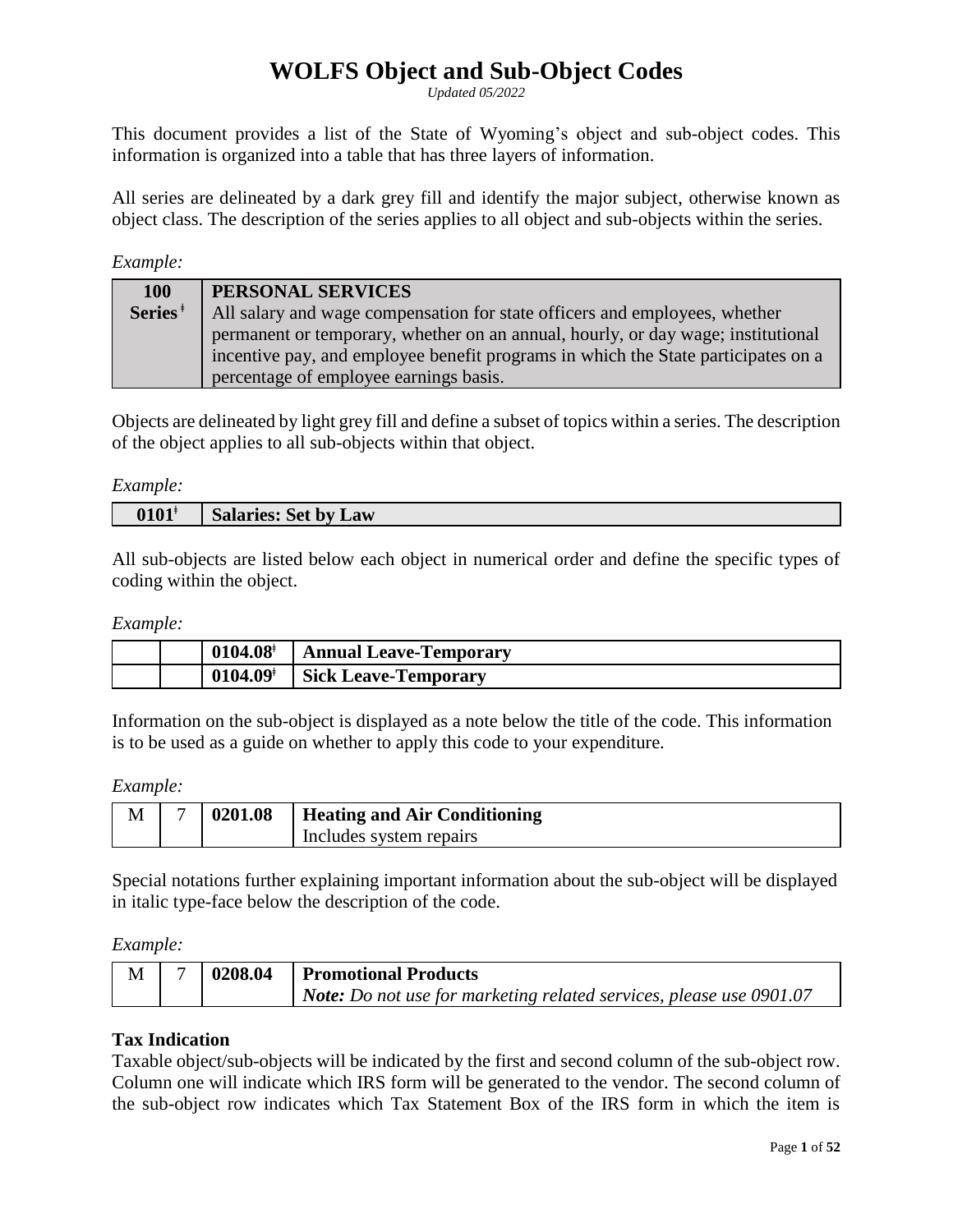reported.

## *Example:*

| - -<br>N<br>$\overline{\phantom{a}}$ | <b>.</b> | 201<br>,,,,,,, | 1 sumbing |
|--------------------------------------|----------|----------------|-----------|
|                                      |          |                |           |

# **M: 1099-MISC Miscellaneous Income**

Codes that indicate a 1099-MISC reporting will appear with an M followed by the number of the 1099-MISC Tax Statement Box. The following Tax Statement Boxes are applicable:

Box 1: Rents; Box 3: Other Income; Box 6: Medical and Health Care Payments; and Box 14: Gross Proceeds Paid to an Attorney.

## **N: 1099-NEC Nonemployee Compensation**

Codes that indicate a 1099-NEC reporting will appear with an N followed by the number of the 1099-NEC Tax Statement Box. The following Tax Statement Boxes are applicable:

Box 1: Nonemployee Compensation.

## **G: 1099-G Certain Government Payments**

Codes that indicate a 1099-G will be generated will appear with a G followed by the number of the 1099-MISC Tax Statement Box. The following Tax Statement Box is applicable:

Box 6: Taxable Grants.

## **I: 1099-INT Interest Income**

Codes that indicate a 1099-INT will be generated will appear with an I followed by the number of the 1099-MISC Tax Statement Box. The following Tax Statement Box is applicable:

Box 1: Interest Income.

## **Fixed Asset Indication**

Fixed Asset eligible codes will be identified by the presence of **FA** following the sub-object in the third column of each sub-object row.

*Example:*

| 0245.02 | <b>Laboratory Equipment</b> |
|---------|-----------------------------|
| A       |                             |

# **Excluded Payments Indication**

Codes that are excluded from publishing on the transparency site (WyOpen) are identified by the presence of an obelisk (ǂ) following the sub-object in each row. Please note, agencies may exclude confidential payments from WyOpen by using the restricted payment document codes, i.e., GAXRES and PRCRES. Exclusion from WyOpen is not a legal determination of whether or not the payment is confidential by law. Sub-objects with a label of ST will be published on WyOpen, but the address of the employee is redacted and marked confidential.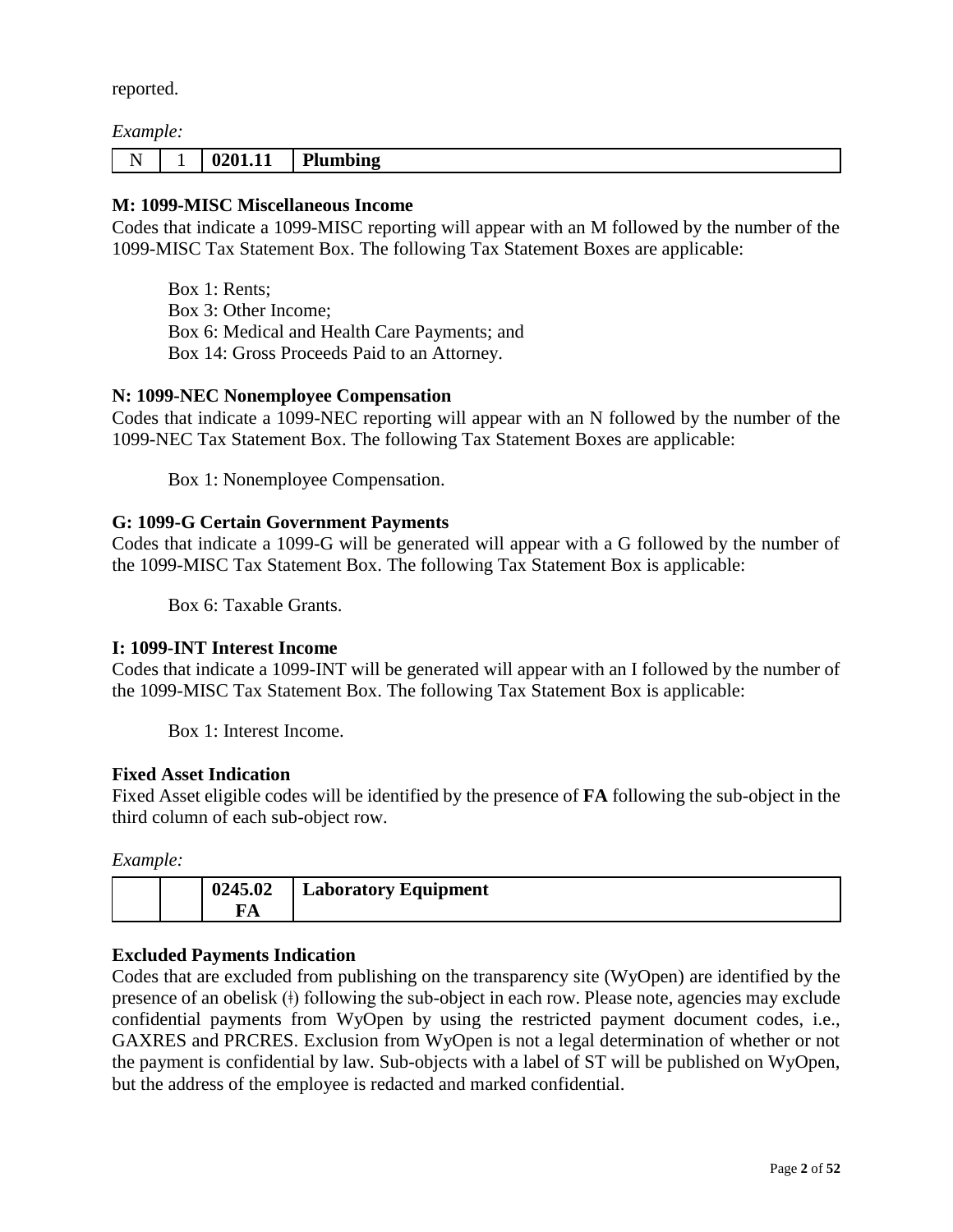*Example:*

|  | $\mid 0103.01^{\dagger} \mid$ Permanent Positions |
|--|---------------------------------------------------|
|  | Classified by A&I Human Resource Division (HRD)   |

| 100                 |  | PERSONAL SERVICES                                                                |                                                                                       |  |  |
|---------------------|--|----------------------------------------------------------------------------------|---------------------------------------------------------------------------------------|--|--|
| Series <sup>†</sup> |  |                                                                                  | All salary and wage compensation for state officers and employees, whether            |  |  |
|                     |  | permanent or temporary, whether on an annual, hourly, or day wage; institutional |                                                                                       |  |  |
|                     |  |                                                                                  | incentive pay, and employee benefit programs in which the State participates on a     |  |  |
|                     |  | percentage of employee earnings basis.                                           |                                                                                       |  |  |
| $0101*$             |  | <b>Salaries: Set by Law</b>                                                      |                                                                                       |  |  |
|                     |  | $0101.01$ <sup>+</sup>                                                           | <b>Salaries-Statutory</b>                                                             |  |  |
|                     |  |                                                                                  | Specifically set by law                                                               |  |  |
|                     |  | $0101.03^{\dagger}$                                                              | <b>Judicial Retirement</b>                                                            |  |  |
| $0103*$             |  |                                                                                  | Salaries: Classified (Includes Severance Pay/Back Pay/ Front Pay)                     |  |  |
|                     |  |                                                                                  | Severance pay is a payment made by an employer to an employee upon the                |  |  |
|                     |  |                                                                                  | involuntary termination of employment. Back pay is compensation paid to an            |  |  |
|                     |  |                                                                                  | individual to compensate the individual for remuneration that would have been         |  |  |
|                     |  |                                                                                  | received up to the time of the settlement. Front Pay is paid to an individual to      |  |  |
|                     |  |                                                                                  | compensate the individual for remuneration that would have been received after        |  |  |
|                     |  | the settlement date.                                                             |                                                                                       |  |  |
|                     |  |                                                                                  |                                                                                       |  |  |
|                     |  |                                                                                  | <b>Note:</b> See section on 0256.02 and 0256.03 for settlements and related awards as |  |  |
|                     |  | they may also apply.                                                             |                                                                                       |  |  |
|                     |  | $0103.01^{\dagger}$                                                              | <b>Permanent Positions</b>                                                            |  |  |
|                     |  | $0103.02^*$                                                                      | Classified by A&I Human Resource Division (HRD)                                       |  |  |
|                     |  |                                                                                  | <b>Overtime Pay for Permanent Positions</b>                                           |  |  |
|                     |  | $0103.05^{\dagger}$                                                              | <b>Holiday Pay for Permanent Positions</b><br><b>Shift Differential</b>               |  |  |
|                     |  | $0103.07$ <sup>+</sup>                                                           |                                                                                       |  |  |
|                     |  | $0103.08^{\dagger}$                                                              | <b>Annual Leave</b>                                                                   |  |  |
|                     |  | 0103.09 <sup>†</sup>                                                             | <b>Sick Leave</b>                                                                     |  |  |
|                     |  | $0103.10^{\dagger}$                                                              | <b>Compensation Time</b>                                                              |  |  |
|                     |  | $0103.13$ <sup>*</sup>                                                           | <b>Full-Time Employee Bonus</b>                                                       |  |  |
|                     |  | $0103.15$ <sup>*</sup>                                                           | <b>Court Reporter Pay</b>                                                             |  |  |
|                     |  | $0103.16^{\dagger}$                                                              | <b>Court Commission Fees</b>                                                          |  |  |
|                     |  | $0103.17$ <sup>+</sup>                                                           | <b>Admin Leave Payout</b>                                                             |  |  |
| $0104*$             |  | <b>Salaries:</b>                                                                 | <b>Other</b>                                                                          |  |  |
|                     |  | $0104.01$ <sup>*</sup>                                                           | <b>Temporary Salaries</b>                                                             |  |  |
|                     |  |                                                                                  | Seasonal, part-time, hourly or full-time employment when service is                   |  |  |
|                     |  |                                                                                  | to be terminated at the end of a foreseeable period of time; meeting                  |  |  |
|                     |  |                                                                                  | salaries of board and commission members, legislators                                 |  |  |
|                     |  | $0104.02*$                                                                       | <b>Overtime Pay-Temporary</b>                                                         |  |  |
|                     |  | $0104.05^*$                                                                      | <b>Holiday Pay-Temporary</b>                                                          |  |  |
|                     |  | $0104.07$ <sup>*</sup>                                                           | <b>Shift Differential</b>                                                             |  |  |
|                     |  | $0104.08^{\dagger}$                                                              | <b>Annual Leave-Temporary</b>                                                         |  |  |
|                     |  | $0104.09$ <sup>*</sup>                                                           | <b>Sick Leave-Temporary</b>                                                           |  |  |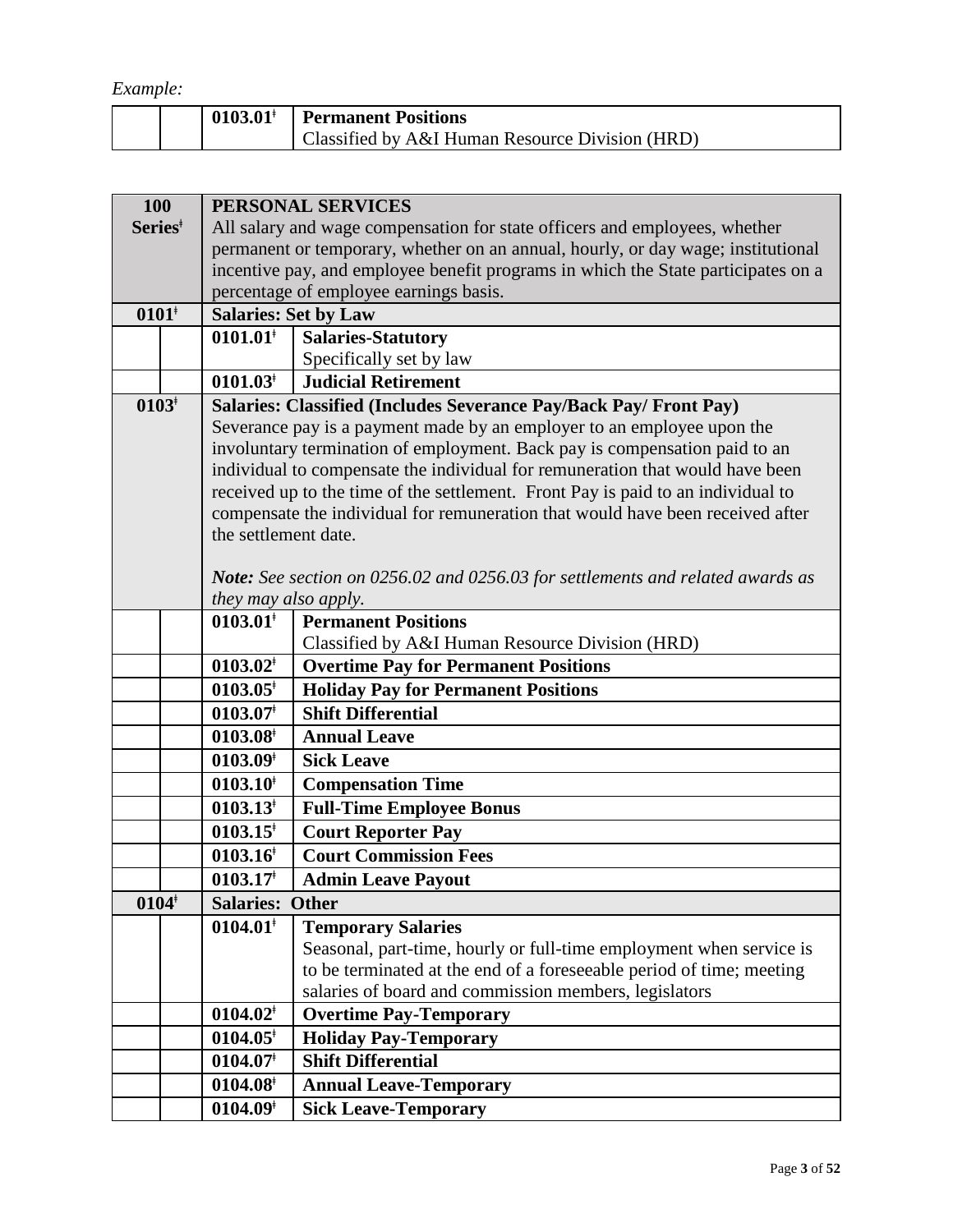|                                                                    |   | $0104.10$ <sup>*</sup>                                                                                                  | <b>Compensation Time-Temporary</b>                                                  |  |  |
|--------------------------------------------------------------------|---|-------------------------------------------------------------------------------------------------------------------------|-------------------------------------------------------------------------------------|--|--|
|                                                                    |   | $0104.17$ <sup>+</sup>                                                                                                  | <b>Admin Leave Payout-Temporary</b>                                                 |  |  |
| $0105*$                                                            |   |                                                                                                                         | <b>Employer Paid Benefits</b>                                                       |  |  |
|                                                                    |   | $0105.01*$                                                                                                              | <b>State Retirement-Employer Share</b>                                              |  |  |
|                                                                    |   | $0105.02*$                                                                                                              | <b>Social Security-Employer Share</b>                                               |  |  |
|                                                                    |   | $0105.03*$                                                                                                              | <b>Worker's Compensation</b>                                                        |  |  |
|                                                                    |   | $0105.05$ <sup>*</sup>                                                                                                  | <b>Other</b>                                                                        |  |  |
|                                                                    |   | $0105.06$ <sup>†</sup>                                                                                                  | <b>Health Insurance-Employer Share</b>                                              |  |  |
|                                                                    |   | $0105.07*$                                                                                                              | Longevity                                                                           |  |  |
|                                                                    |   | $0105.08$ <sup>†</sup>                                                                                                  | <b>Game and Fish Warden's Retirement System-Employer Share</b>                      |  |  |
|                                                                    |   | $0105.11*$                                                                                                              | <b>Unemployment Insurance Claims</b>                                                |  |  |
|                                                                    |   | $0105.12$ <sup>*</sup>                                                                                                  | <b>Unemployment Reserve</b>                                                         |  |  |
|                                                                    |   | $0105.15$ <sup>*</sup>                                                                                                  | <b>Deferred Comp Match-Employer Share</b>                                           |  |  |
|                                                                    |   | $0105.16$ <sup>†</sup>                                                                                                  | <b>Clothing Allowance</b>                                                           |  |  |
|                                                                    |   | $0105.17$ <sup>+</sup>                                                                                                  | <b>Post-Employment Paid Benefits</b>                                                |  |  |
|                                                                    |   | $0105.18^*$                                                                                                             | <b>Retiree Insurance Funding</b>                                                    |  |  |
|                                                                    |   | $0105.19*$                                                                                                              | <b>State Retirement-Employer Share</b>                                              |  |  |
|                                                                    |   | $0105.20$ <sup>†</sup>                                                                                                  | <b>Cell Phone Reimbursement</b>                                                     |  |  |
|                                                                    |   | $0105.99$ <sup>+</sup>                                                                                                  | <b>Employer Paid Benefits</b>                                                       |  |  |
|                                                                    |   |                                                                                                                         | Note: For WYDOT use only                                                            |  |  |
| $0107*$                                                            |   | <b>Institution Special Pay</b>                                                                                          |                                                                                     |  |  |
|                                                                    |   | $0107.01$ <sup>*</sup>                                                                                                  | <b>Discharge Pay or Patient Travel</b>                                              |  |  |
|                                                                    |   | $0107.02^*$                                                                                                             | <b>Transportation as Part of Discharge Pay</b>                                      |  |  |
|                                                                    |   | $0107.04$ <sup>*</sup>                                                                                                  | <b>Institution Incentive Pay</b>                                                    |  |  |
|                                                                    |   | $0107.05^*$                                                                                                             | <b>Patient Pay</b>                                                                  |  |  |
|                                                                    |   | $0107.23$ <sup>*</sup>                                                                                                  | <b>Workers Compensation-Employer's Share</b>                                        |  |  |
| $0109*$                                                            |   |                                                                                                                         | <b>Employee Deductions</b>                                                          |  |  |
|                                                                    |   | $0109.01$ <sup>*</sup>                                                                                                  | <b>Employer Share Responsibility</b>                                                |  |  |
|                                                                    |   |                                                                                                                         | ESRP, ACA                                                                           |  |  |
| 200                                                                |   |                                                                                                                         | <b>SUPPORTIVE SERVICES</b>                                                          |  |  |
| <b>Series</b>                                                      |   |                                                                                                                         | Invoices for materials are not reportable on Form 1099. Invoices for labor/services |  |  |
|                                                                    |   |                                                                                                                         | are reportable on Form 1099                                                         |  |  |
| 0201<br><b>Real Property Repairs, Alterations, and Maintenance</b> |   |                                                                                                                         |                                                                                     |  |  |
|                                                                    |   |                                                                                                                         | Normal upkeep and restoration of buildings, structures, equipment, or other         |  |  |
|                                                                    |   | improvements including remodeling, restoring, and reconditioning which does not                                         |                                                                                     |  |  |
|                                                                    |   | extend the useful life of the asset<br>Note: For the purchase of materials where labor is not included, please use 0233 |                                                                                     |  |  |
|                                                                    |   | through 0239                                                                                                            |                                                                                     |  |  |
| ${\bf N}$                                                          | 1 | 0201.01                                                                                                                 | <b>Buildings</b>                                                                    |  |  |
| $\mathbf N$                                                        | 1 | 0201.02                                                                                                                 | <b>Roads and Sidewalks</b>                                                          |  |  |
| $\mathbf N$                                                        | 1 | 0201.03                                                                                                                 | <b>Sewer, Water, and Irrigation</b>                                                 |  |  |
|                                                                    |   |                                                                                                                         | Includes new or repairs to pipes, tile, hydrants, ditches, etc., if not a           |  |  |
|                                                                    |   |                                                                                                                         | part of a building                                                                  |  |  |
| $\mathbf N$                                                        | 1 | 0201.04                                                                                                                 | Fencing                                                                             |  |  |
| ${\bf N}$                                                          | 1 | 0201.05                                                                                                                 | Landscaping                                                                         |  |  |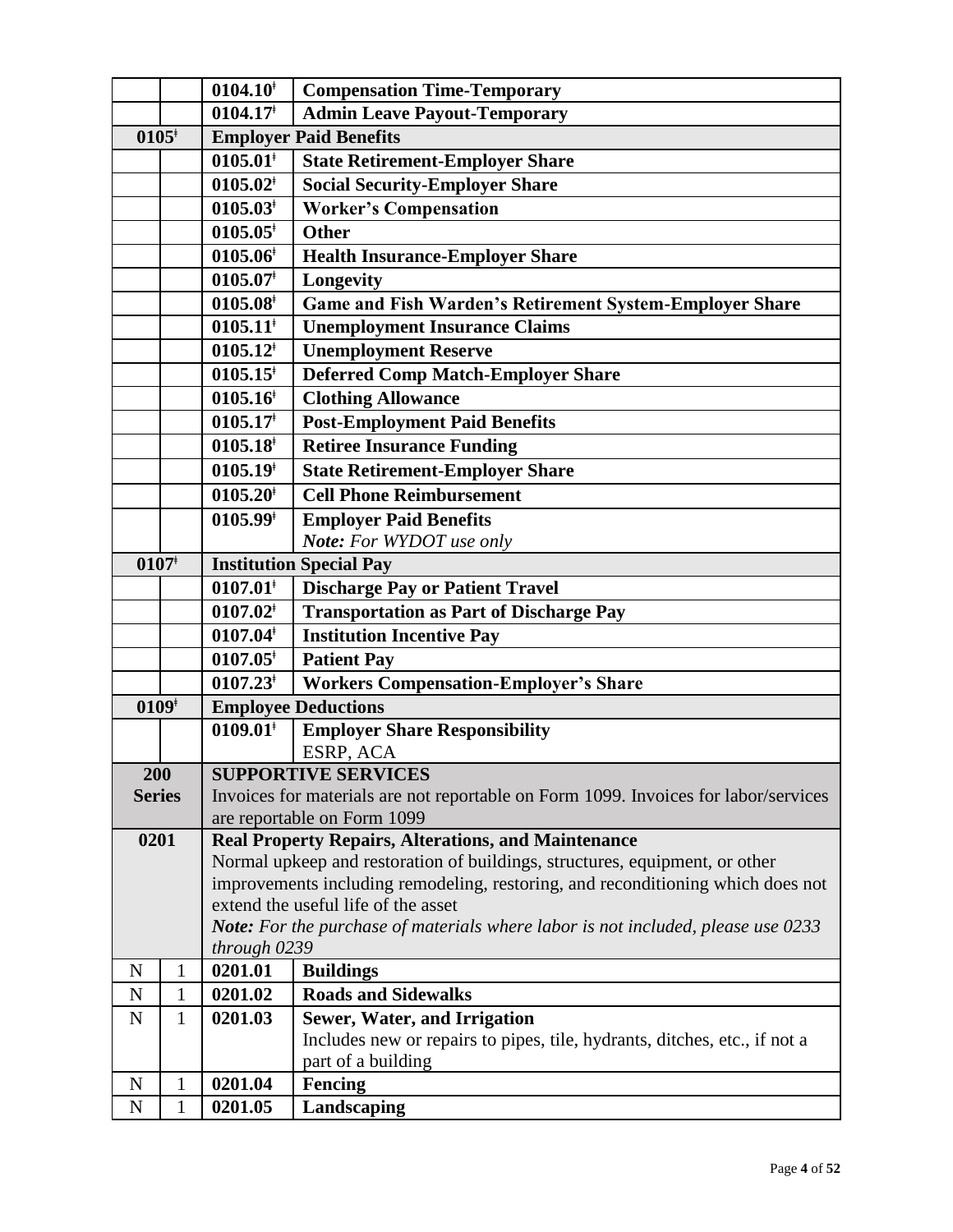|             |              |              | Grounds development and aesthetics including plants, trees, shrubs,                                                 |
|-------------|--------------|--------------|---------------------------------------------------------------------------------------------------------------------|
|             |              |              | trimming, weed control, etc.                                                                                        |
| $\mathbf N$ | $\mathbf{1}$ | 0201.06      | <b>Works of Art</b>                                                                                                 |
|             |              |              | Acquired art, commissioned artwork, historical treasures, and similar                                               |
|             |              |              | assets for museums, displays, and exhibits including repair and                                                     |
|             |              |              | maintenance                                                                                                         |
| $\mathbf N$ | $\mathbf{1}$ | 0201.07      | <b>Electrical</b>                                                                                                   |
| N           | 1            | 0201.08      | <b>Heating and Air Conditioning</b>                                                                                 |
|             |              |              | Includes system repairs                                                                                             |
| N           | $\mathbf{1}$ | 0201.09      | <b>Painting</b>                                                                                                     |
| $\mathbf N$ | 1            | 0201.10      | <b>Painting Interior</b>                                                                                            |
| $\mathbf N$ | $\mathbf{1}$ | 0201.11      | <b>Plumbing</b>                                                                                                     |
| $\mathbf N$ | $\mathbf{1}$ | 0201.12      | <b>Housekeeping and Janitorial Services</b>                                                                         |
| ${\bf N}$   | $\mathbf{1}$ | 0201.13      | <b>Prescribed Burn</b>                                                                                              |
| $\mathbf N$ | 1            | 0201.14      | <b>Weed and Pesticide Spraying</b>                                                                                  |
| $\mathbf N$ | 1            | 0201.15      | <b>Public Facility Maintenance</b>                                                                                  |
|             |              | 0201.99      | <b>Real Property Repair and Maintenance</b>                                                                         |
|             |              |              | Note: For WYDOT use only                                                                                            |
|             |              | 0201.ST      | <b>Employee Reimbursement</b>                                                                                       |
| 0202        |              |              | <b>Equipment Repairs and Maintenance</b>                                                                            |
|             |              |              | Replacement of existing equipment should not be coded in repair and                                                 |
|             |              |              | maintenance: only the repair of existing equipment.                                                                 |
|             |              |              | Note: For the purchase of materials where labor is not included, please use 0233                                    |
|             |              | through 0239 |                                                                                                                     |
| $\mathbf N$ | 1            | 0202.01      | <b>Motor Vehicles and Towing</b>                                                                                    |
|             |              |              | Repair and maintenance of vehicles used primarily for individual                                                    |
|             |              |              | transportation such as autos, vans, trucks, and buses                                                               |
| $\mathbf N$ | $\mathbf{1}$ | 0202.02      | <b>Farm Equipment and Trailers</b>                                                                                  |
|             |              |              | Repair and maintenance of heavy equipment such as dozers, tractors,                                                 |
|             |              |              | graders, end loaders, riding lawn mowers, etc.                                                                      |
| N           | 1            | 0202.03      | <b>Office Machines and Equipment</b>                                                                                |
|             |              |              | Repair and maintenance of an office machine such as a typewriter,                                                   |
|             |              |              |                                                                                                                     |
|             |              |              |                                                                                                                     |
|             |              |              | calculator, copy machine, re-upholstering a chair, etc., includes<br>commercial payments and maintenance agreements |
|             |              |              | Note: Do not use for computer or IT equipment repairs, please use                                                   |
|             |              |              | 0202.11                                                                                                             |
| $\mathbf N$ | $\mathbf{1}$ | 0202.04      | <b>Other Equipment Repairs</b>                                                                                      |
|             |              |              | Repair and maintenance of power tools, hand tools, and miscellaneous                                                |
|             |              |              | small equipment, includes repair and maintenance of items not                                                       |
|             |              |              | classified in other sub-objects                                                                                     |
| N           | $\mathbf{1}$ | 0202.05      | <b>Food Service Equipment</b>                                                                                       |
|             |              |              | Repair and maintenance of refrigerators, ovens, stoves, ranges,                                                     |
|             |              |              | microwaves, etc.                                                                                                    |
| $\mathbf N$ | $\mathbf{1}$ | 0202.06      | Dental, Medical, Hospital, and Laboratory Equipment                                                                 |
|             |              |              | Repair and maintenance of medical equipment and laboratories.                                                       |
|             |              |              | Note: Payments under this code are not medical payments.                                                            |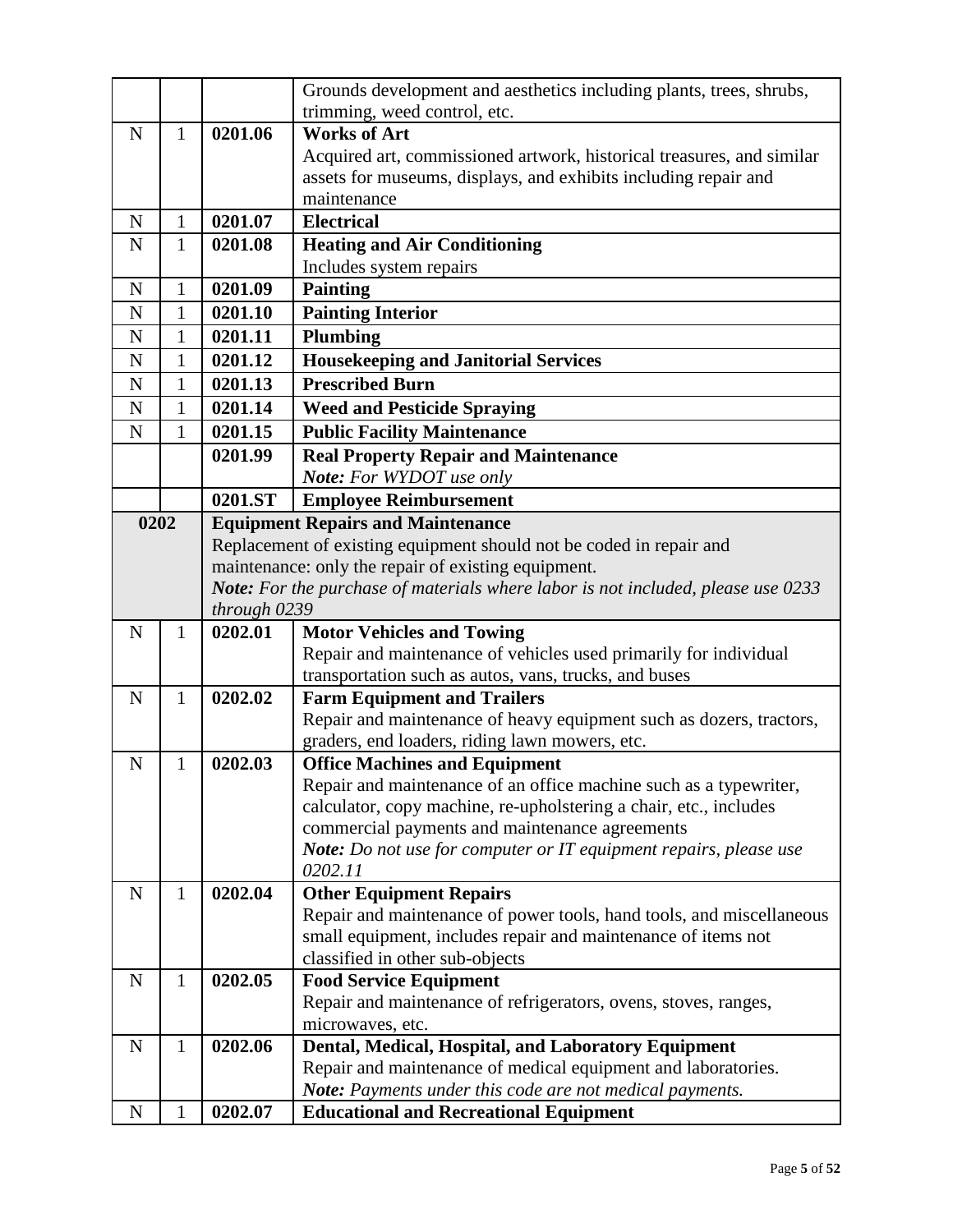| ${\bf N}$   | 1            | 0202.08          | Laundry, Housekeeping, and Janitorial Equipment                                 |
|-------------|--------------|------------------|---------------------------------------------------------------------------------|
|             |              |                  | Labor with materials or parts used in the repair of custodial equipment         |
|             |              |                  | including floor polishers, washers, dryers, waxers, vacuums, etc.               |
| $\mathbf N$ | $\mathbf{1}$ | 0202.11          | <b>IT Equipment Repairs</b>                                                     |
|             |              |                  | Labor with materials or parts used in the repair of IT equipment such           |
|             |              |                  | as desktops, laptops, tablets, printers, etc.                                   |
| $\mathbf N$ | $\mathbf{1}$ | 0202.53          | <b>Vehicle Maintenance</b>                                                      |
|             |              |                  | Payment for all services and supplies rendered by MVMS associated               |
|             |              |                  | with non-MVMS vehicles                                                          |
|             |              | 0202.99          | <b>Equipment Repair and Maintenance</b>                                         |
|             |              |                  | Note: For WYDOT use only                                                        |
|             |              | 0202.ST          |                                                                                 |
|             |              |                  | <b>Employee Reimbursement</b>                                                   |
| 0203        |              | <b>Utilities</b> |                                                                                 |
|             |              |                  | The amounts expended to heat, cool, and light state-owned or leased facilities, |
|             |              |                  | where energy costs are not included as part of the monthly lease payments       |
|             |              |                  | including water, sewer, and garbage                                             |
|             |              |                  | Note: These expenditures generally do not include labor charges and are for     |
|             |              |                  | products or the use of a facility<br><b>Electrical Power</b>                    |
|             |              | 0203.01          |                                                                                 |
|             |              | 0203.02          | <b>Fuel</b>                                                                     |
|             |              |                  | Gas, solid, or liquid fuels for cooking, heating, or power purposes             |
|             |              | 0203.03          | <b>Drinking Water</b>                                                           |
|             |              |                  | The costs of drinking water expenses, including purchase or rental of           |
|             |              |                  | drinking water equipment. Example: Culligan                                     |
|             |              | 0203.04          | <b>Sewer</b>                                                                    |
| N           | 1            | 0203.05          | <b>Sanitation</b>                                                               |
|             |              | 0203.06          | <b>Audio/Video Utilities</b>                                                    |
|             |              | 0203.07          | <b>Communications (Monthly Recurring)</b>                                       |
|             |              |                  | Data and voice circuits and all telephony utility costs, maintenance,           |
|             |              |                  | and the monthly charges for phone services, teleconferencing, and               |
|             |              |                  | long-distance services including satellite or CATV monthly costs,               |
|             |              |                  | radio communications, licensed, P25, WyoLink, and point-to-point                |
|             |              |                  | wireless costs                                                                  |
|             |              |                  | Note: Does not include installation or one-time costs, please use               |
|             |              |                  | 0203.08                                                                         |
|             |              | 0203.08          | <b>Communications (One-Time)</b>                                                |
|             |              |                  | The installation or one-time cost of data and voice circuits and all            |
|             |              |                  | telephony utility costs including the cost of boring and installing             |
|             |              |                  | utility cables                                                                  |
|             |              | 0203.09          | <b>Shredding</b>                                                                |
|             |              | 0203.10          | <b>Utility Water</b>                                                            |
|             |              |                  | The costs of water utilities provided to state-owned or leased                  |
|             |              |                  | buildings, or other locations where the state is responsible for                |
|             |              |                  | providing the water utilities.                                                  |
|             |              | 0203.99          | <b>Utilities</b>                                                                |
|             |              |                  | <b>Note:</b> For WYDOT use only                                                 |
|             |              | 0203.ST          | <b>Employee Reimbursement</b>                                                   |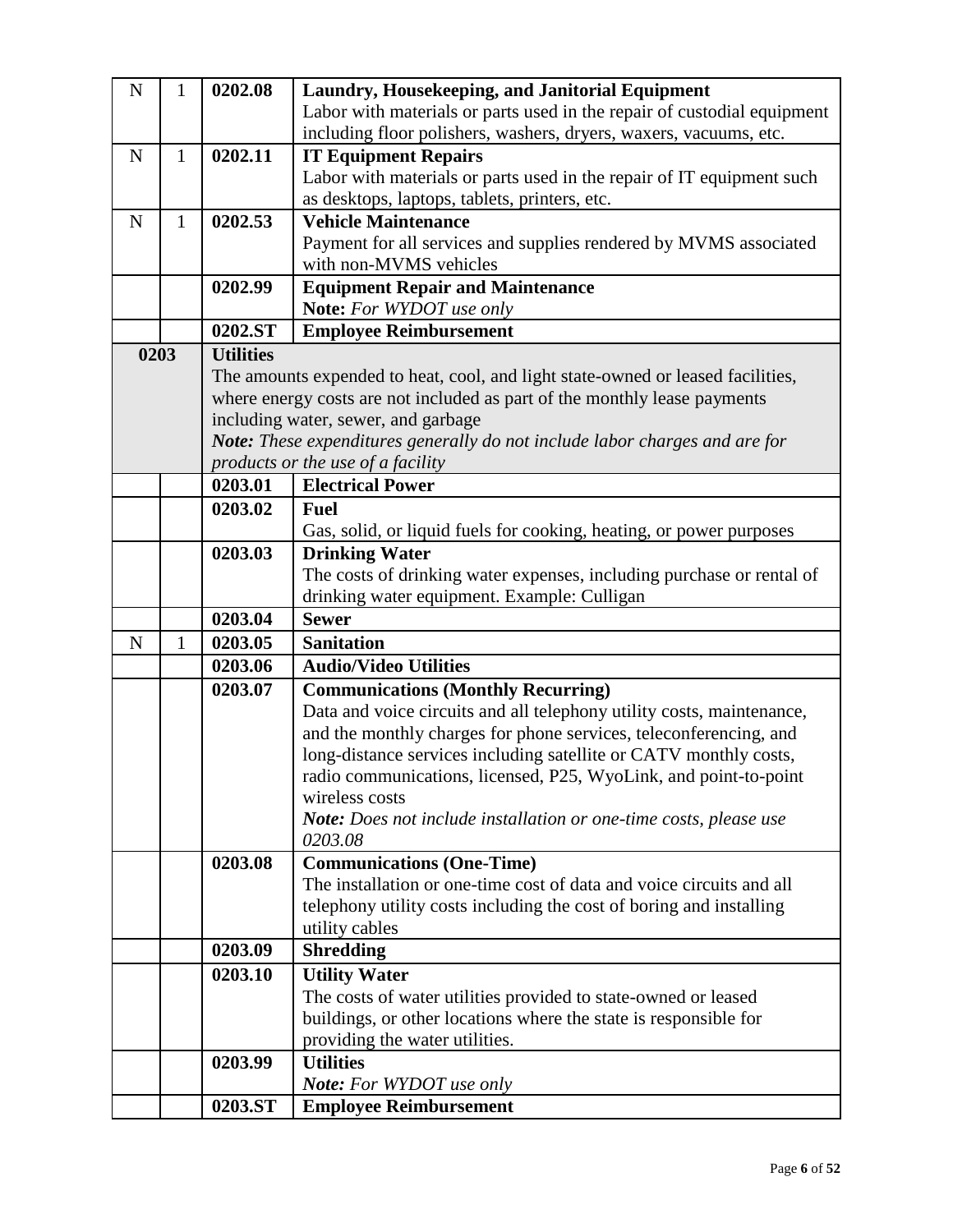| 0204 |   | <b>Communications</b> |                                                                                    |
|------|---|-----------------------|------------------------------------------------------------------------------------|
|      |   |                       | Payments for communication charges                                                 |
|      |   | 0204.05               | <b>Postal</b>                                                                      |
|      |   |                       | The amounts expended for postage, box rent, postage meter or any                   |
|      |   |                       | charges connected with the United States Postal System, to include                 |
|      |   |                       | cashier's check and money order fees                                               |
|      |   | 0204.06               | <b>Direct Freight Charges</b>                                                      |
|      |   |                       | Includes expenses for UPS, FedEx, or similar company for shipping                  |
|      |   |                       | or receiving material including courier service charges, motor freight,            |
|      |   |                       | air freight, and other express charges                                             |
|      |   |                       | Note: Freight charges on equipment received should be considered as                |
|      |   |                       | part of the cost of the equipment and charged to an equipment object               |
|      |   |                       | code                                                                               |
| N    | 1 | 0204.08               | <b>Other Communications</b>                                                        |
|      |   | 0204.99               | <b>Communications</b>                                                              |
|      |   |                       | Note: For WYDOT use only                                                           |
|      |   | 0204.ST               | <b>Employee Reimbursement</b>                                                      |
| 0207 |   |                       | <b>Employee Professional Development and Training</b>                              |
|      |   |                       | All costs associated with the training, development, and education of an employee  |
|      |   |                       | including materials solely purchased for in-house training (transparencies, films, |
|      |   |                       | videos, books, manuals, etc.), on-line charges related to training and education,  |
|      |   |                       | and tuition reimbursements for job-related course work                             |
|      |   |                       | Note: Does not include the amounts expended to individuals facilitating or         |
|      |   | 0207.01               | conducting training, please use 0901.12<br><b>Dues and Membership Fees</b>         |
|      |   |                       | Individual or agency participation in associations, organizations, or              |
|      |   |                       | conventions that benefit the state or the agency including the cost of             |
|      |   |                       | subscriptions that accompany these memberships, current professional               |
|      |   |                       | licensing fees for employees that is necessary or required to perform              |
|      |   |                       | their current job or enable the employee to remain current in the job-             |
|      |   |                       | related field such as driver license fees, notary commissions,                     |
|      |   |                       | certifications, accreditation, etc.                                                |
| N    | 1 | 0207.02               | <b>Registration and Conferences Fees</b>                                           |
|      |   | 0207.03               | <b>Subscriptions and Books</b>                                                     |
|      |   |                       | Includes expenses for West Law, Thomson Reuters, or similar                        |
|      |   |                       | company for subscriptions to newspapers, magazines, periodicals,                   |
|      |   |                       | manuals, books, reference materials and services providing                         |
|      |   |                       | informational reports                                                              |
|      |   |                       | Note: Do not use this code for IT-related software subscriptions,                  |
|      |   |                       | please use the 0292 objects                                                        |
|      |   | 0207.04               | <b>Other</b>                                                                       |
|      |   |                       | Includes nontaxable employee recognition and productivity awards of                |
|      |   |                       | nominal economic value, such as gift certificates                                  |
|      |   |                       | Note: Does not include cash or cash equivalent awards which must be                |
|      |   |                       | entered into the payroll system for proper taxable treatment.                      |
|      |   | 0207.05               | <b>Certification and Accreditation</b>                                             |
|      |   | 0207.06               | <b>Defensive Driving Course Fee</b>                                                |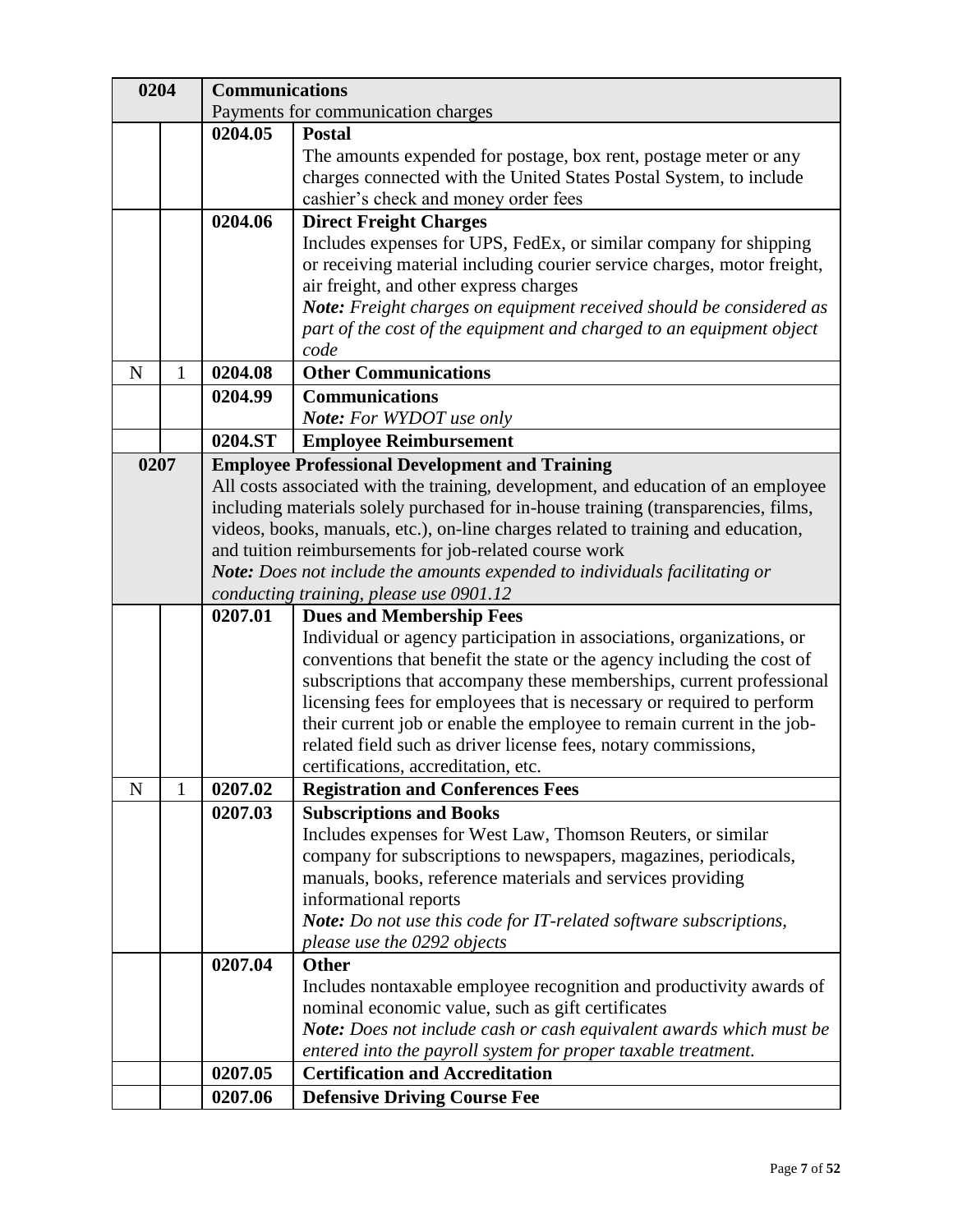|             |              | 0207.07                | <b>Other Training Charges</b>                                                                          |
|-------------|--------------|------------------------|--------------------------------------------------------------------------------------------------------|
|             |              | 0207.99                | Dues, Licenses, Registrations and Other                                                                |
|             |              |                        | Note: For WYDOT use only                                                                               |
|             |              | 0207.ST                | <b>Employee Reimbursement</b>                                                                          |
| 0208        |              |                        | <b>Advertising and Promotion</b>                                                                       |
| N           | 1            | 0208.01                | <b>Local Advertising</b>                                                                               |
| N           | $\mathbf{1}$ | 0208.02                | <b>National Advertising</b>                                                                            |
| N           | $\mathbf{1}$ | 0208.03                | <b>Legal Advertising</b>                                                                               |
| $\mathbf N$ | $\mathbf{1}$ | 0208.04                | <b>Promotional Products</b>                                                                            |
|             |              |                        | Note: Do not use for marketing related services, please use 0901.07                                    |
| $\mathbf N$ | $\mathbf{1}$ | 0208.05                | <b>Other</b>                                                                                           |
|             |              | 0208.ST                | <b>Employee Reimbursement</b>                                                                          |
| 0210        |              | <b>Miscellaneous</b>   |                                                                                                        |
|             |              |                        | Miscellaneous expenditures in this series need to be analyzed for labor charges.                       |
|             |              |                        | All payments made to a non-corporate vendor for materials which include labor                          |
|             |              |                        | (services) are reportable.                                                                             |
| $\mathbf N$ | $\mathbf{1}$ | 0210.01                | Dry Cleaning, Laundry, and Linen Service                                                               |
| N           | 1            | 0210.02                | Photography                                                                                            |
|             |              |                        | Film processing and photographic film                                                                  |
|             |              | 0210.03                | <b>Recreational</b>                                                                                    |
|             |              | 0210.20                | <b>Other</b>                                                                                           |
|             |              | 0210.61                | <b>Elected Official Incidental Expenses</b>                                                            |
|             |              | 0210.ST                | <b>Employee Reimbursement</b>                                                                          |
| $0211^*$    |              | <b>Jury Fees</b>       |                                                                                                        |
|             |              |                        | This series is used to pay or reimburse individuals for their services on jury duty.                   |
|             |              | $0211.01*$             | <b>Jury Fees</b>                                                                                       |
|             |              | $0211.02*$             | <b>Jury Mileage</b>                                                                                    |
|             |              | $0211.03^{\text{#}}$   | <b>Jury Meals</b>                                                                                      |
|             |              | 0211.ST                | <b>Employee Reimbursement</b>                                                                          |
| 0215        |              |                        | <b>Wyoming Department of Corrections Re-Entry Program</b>                                              |
|             |              |                        | <b>Note:</b> For DOC use only                                                                          |
|             |              | 0215.01                | <b>Legal Documents</b>                                                                                 |
|             |              |                        | Birth certificates, divorce decrees, and other legal documents; not to                                 |
|             |              |                        | include photo identification cards                                                                     |
|             |              |                        | Note: Does not include photo identification cards, please use 0215.02                                  |
|             |              | 0215.02                | <b>State Issued Identification Cards</b><br>Driver's license or state issued photo identification card |
|             |              | 0215.03                | <b>Property Rental</b>                                                                                 |
|             |              |                        | Property rental expense for first month of transition period                                           |
|             |              | 0215.04                | <b>Transportation</b>                                                                                  |
|             |              |                        | Bus tickets, taxi cab, and other transportation-related expenses                                       |
|             |              | 0215.05                | <b>Temporary Lodging</b>                                                                               |
|             |              |                        | Motel, hotel, other temporary lodging expenses related to transition                                   |
|             |              |                        | period                                                                                                 |
| $0221^*$    |              | <b>In-State Travel</b> |                                                                                                        |
|             |              |                        | In addition to state employees, these sub-object codes are to be used to record                        |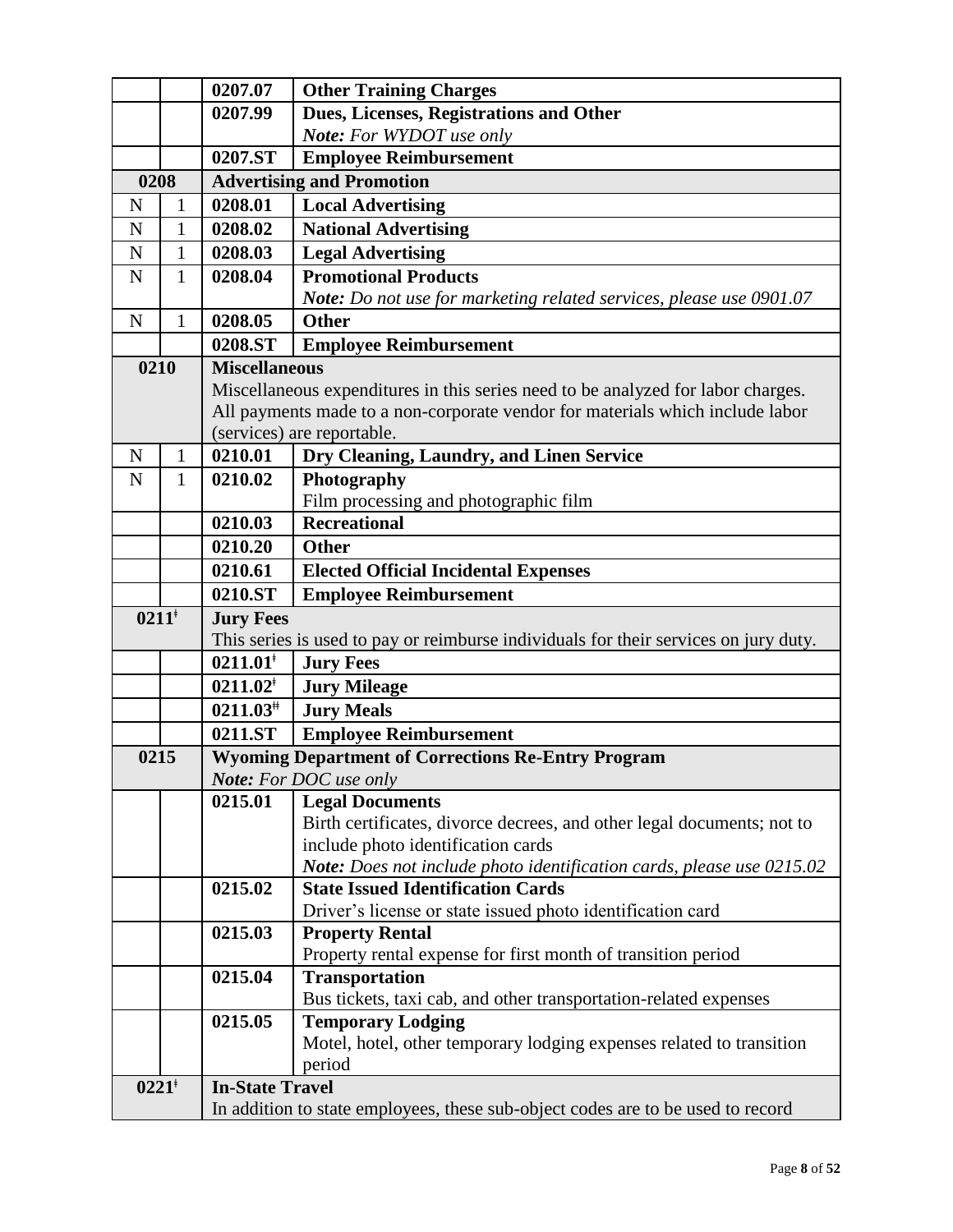| councils, committees, task forces, or volunteers and other individuals who are<br>authorized to receive travel expense reimbursements. |
|----------------------------------------------------------------------------------------------------------------------------------------|
|                                                                                                                                        |
|                                                                                                                                        |
| These object/sub-object codes should be used to record the travel expenses paid                                                        |
| to/or for prospective employees.                                                                                                       |
| State employee travel reimbursements are not reportable as the State of Wyoming                                                        |
| has an accountable plan and the lodging, M&IE, and mileage reimbursement rates                                                         |
| do not exceed IRS limitations for the area.                                                                                            |
| <b>Common Carrier</b><br>$0221.01$ <sup>*</sup>                                                                                        |
| Transportation including commercial air, train, rail, bus, ferry, taxi,                                                                |
| rental cars, and fuel for a rental car                                                                                                 |
| $0221.02^*$<br>Lodging                                                                                                                 |
| Lodging expenses including nightly rates, lodging taxes, required                                                                      |
| fees, and required surcharges                                                                                                          |
| $0221.03^*$<br><b>Vehicle Reimbursement</b>                                                                                            |
| Vehicle mileage rate reimbursement or fuel for private vehicle; and                                                                    |
| fuel state-owned vehicles                                                                                                              |
| $0221.04$ <sup>*</sup><br>Meals & Incidental Expenses (M&IE)                                                                           |
| The M&IE allowance rate set by the State                                                                                               |
| Note: Does not include meals and gratuities for one-day round trips                                                                    |
| or within the official domicile; can include per diem for legislators                                                                  |
| and eligible board and commission members                                                                                              |
| $0221.05^{\dagger}$<br><b>Actual Meals and Gratuities</b>                                                                              |
| Actual meal expenses which are reimbursed when the claimant is                                                                         |
| traveling within the state's boundary on official state business.                                                                      |
| Note: Does not include meals and gratuities for one-day round trips                                                                    |
| or within the official domicile; requests for reimbursement of meals                                                                   |
| \$15 or more must be accompanied by the receipt                                                                                        |
| $0221.06^{\dagger}$<br><b>One-Day Meal and Gratuity</b>                                                                                |
| Meals and gratuities on a one-day round trip or in the official domicile                                                               |
| Note: For SAO use only; all one-day meals must be entered into the                                                                     |
| payroll system for proper tax deductions                                                                                               |
| $0221.08^{\dagger}$<br><b>Other Travel Expenses</b>                                                                                    |
| All other travel-related costs including parking fees, telephone calls,                                                                |
| bellhop or porter gratuities, and other miscellaneous expenses                                                                         |
| $0221.09^{\dagger}$<br><b>MVMS and Agency Motor Pool Services</b>                                                                      |
| The amounts expended for the use of vehicles obtained from either the                                                                  |
| MVMS or agency operated motor pools.                                                                                                   |
| Note: Internal PV transactions only; Does not include expenditures                                                                     |
| for permanently assigned vehicles.                                                                                                     |
| $0221.10^*$<br><b>Aeronautics Services</b>                                                                                             |
| The amounts expended for the use of the WyDOT Aeronautics                                                                              |
| Division's services or aircraft                                                                                                        |
| $0221.99^{\dagger}$<br><b>Travel In-State</b>                                                                                          |
| <b>Note:</b> For WyDOT use only                                                                                                        |
| $0222^*$<br><b>Out-of-State Travel</b>                                                                                                 |
| In addition to State employees, these sub-object codes are to be used to record                                                        |
| travel expenses paid to/or for individuals who serve on boards, commissions,                                                           |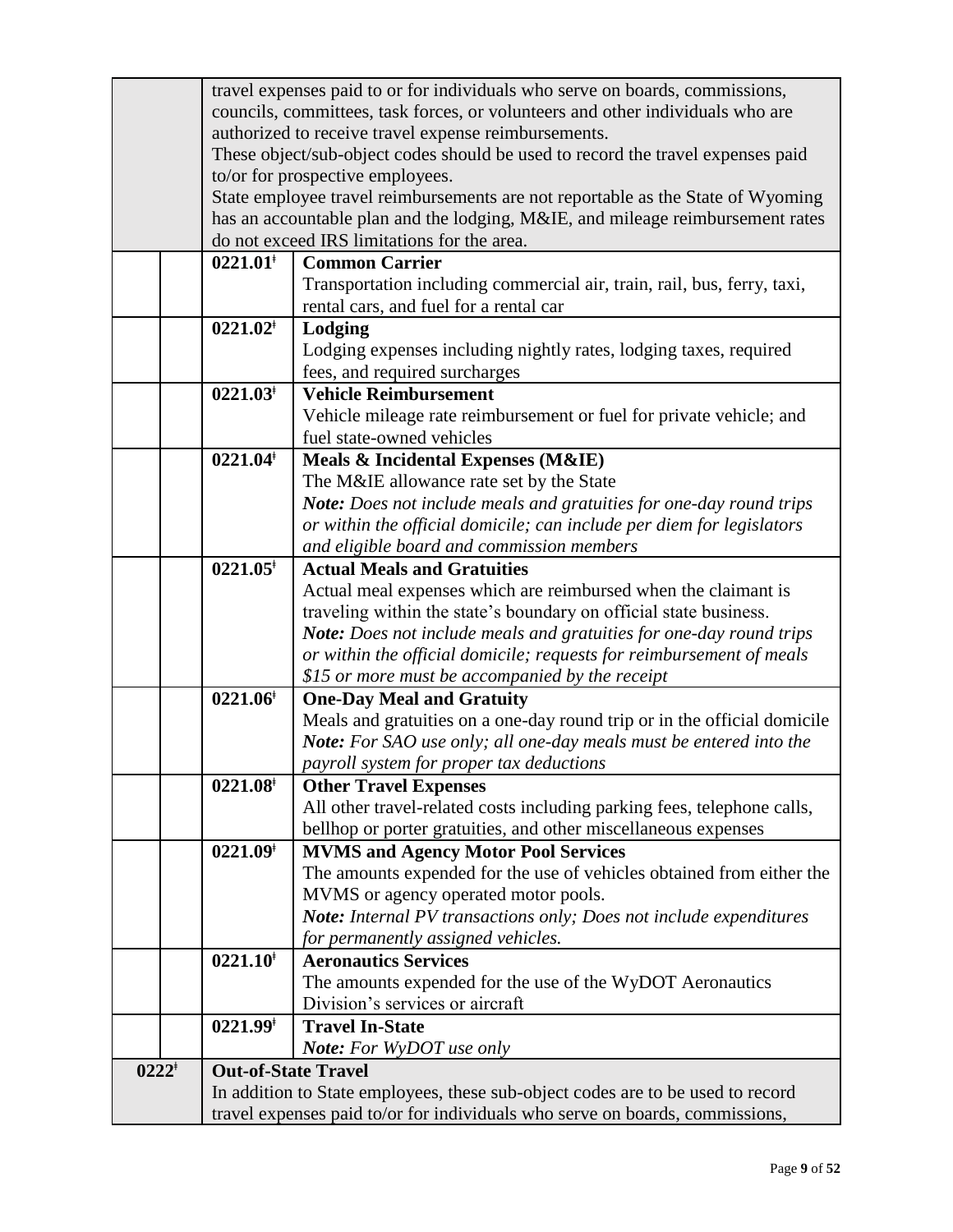| $0224^{\dagger}$ |                        | <b>Employee Reimbursement of Moving Expenses</b>                                                                                        |
|------------------|------------------------|-----------------------------------------------------------------------------------------------------------------------------------------|
|                  |                        | incurred for vehicles obtained for use on a specific trip                                                                               |
|                  |                        | Note: Internal PV transactions only; Does not include expenditures                                                                      |
|                  |                        | The amounts expended for the rental of permanently assigned vehicles                                                                    |
|                  | $0223.01^*$            | <b>Permanently Assigned Vehicles</b>                                                                                                    |
| $0223^{\dagger}$ |                        | <b>Permanently Assigned Vehicles</b>                                                                                                    |
|                  |                        | <b>Note:</b> For WyDOT use only                                                                                                         |
|                  | $0222.99^{\dagger}$    | <b>Travel Out-of-State</b>                                                                                                              |
|                  |                        | Division's services or aircraft                                                                                                         |
|                  |                        | The amounts expended for the use of the WyDOT Aeronautics                                                                               |
|                  | $0222.10^+$            | <b>Aeronautics Services</b>                                                                                                             |
|                  |                        | Note: Does not include expenditures for permanently assigned<br>vehicles                                                                |
|                  |                        | MVMS or agency operated motor pools.                                                                                                    |
|                  |                        | The amounts expended for the use of vehicles obtained from either the                                                                   |
|                  | $0222.09^{\dagger}$    | <b>MVMS and Agency Motor Pool Services</b>                                                                                              |
|                  |                        | bellhop or porter gratuities, and other miscellaneous expenses                                                                          |
|                  |                        | All other travel-related costs including parking fees, telephone calls,                                                                 |
|                  | $0222.08^{\dagger}$    | <b>Other Travel Expenses</b>                                                                                                            |
|                  |                        | payroll system for proper tax deductions                                                                                                |
|                  |                        | Note: For SAO use only; all one-day meals must be entered into the                                                                      |
|                  |                        | Meals and gratuities on a one-day round trip or in the official domicile                                                                |
|                  | $0222.06^{\dagger}$    | <b>One-Day Meal and Gratuity</b>                                                                                                        |
|                  |                        | or within the official domicile. Requests for reimbursement of meals<br>\$15 or more, must be accompanied by the receipt.               |
|                  |                        | Note: Does not include meals and gratuities for one-day round trips                                                                     |
|                  |                        | Actual meal expenses                                                                                                                    |
|                  | $0222.05^*$            | <b>Actual Meals and Gratuities</b>                                                                                                      |
|                  |                        | and eligible board and commission members                                                                                               |
|                  |                        | or within the official domicile; can include per diem for legislators                                                                   |
|                  |                        | Note: Does not include meals and gratuities for one-day round trips                                                                     |
|                  |                        | The M&IE allowance rate set by the State                                                                                                |
|                  | $0222.04$ <sup>*</sup> | Meals & Incidental Expenses (M&IE)                                                                                                      |
|                  |                        | fuel state-owned vehicles                                                                                                               |
|                  |                        | Vehicle mileage rate reimbursement or fuel for private vehicle; and                                                                     |
|                  | $0222.03^{\dagger}$    | <b>Vehicle Reimbursement</b>                                                                                                            |
|                  |                        | Lodging expenses including nightly rates, lodging taxes, required<br>fees, and required surcharges                                      |
|                  | $0222.02^*$            | Lodging                                                                                                                                 |
|                  |                        | rental cars, and fuel for a rental car                                                                                                  |
|                  |                        | Transportation including commercial air, train, rail, bus, ferry, taxi,                                                                 |
|                  | $0222.01^*$            | <b>Common Carrier</b>                                                                                                                   |
|                  |                        | do not exceed IRS limitations for the area.                                                                                             |
|                  |                        | has an accountable plan and the lodging, M&IE and mileage reimbursement rates                                                           |
|                  |                        | authorized to receive travel expense reimbursements.<br>State employee travel reimbursements are not reportable as the State of Wyoming |
|                  |                        | councils, committees and task forces, or volunteers and other individuals who are                                                       |
|                  |                        |                                                                                                                                         |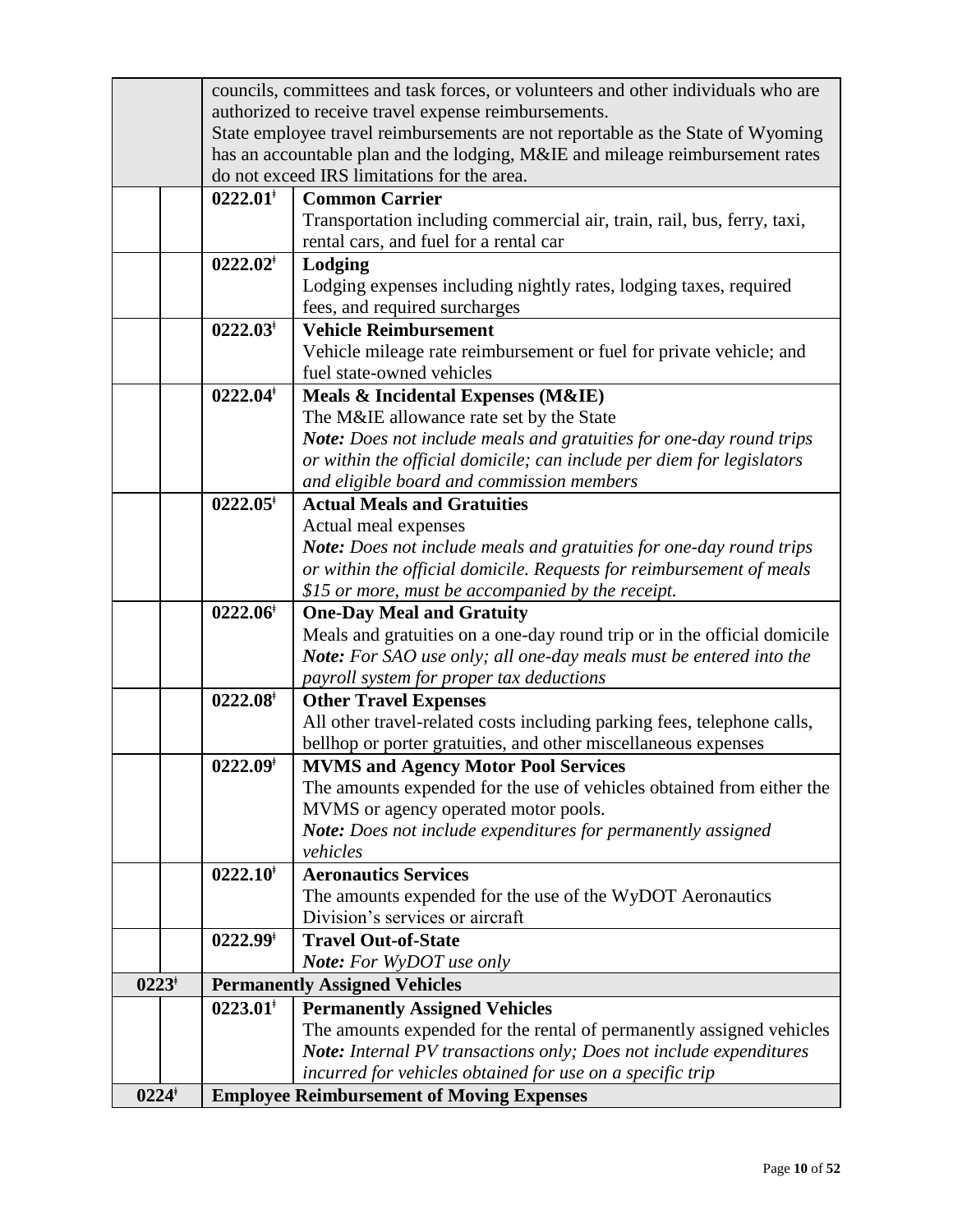|                  |                        | See Wyo. Statute 9-3-104 and Personnel Policies 9-3                                              |
|------------------|------------------------|--------------------------------------------------------------------------------------------------|
|                  |                        | Employee reimbursement of moving expenses are reportable on a W-2 and can                        |
|                  |                        | only be paid through payroll. This object cannot be used on general accounting                   |
|                  |                        | transactions in WOLFS.                                                                           |
|                  |                        | <b>Note:</b> For the direct purchase of a vendor that provides moving services to                |
|                  |                        | employees, please use 0901.47                                                                    |
|                  |                        |                                                                                                  |
|                  | $0224.01^*$            | <b>Reimbursement of Employee Moving Expenses</b>                                                 |
|                  |                        | Reimbursement for personal moving costs associated with the                                      |
|                  |                        | relocation of currently employed state-employees                                                 |
|                  | $0224.99^{\dagger}$    | <b>Moving Expenses</b>                                                                           |
|                  |                        | <b>Note:</b> For WyDOT use only                                                                  |
| $0225^{\dagger}$ |                        | <b>Travel for Donated Services: In-State</b>                                                     |
|                  | $0225.01$ <sup>*</sup> | <b>Common Carrier</b>                                                                            |
|                  |                        | The amounts paid for transportation expenses incurred while traveling                            |
|                  |                        | Transportation including commercial air, train, rail, bus, ferry, taxi,                          |
|                  |                        | rental cars, and fuel for a rental car                                                           |
|                  | $0225.03^*$            | <b>Vehicle Reimbursement</b>                                                                     |
|                  |                        | Vehicle mileage rate reimbursement or fuel for private vehicle; and                              |
|                  |                        | fuel state-owned vehicles                                                                        |
|                  | $0225.04^*$            | M&IE                                                                                             |
|                  |                        | See the rate table available thru the SAO website                                                |
|                  |                        | Note: Does not include meals and gratuities for one-day round trips                              |
|                  |                        | or within the official domicile; can include per diem for legislators                            |
|                  |                        | and eligible board and commission members                                                        |
|                  | $0225.08^{\dagger}$    | <b>Other Travel Expenses</b>                                                                     |
|                  |                        | All other travel-related costs including parking fees, telephone calls,                          |
|                  |                        | bellhop or porter gratuities, and other miscellaneous expenses                                   |
| $0226^{\dagger}$ |                        | <b>Travel Donated Services: Out-of-State</b>                                                     |
|                  | $0226.01$ <sup>*</sup> | <b>Common Carrier</b>                                                                            |
|                  |                        | Transportation including commercial air, train, rail, bus, ferry, taxi,                          |
|                  |                        | rental cars, and fuel for a rental car                                                           |
|                  | $0226.03^{\dagger}$    | <b>Vehicle Reimbursement</b>                                                                     |
|                  |                        | Vehicle mileage rate reimbursement or fuel for private vehicle; and<br>fuel state-owned vehicles |
|                  | $0226.04$ <sup>*</sup> | M&IE                                                                                             |
|                  |                        | The M&IE allowance rate set by the State                                                         |
|                  |                        | Note: Does not include meals and gratuities for one-day round trips                              |
|                  |                        | or within the official domicile; can include per diem for legislators                            |
|                  |                        | and eligible board and commission members                                                        |
|                  | $0226.08$ <sup>*</sup> | <b>Other Travel Expenses</b>                                                                     |
|                  |                        | All other travel-related costs including parking fees, telephone calls,                          |
|                  |                        | bellhop or porter gratuities, and other miscellaneous expenses                                   |
| $0227*$          |                        | <b>Boards and Commission Travel Reimbursement Out-of-State</b>                                   |
|                  | $0227.01$ <sup>*</sup> | <b>Common Carrier</b>                                                                            |
|                  |                        | Transportation including commercial air, train, rail, bus, ferry, taxi,                          |
|                  |                        | rental cars, and fuel for a rental car                                                           |
|                  |                        |                                                                                                  |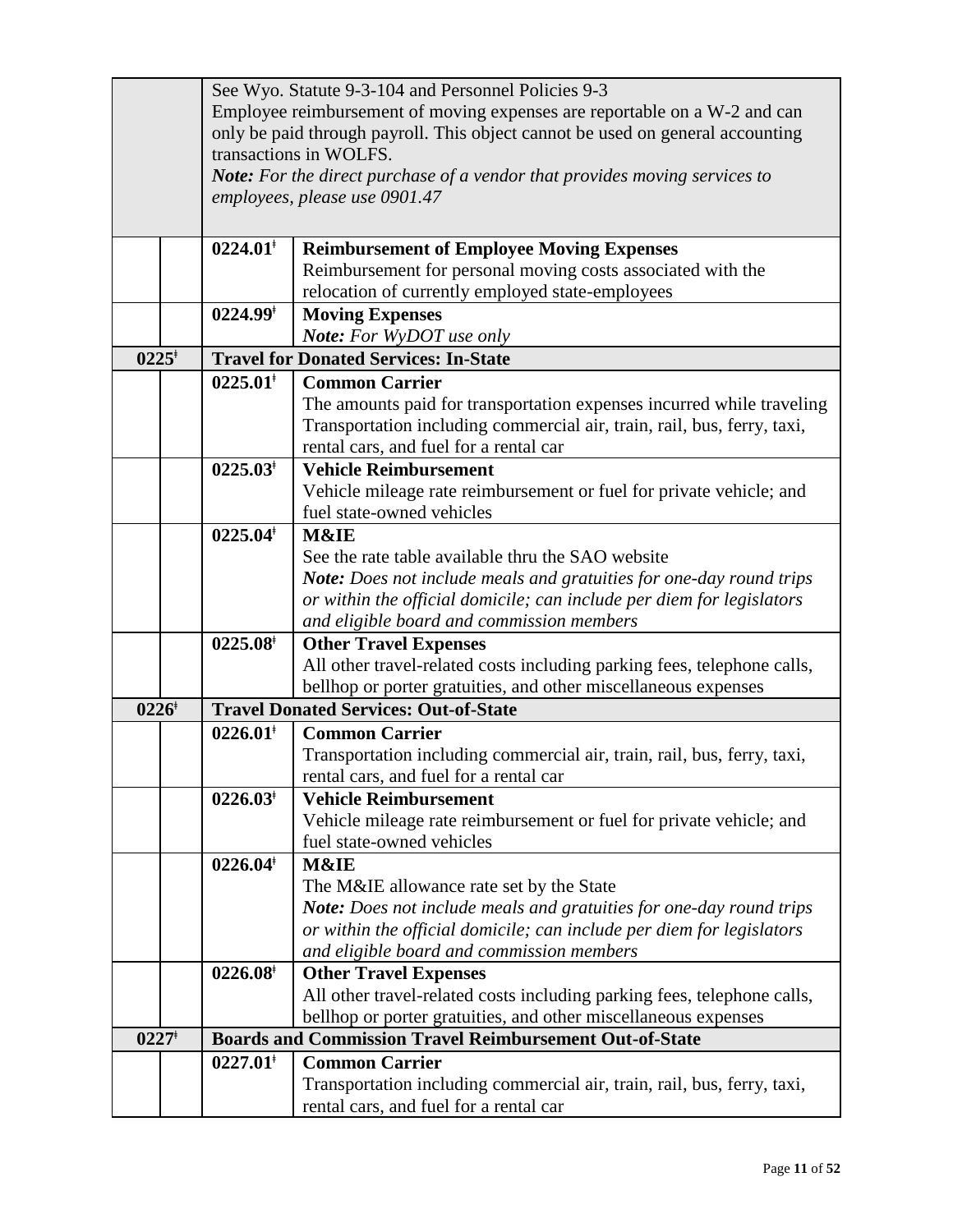|                  | $0227.02^*$            | Lodging                                                                  |
|------------------|------------------------|--------------------------------------------------------------------------|
|                  |                        | Lodging expenses including nightly rates, lodging taxes, required        |
|                  |                        | fees, and required surcharges                                            |
|                  | $0227.03$ <sup>*</sup> | <b>Vehicle Reimbursement</b>                                             |
|                  |                        | Vehicle mileage rate reimbursement or fuel for private vehicle; and      |
|                  |                        | fuel state-owned vehicles                                                |
|                  | 0227.04                | M&IE                                                                     |
|                  |                        | The M&IE allowance rate set by the State                                 |
|                  |                        | Note: Does not include meals and gratuities for one-day round trips      |
|                  |                        | or within the official domicile; can include per diem for legislators    |
|                  |                        | and eligible board and commission members                                |
|                  | $0227.05^*$            | <b>Actual Meals and Gratuities</b>                                       |
|                  |                        | Actual meal expenses                                                     |
|                  |                        | Note: Does not include meals and gratuities for one-day round trips      |
|                  |                        | or within the official domicile. Requests for reimbursement of meals     |
|                  |                        | \$15 or more, must be accompanied by the receipt                         |
|                  | $0227.06^{\dagger}$    | <b>One-day Meals and Gratuities</b>                                      |
|                  |                        | Meals and gratuities on a one-day round trip or in the official domicile |
|                  |                        | Note: For SAO use only; all one-day meals must be entered into the       |
|                  |                        | payroll system for proper tax deductions                                 |
|                  | $0227.08^+$            | <b>Other Travel Expenses</b>                                             |
|                  |                        | All other travel-related costs including parking fees, telephone calls,  |
|                  |                        | bellhop or porter gratuities, and other miscellaneous expenses           |
|                  | $0227.10^+$            | <b>Aeronautics Services</b>                                              |
|                  |                        | The amounts expended for the use of the WyDOT Aeronautics                |
|                  |                        | Division's services or aircraft                                          |
|                  | 0227.ST                | <b>Employee Reimbursement</b>                                            |
| $0228^{\dagger}$ |                        | <b>Boards and Commission Travel Reimbursement In-State</b>               |
|                  | $0228.01$ <sup>*</sup> | <b>Common Carrier</b>                                                    |
|                  |                        | Transportation including commercial air, train, rail, bus, ferry, taxi,  |
|                  |                        | rental cars, and fuel for a rental car                                   |
|                  | $0228.02^*$            | Lodging                                                                  |
|                  |                        | Lodging expenses including nightly rates, lodging taxes, required        |
|                  |                        | fees, and required surcharges                                            |
|                  | $0228.03^{\dagger}$    | <b>Vehicle Reimbursement</b>                                             |
|                  |                        | Vehicle mileage rate reimbursement or fuel for private vehicle; and      |
|                  |                        | fuel state-owned vehicles                                                |
|                  | $0228.04^*$            | M&IE                                                                     |
|                  |                        | See the link available through the SAO website                           |
|                  |                        | Note: Does not include meals and gratuities for one-day round trips      |
|                  |                        | or within the official domicile; can include per diem for legislators    |
|                  |                        | and eligible board and commission members                                |
|                  | $0228.05$ <sup>*</sup> | <b>Actual Meals and Gratuity Expenses</b>                                |
|                  |                        | Actual meal expenses                                                     |
|                  |                        | Note: Does not include meals and gratuities for one-day round trips      |
|                  |                        | or within the official domicile. Requests for reimbursement of meals     |
|                  |                        | \$15 or more must be accompanied by the receipt                          |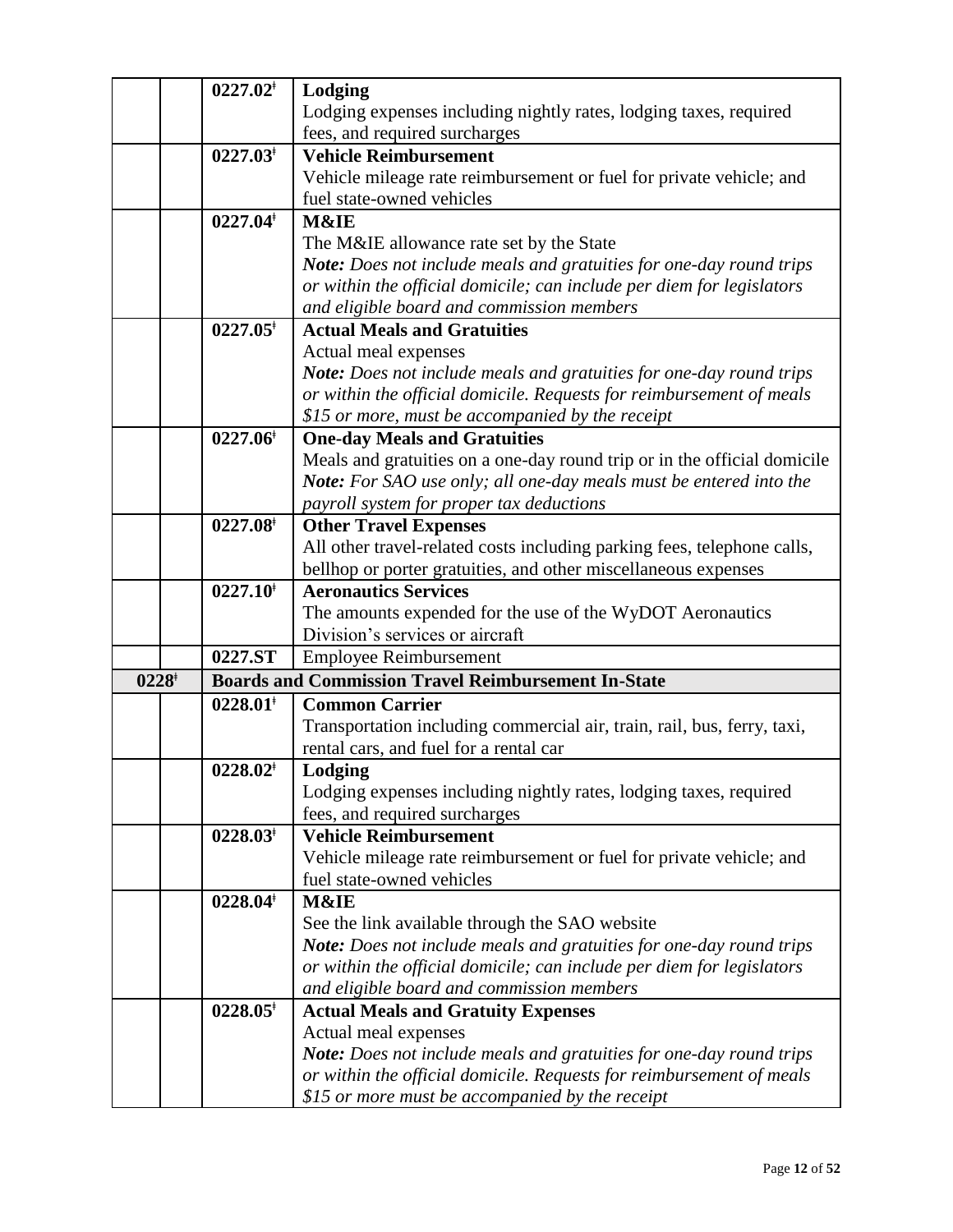|      | $0228.06^{\dagger}$ | <b>One-day Meal and Gratuity Expense</b>                                 |
|------|---------------------|--------------------------------------------------------------------------|
|      |                     | Meals and gratuities on a one-day round trip or in the official domicile |
|      |                     | Note: For SAO use only; all one-day meals must be entered into the       |
|      |                     | payroll system for proper tax deductions                                 |
|      | $0228.10^{\dagger}$ | <b>Aeronautics Services</b>                                              |
|      |                     | The amounts expended for the use of the WyDOT Aeronautics                |
|      |                     | Division's services or aircraft                                          |
| 0230 |                     | <b>Supplies and Products</b>                                             |
|      |                     | Commodities purchased for consumption or inventory in current usage and  |
|      |                     | considered expendable.                                                   |
|      | 0230.01             | <b>Agriculture and Vet Supplies</b>                                      |
|      |                     | Includes feed and drugs or darts used on animals                         |
|      | 0230.02             | <b>Audio and Video Supplies</b>                                          |
|      |                     | The cost of tapes, batteries and any other small items used with audio   |
|      |                     | and video communication equipment                                        |
|      | 0230.03             | <b>Building Supplies Self Construction</b>                               |
|      |                     | Includes plumbing, electrical, wood, paneling, laminated products,       |
|      |                     | paint, items for fencing, and metal products                             |
|      | 0230.04             | <b>Clothing and Apparel</b>                                              |
|      |                     | Clothes, uniforms, articles of clothing, footwear, shoes, boots,         |
|      |                     | overshoes, gloves, hose, handkerchiefs, or accessories purchased for     |
|      |                     | state employees, inmates, and patients including materials for repair    |
|      |                     | and maintenance of the above items                                       |
|      | $0230.05^*$         | <b>Cost of Evidence</b>                                                  |
|      |                     | Evidence expenses incurred in law enforcement including the              |
|      |                     | purchase of drugs and alcohol or the amounts used for cash buys          |
|      | 0230.06             | <b>Custodial, Housekeeping, and Janitorial</b>                           |
|      |                     | Items for cleaning or laundering including detergents, disinfectants,    |
|      |                     | light bulbs, mops, waxes, garbage cans, trash bags, etc.                 |
|      | 0230.08             | <b>Decorative Items</b>                                                  |
|      |                     | Ornamental items such as rugs, plants, pictures, ceramics, etc.          |
|      | 0230.09             | <b>Education or Instruction Supplies</b>                                 |
|      |                     | Includes expenses for hobby or arts and crafts supplies                  |
|      | 0230.10             | <b>Food and Provisions</b>                                               |
|      |                     | Includes the purchase of food and food products, camp groceries, and     |
|      |                     | purchases of food products and food service reimbursed to state          |
|      |                     | employees                                                                |
|      |                     | Note: Does not include professional services for food preparation, the   |
|      |                     | purchase of prepared meals through a caterer, dietician, or              |
|      |                     | nutritionist, please use 0901.40                                         |
|      | 0230.11             | <b>Food Service Supplies</b>                                             |
|      |                     | Items used for serving food including containers, dishes, trays,         |
|      |                     | utensils, pans, glasses, cups, silverware, napkins, etc.                 |
|      | 0230.12             | <b>Heating and Air Conditioning</b>                                      |
|      |                     | Includes expenses related to heating and refrigeration                   |
|      | 0230.13             | <b>Laboratory Supplies</b>                                               |
|      |                     | Items primarily used in a laboratory environment such as beakers, test   |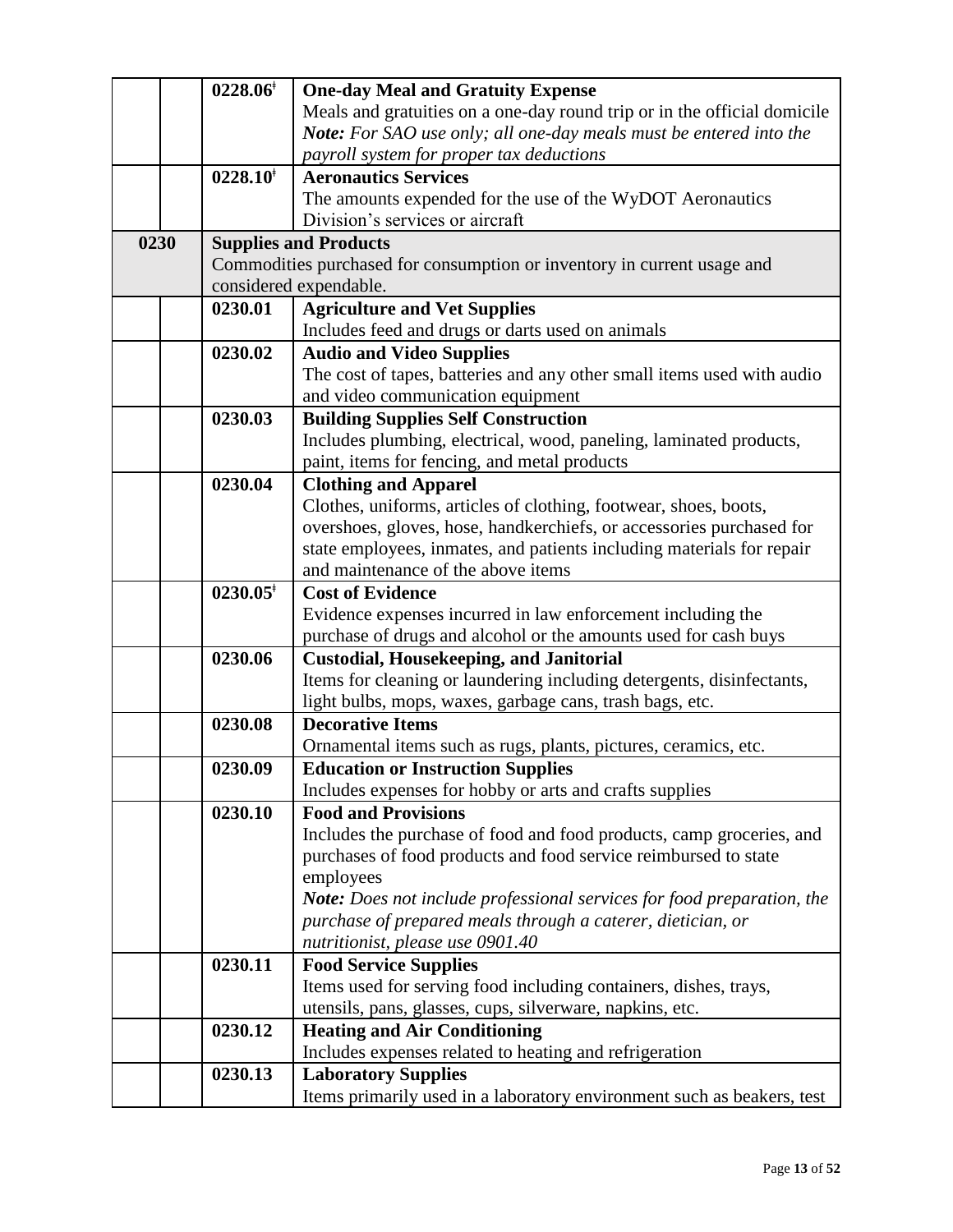|         | tubes, blood slides, lab gases, oxygen, lab ice, lab mice, chemicals,<br>etc.    |
|---------|----------------------------------------------------------------------------------|
| 0230.14 | <b>Landscaping Maintenance Supplies</b>                                          |
|         | Seed, fertilizer, weed spray, pesticides, insecticides, rock, sand, dirt,        |
|         | gravel, and cement supplies                                                      |
| 0230.15 | <b>Linens and Blankets</b>                                                       |
|         | Bedding supplies such as sheets, comforters, duvets, pillow cases, etc.          |
|         | including other linens like towels and table cloths                              |
| 0230.16 | <b>Livestock</b>                                                                 |
|         | Beef cattle, dairy cattle, horses, and game animals                              |
| 0230.17 | <b>Medical Supplies</b>                                                          |
|         | Medicine, drugs, needles, syringes, instruments, medical ice, etc.               |
|         | Note: Does not include any charges for professional services or                  |
|         | supplies provided at the time of a visit with a health professional              |
| 0230.18 | <b>Office Supplies</b>                                                           |
|         | Expendable supplies that are normally used in the operation of an                |
|         | office including pens, paper, envelopes, toner, cartridges, calculator           |
|         | ribbons, staplers, tape dispensers, microfilming supplies, cassette              |
|         | tapes, etc.                                                                      |
| 0230.19 | <b>Personal Care Products</b>                                                    |
|         | Articles of personal care including toothpaste, beauty care,                     |
|         | mouthwash, hand soaps, sanitary products, etc. purchased for                     |
|         | individuals in state custody such as inmates and patients                        |
| 0230.20 | <b>Photographic Supplies</b>                                                     |
|         | Film and batteries for cameras                                                   |
| 0230.21 | <b>Promotional Products</b>                                                      |
|         | Items for promotional use including swag, giveaway products, promo               |
|         | items, or free promotional objects                                               |
|         | Note: Do not use for engraving or embroidering costs, please use                 |
|         | 0901.37; do not use for marketing related services, please use                   |
|         | 0901.07                                                                          |
| 0230.22 | <b>Recreational and Athletic Supplies</b>                                        |
|         | Non-equipment recreational items including balls, tennis rackets,                |
|         | baseball bats, scorecards, admission fees, and any other sporting                |
|         | goods under the \$500 equipment threshold                                        |
| 0230.23 | <b>Relocation Costs of Offices</b>                                               |
|         | Moving office furniture and fixtures and purchasing boxes, blankets              |
|         | and U-Haul rentals without using the professional services of a                  |
|         | moving company.                                                                  |
|         | Note: Does not include the direct reimbursement of employee moving               |
|         | expenses, which should be paid through payroll; does not include the             |
|         | cost of professional moving services provided by a vendor, please use<br>0901.47 |
| 0230.24 | <b>Safety, Security, and Law Enforcement Supplies</b>                            |
|         | Non-equipment items used in fire control, rescue, safety, or providing           |
|         | security including fire extinguishers, body restraints, handcuffs,               |
|         | ammunition, tear gas, holsters, security flashlights, regulatory                 |
|         | supplies, badges, or keys cards to control building access and similar           |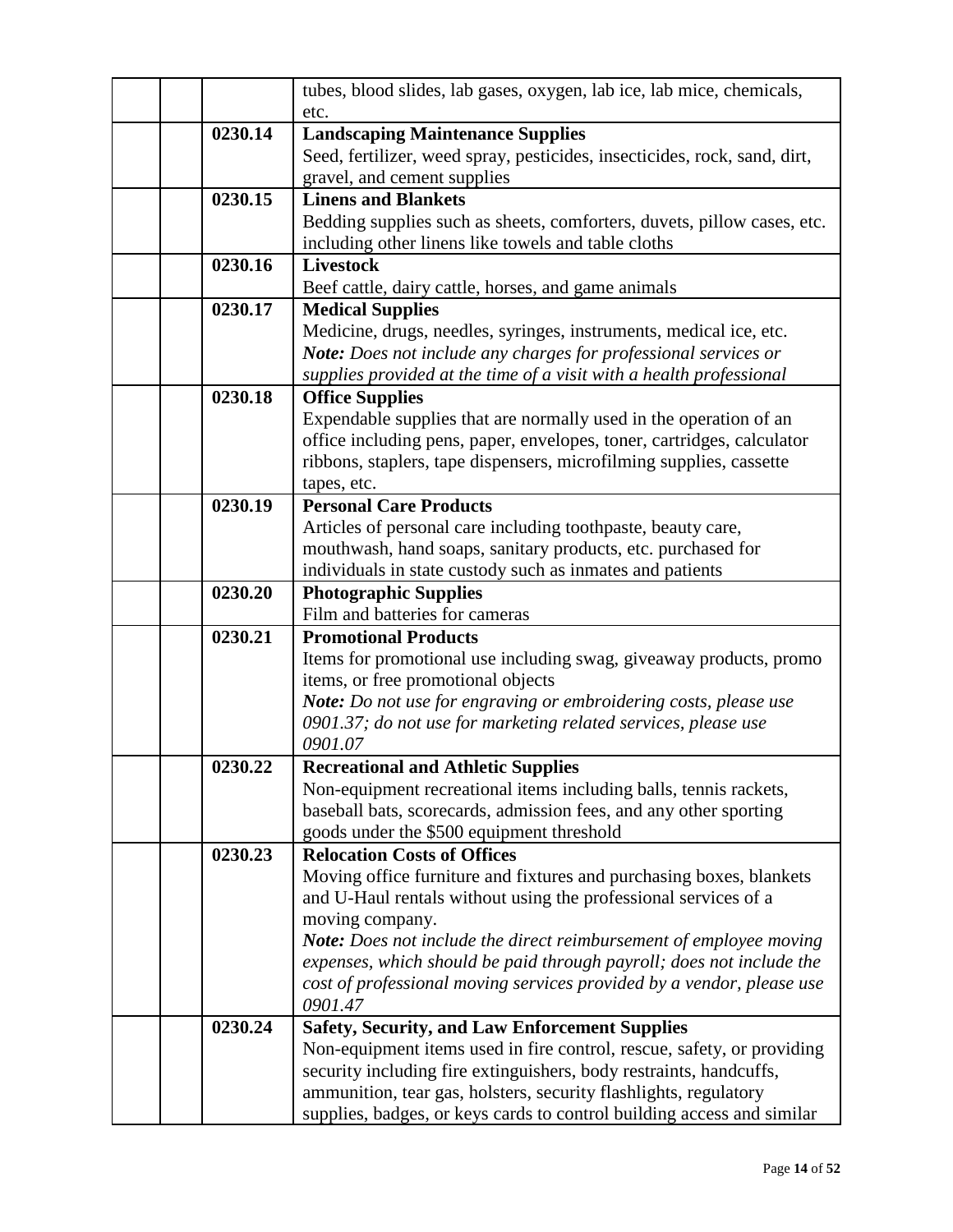|      |         | items under the \$500 equipment threshold                                                                                                 |
|------|---------|-------------------------------------------------------------------------------------------------------------------------------------------|
|      |         | <b>Note:</b> Does not include weapons and guns                                                                                            |
|      | 0230.25 | <b>Subscriptions and Books</b>                                                                                                            |
|      |         | Includes expenses for West Law, Thomson Reuters, or similar                                                                               |
|      |         | company for subscriptions to newspapers, magazines, periodicals,                                                                          |
|      |         | manuals, books, reference materials and services providing                                                                                |
|      |         | informational reports                                                                                                                     |
|      |         | Note: Does not include similar items for employee training or use,                                                                        |
|      |         | please use 0207.03                                                                                                                        |
|      | 0230.26 | <b>Tools and Parts</b>                                                                                                                    |
|      |         | Small tools, hardware, nuts, bolts, screws, and parts for repair and                                                                      |
|      |         | maintenance                                                                                                                               |
|      | 0230.28 | <b>Wildlife Feed and Supplies</b>                                                                                                         |
|      | 0230.29 | <b>Public Access Signage</b>                                                                                                              |
|      | 0230.50 | <b>Other</b>                                                                                                                              |
|      |         | Any supplies, materials and operating expenses not otherwise                                                                              |
|      |         | classified in the proceeding categories                                                                                                   |
|      | 0230.99 | <b>Products</b>                                                                                                                           |
|      |         | Note: For WyDOT use only.                                                                                                                 |
| 0231 |         | <b>Office Supplies, Printing, Reproduction, and Stationery</b>                                                                            |
|      | 0231.01 | <b>Commercial Printing</b>                                                                                                                |
|      |         | Promotional products when engraved, embroidered, or printed, all                                                                          |
|      |         | common processes of duplication performed by commercial printers                                                                          |
|      |         | such as printing, reproduction, duplicating, binding operations,                                                                          |
|      |         | including printed matter such as publications, books, business cards,                                                                     |
|      |         | letterhead, pamphlets, and paper or materials if furnished by the                                                                         |
|      |         | printer                                                                                                                                   |
|      | 0231.02 | <b>Paper and Envelopes</b>                                                                                                                |
|      | 0231.03 | <b>Copy Charges</b>                                                                                                                       |
|      | 0231.04 | <b>Photo and Microfilm Supplies</b>                                                                                                       |
|      | 0231.05 | <b>Office Supplies</b>                                                                                                                    |
|      |         | Expendable supplies that are normally used in the operation of an                                                                         |
|      |         | office including pens, paper, envelopes, toner, cartridges, calculator                                                                    |
|      |         | ribbons, staplers, tape dispensers, microfilming supplies, cassette                                                                       |
|      |         | tapes, etc.                                                                                                                               |
|      | 0231.06 | <b>IT Supplies</b>                                                                                                                        |
|      |         | Cables, surge protectors, power cords, cord covers, desktop or laptop                                                                     |
|      |         | screen protectors, batteries, adapters, portable hard drives, flash                                                                       |
|      |         | drives, thumb drives, laptop cases, memory, display ports, KVM<br>switches, fuses, cell phone accessories such as cases, chargers, screen |
|      |         | protectors, mounts, and blue tooth adapters                                                                                               |
|      |         | <b>Note:</b> these supplies are typically not required in order to operate an                                                             |
|      |         | IT item and are able to be taken from one device and given to another                                                                     |
|      | 0231.08 | <b>Engineer and Technical Supplies</b>                                                                                                    |
|      | 0231.12 | <b>Small Appliance and Equipment</b>                                                                                                      |
|      |         | Microwaves, dishwashers, refrigerators, etc.                                                                                              |
|      |         | Note: Do not use for IT purchases.                                                                                                        |
|      |         |                                                                                                                                           |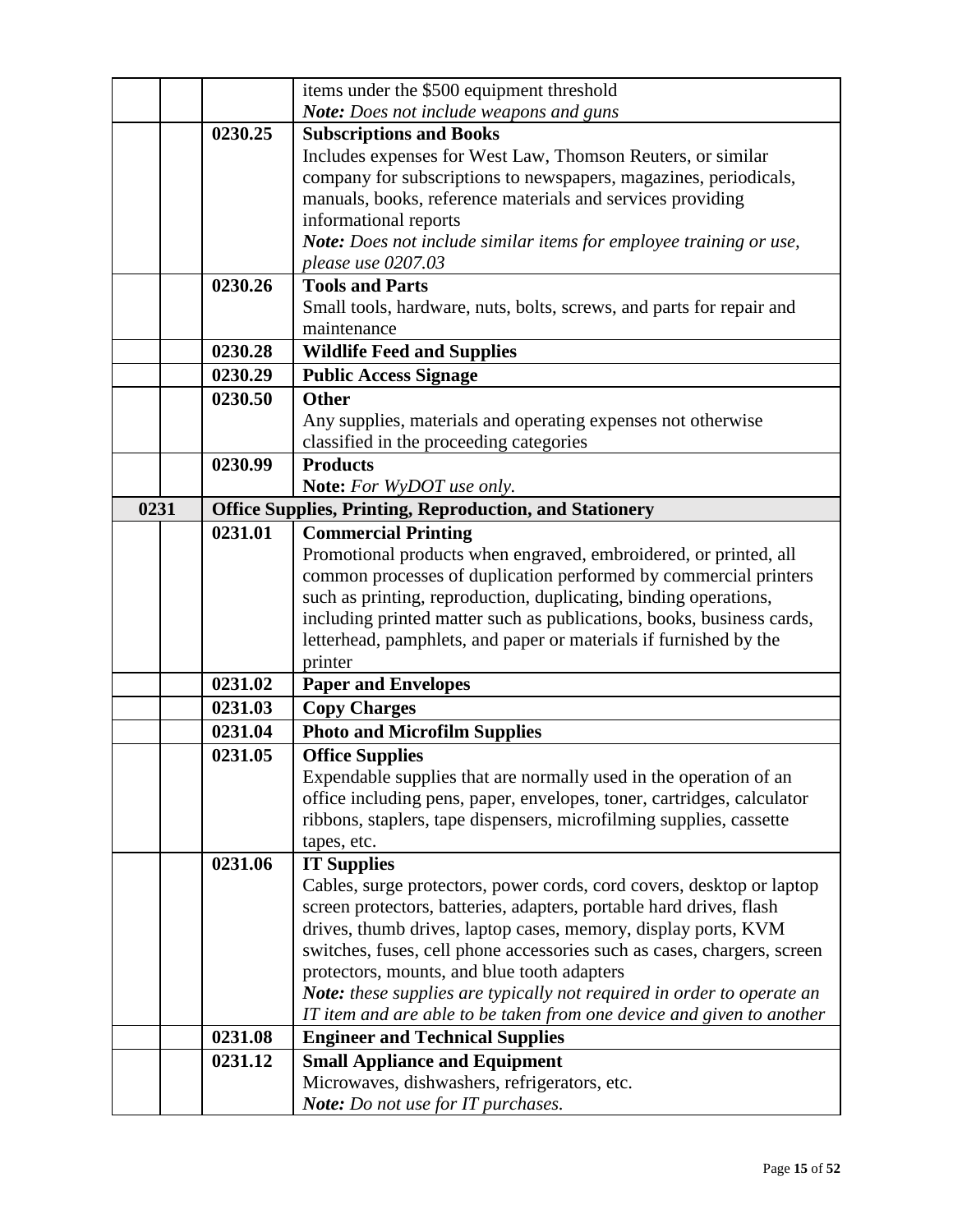|      | 0231.20                    | <b>IT Hardware Supplies</b>                                                         |
|------|----------------------------|-------------------------------------------------------------------------------------|
|      |                            | Note: For ETS use only                                                              |
|      | 0231.ST                    | <b>Employee Reimbursement</b>                                                       |
| 0232 | <b>Licenses and Plates</b> |                                                                                     |
|      | 0232.02                    | <b>Hunting and Fishing Licenses</b>                                                 |
|      |                            | Registrations, hunting and fishing orders, and boat regulations                     |
|      |                            | <b>Note:</b> For Game and Fish use only                                             |
|      | 0232.03                    | <b>Registrations and Licenses Plates</b>                                            |
|      | 0232.ST                    | <b>Employee Reimbursement</b>                                                       |
| 0233 |                            | <b>Motor Vehicle and Airplane Supplies</b>                                          |
|      |                            | Note: If labor is involved with these purchases, code as repairs in the 0202 series |
|      | 0233.01                    | <b>Vehicle Maintenance Supplies</b>                                                 |
|      |                            | detailing supplies, windshield wiper fluid, etc.                                    |
|      | 0233.02                    | <b>Lubricants and Oil</b>                                                           |
|      | 0233.03                    | Gas                                                                                 |
|      | 0233.04                    | <b>Other</b>                                                                        |
|      |                            | Includes expenses for car wash                                                      |
|      | 0233.05                    | <b>Vehicle Maintenance Parts</b>                                                    |
|      |                            | windshield wiper blades and other maintenance parts                                 |
|      | 0233.06                    | <b>Tires and Tubes</b>                                                              |
|      | 0233.07                    | <b>Diesel Fuel</b>                                                                  |
|      | 0233.57                    | <b>MVMS</b>                                                                         |
|      |                            | Incidental services or supplies rendered by MVMS associated with                    |
|      |                            | <b>MVMS</b> vehicles                                                                |
|      | 0233.99                    | <b>Motor Vehicle and Airplane Supplies</b>                                          |
|      |                            | <b>Note:</b> For WYDOT use only                                                     |
|      | 0233.ST                    | <b>Employee Reimbursement</b>                                                       |
| 0234 |                            | <b>Food and Food Service Supplies</b>                                               |
|      |                            | The amounts expended for the purchase of food and food products for                 |
|      |                            | consumption by residents and/or inmates of state institutions.                      |
|      |                            | Note: Does not include professional services for food preparation, the purchase of  |
|      |                            | prepared meals through a caterer, dietician, or nutritionist, please use 0901.40    |
|      | 0234.01                    | <b>Fresh Meats, Poultry, and Seafood</b>                                            |
|      |                            | Includes ham and bacon                                                              |
|      | 0234.02                    | <b>Frozen Meats, Poultry, and Seafood</b>                                           |
|      | 0234.03                    | <b>Other Frozen Foods</b>                                                           |
|      |                            | Vegetables, fruits, juices, dinners, pies, cakes, soups, etc.                       |
|      | 0234.04                    | <b>Fresh Produce</b>                                                                |
|      |                            | Fruits, berries, and vegetables, etc.                                               |
|      | 0234.05                    | <b>Dairy Products</b>                                                               |
|      | 0234.06                    | Milk, cream, butter, margarine, cheese, etc.                                        |
|      |                            | <b>Fresh Bakery Products</b><br>Bread, rolls, cakes, pies, cookies, crackers, etc.  |
|      | 0234.07                    | <b>Other Foods</b>                                                                  |
|      |                            | Dried and canned vegetables, canned fish, meats, poultry, fruits and                |
|      |                            | juices, syrups, sugars, spices, soups, coffee, tea, cereals, jams, jellies,         |
|      |                            |                                                                                     |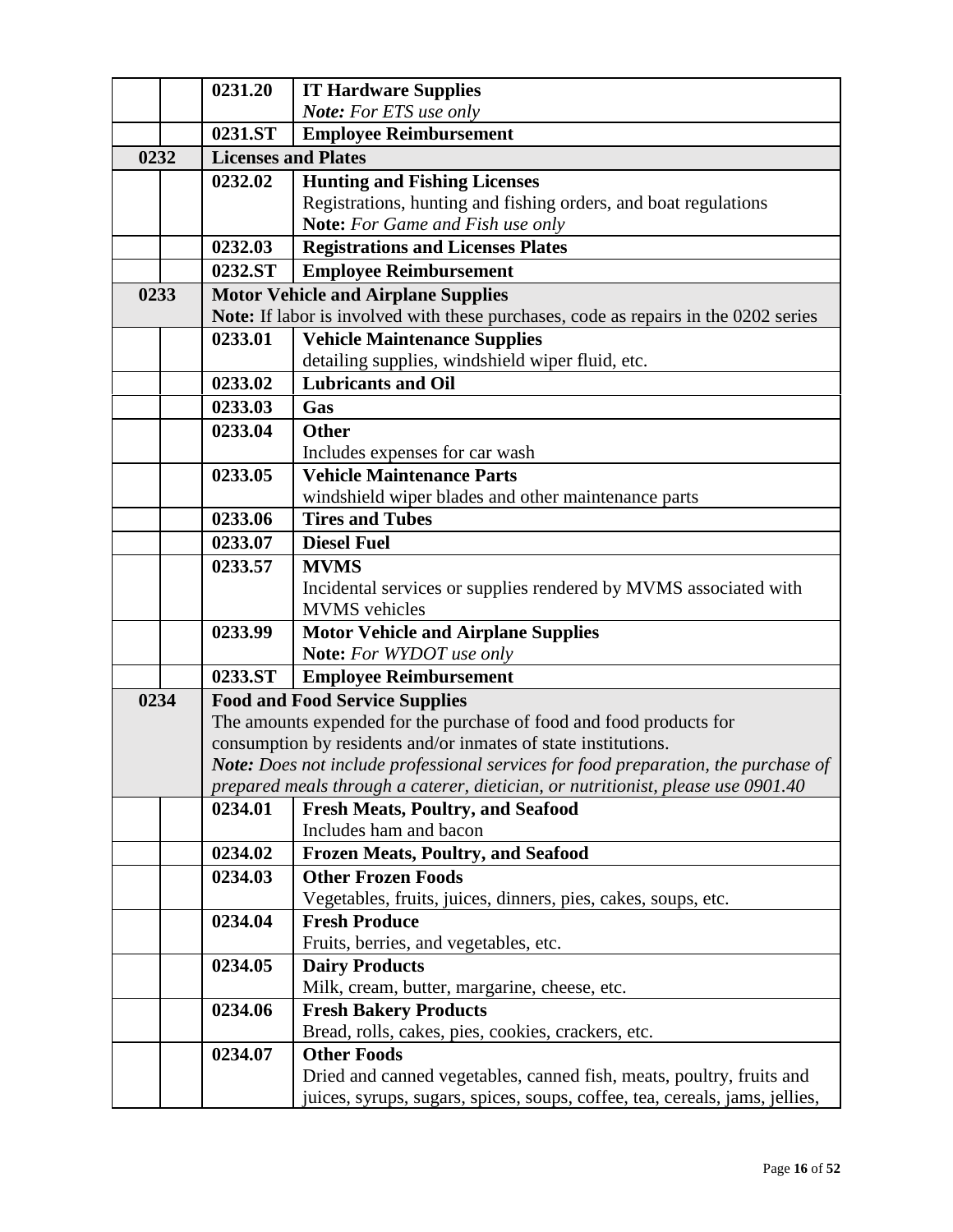|      |                  | etc.                                                                         |
|------|------------------|------------------------------------------------------------------------------|
|      | 0234.08          | <b>Food Service Supplies</b>                                                 |
|      |                  | Dishes, utensils, pans, glasses, silverware, napkins, etc.                   |
|      | 0234.09          | <b>Other Food and Provisions</b>                                             |
|      |                  | Purchases of cap groceries, food products, and food service                  |
|      |                  | reimbursement of state employees                                             |
|      |                  | Note: 0234.09 can be used as a general object/sub-object code for the        |
|      |                  | purchase of food products if an agency does not want to use                  |
|      |                  | object/sub-object codes 0234.01 through 0234.07                              |
|      | 0234.ST          | <b>Employee Reimbursement</b>                                                |
| 0235 |                  | <b>Medical and Laboratory Supplies</b>                                       |
|      |                  | PLEASE NOTE: These are supplies and not services. Supplies only are not 1099 |
|      | Form reportable. |                                                                              |
|      | 0235.01          | <b>Isotopic Drugs</b>                                                        |
|      | 0235.02          | <b>Other Drugs and Pharmaceutical</b>                                        |
|      | 0235.03          | <b>Laboratory Supplies</b>                                                   |
|      |                  | Items primarily used in a laboratory environment such as beakers, test       |
|      |                  | tubes, blood slides, lab gases, oxygen, lab ice, lab mice, chemicals,        |
|      |                  | etc.                                                                         |
|      | 0235.04          | <b>X-Ray Supplies</b>                                                        |
|      | 0235.05          | <b>Dental Supplies</b>                                                       |
|      | 0235.06          | <b>Physical Therapy and Therapeutic Supplies</b>                             |
|      | 0235.07          | <b>Surgical Supplies</b>                                                     |
|      | 0235.08          | <b>Medical Supplies</b>                                                      |
|      | 0235.09          | <b>Lab Gases</b>                                                             |
|      |                  | Oxygen and other gases                                                       |
|      | 0235.10          | <b>Other Medical Supplies: Ice</b>                                           |
|      | 0235.11          | <b>Personal Care Products</b>                                                |
|      |                  | Articles of personal care including toothpaste, beauty care,                 |
|      |                  | mouthwash, hand soaps, sanitary products, etc.                               |
|      | 0235.12          | <b>Personal Care for Institutes</b>                                          |
|      | 0235.13          | <b>Environmental Supplies</b>                                                |
|      | 0235.ST          | <b>Employee Reimbursement</b>                                                |
| 0236 |                  | <b>Educational and Recreational Supplies</b>                                 |
|      | 0236.01          | <b>Educational and Instructional Supplies</b>                                |
|      | 0236.02          | <b>Hobby or Arts and Crafts Supplies</b>                                     |
|      | 0236.03          | <b>Recreational Supplies</b>                                                 |
|      | 0236.04          | <b>Athletic and Therapy Supplies</b>                                         |
|      | 0236.05          | <b>Other</b>                                                                 |
|      | 0236.06          | <b>Subscriptions and Books</b>                                               |
|      |                  | Includes expenses for West Law, Thomson Reuters, or similar                  |
|      |                  | company for subscriptions to newspapers, magazines, periodicals,             |
|      |                  | manuals, books, reference materials and services providing                   |
|      |                  | informational reports                                                        |
|      |                  | Note: Does not include similar items for employee training, please           |
|      |                  | use 0207.03                                                                  |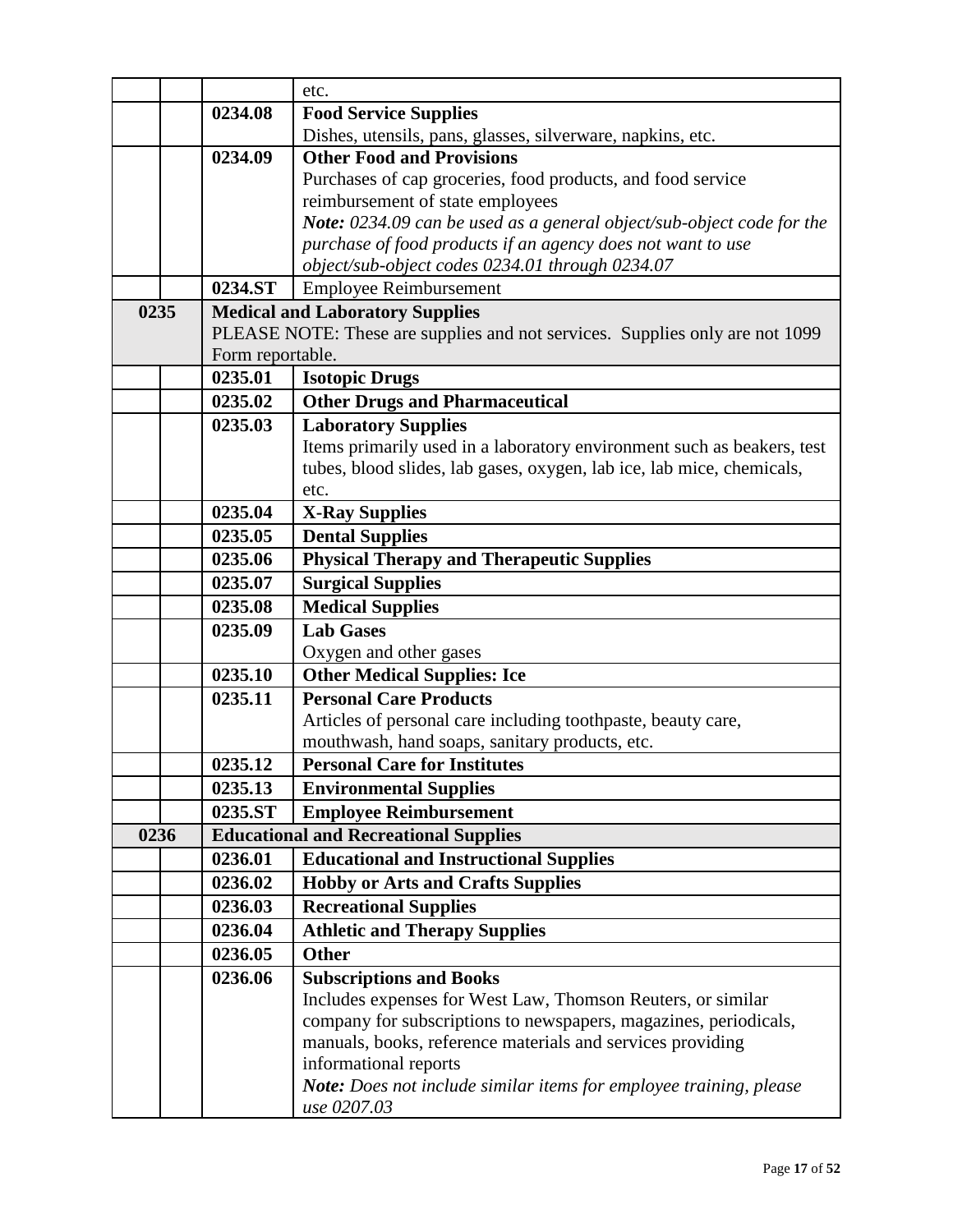|      | 0236.07     | <b>Newspapers</b>                                                                                        |
|------|-------------|----------------------------------------------------------------------------------------------------------|
|      | 0236.08     | <b>Books</b>                                                                                             |
|      | 0236.12     | <b>Small Appliance and Equipment</b>                                                                     |
|      |             | Includes small appliance and small equipment purchases                                                   |
|      |             | Note: Do not use for IT purchases                                                                        |
|      | 0236.ST     | <b>Employee Reimbursement</b>                                                                            |
| 0237 |             | <b>Soft Goods Housekeeping</b>                                                                           |
|      | 0237.01     | <b>Clothing and Apparel</b>                                                                              |
|      |             | Clothes, uniforms, articles of clothing, footwear, shoes, boots,                                         |
|      |             | overshoes, gloves, hose, handkerchiefs, or accessories purchased for                                     |
|      |             | state employees, inmates, and patients including materials for repair                                    |
|      |             | and maintenance of the above items                                                                       |
|      | 0237.02     | <b>Blankets and Linens</b>                                                                               |
|      | 0237.03     | <b>Shoes</b>                                                                                             |
|      | 0237.04     | <b>Other Soft Goods</b>                                                                                  |
|      | 0237.05     | <b>Dry Goods</b>                                                                                         |
|      | 0237.06     | Laundry                                                                                                  |
|      |             | Includes items purchased for laundering, detergents                                                      |
|      | 0237.07     | <b>Housekeeping and Janitorial</b><br>Includes items purchased for cleaning, disinfectants, light bulbs, |
|      |             | mops, waxes, garbage cans, trash bags, etc.                                                              |
|      | 0237.08     | <b>Other</b>                                                                                             |
|      | 0237.ST     | <b>Employee Reimbursement</b>                                                                            |
| 0238 |             | <b>Farm and Livestock Supplies</b>                                                                       |
|      |             |                                                                                                          |
|      |             |                                                                                                          |
|      | 0238.01     | <b>Agriculture Supplies</b>                                                                              |
|      |             | Includes seed, fertilizer, weed spray, and insecticides                                                  |
|      | 0238.02     | <b>Fertilizer</b>                                                                                        |
|      | 0238.03     | <b>Weed Spray, Insecticide</b>                                                                           |
|      | 0238.04     | <b>Fuel</b>                                                                                              |
|      | 0238.05     | Feed                                                                                                     |
|      | 0238.06     | Includes freight and labor to transport and deliver                                                      |
|      |             | <b>Veterinary Supplies</b><br>Includes drugs and darts used on animals                                   |
|      | 0238.07     | <b>Other</b>                                                                                             |
|      | 0238.08     | <b>Farm Equipment and Trailer Supplies</b>                                                               |
|      | 0238.09     | <b>Diesel Fuel</b>                                                                                       |
|      | 0238.10     | <b>Feed and Hauling Delivery Services</b>                                                                |
|      | $0238.11^*$ | <b>Beef Cattle</b>                                                                                       |
|      | $0238.12^*$ | <b>Brucellosis Testing: Cattle</b>                                                                       |
|      | 0238.13     | <b>Other Livestock</b>                                                                                   |
|      | 0238.14     | <b>Horses</b>                                                                                            |
|      | 0238.15     | <b>Game Animals</b>                                                                                      |
|      | 0238.16     | <b>Disposal of Dead Livestock</b>                                                                        |
|      | 0238.ST     | <b>Employee Reimbursement</b>                                                                            |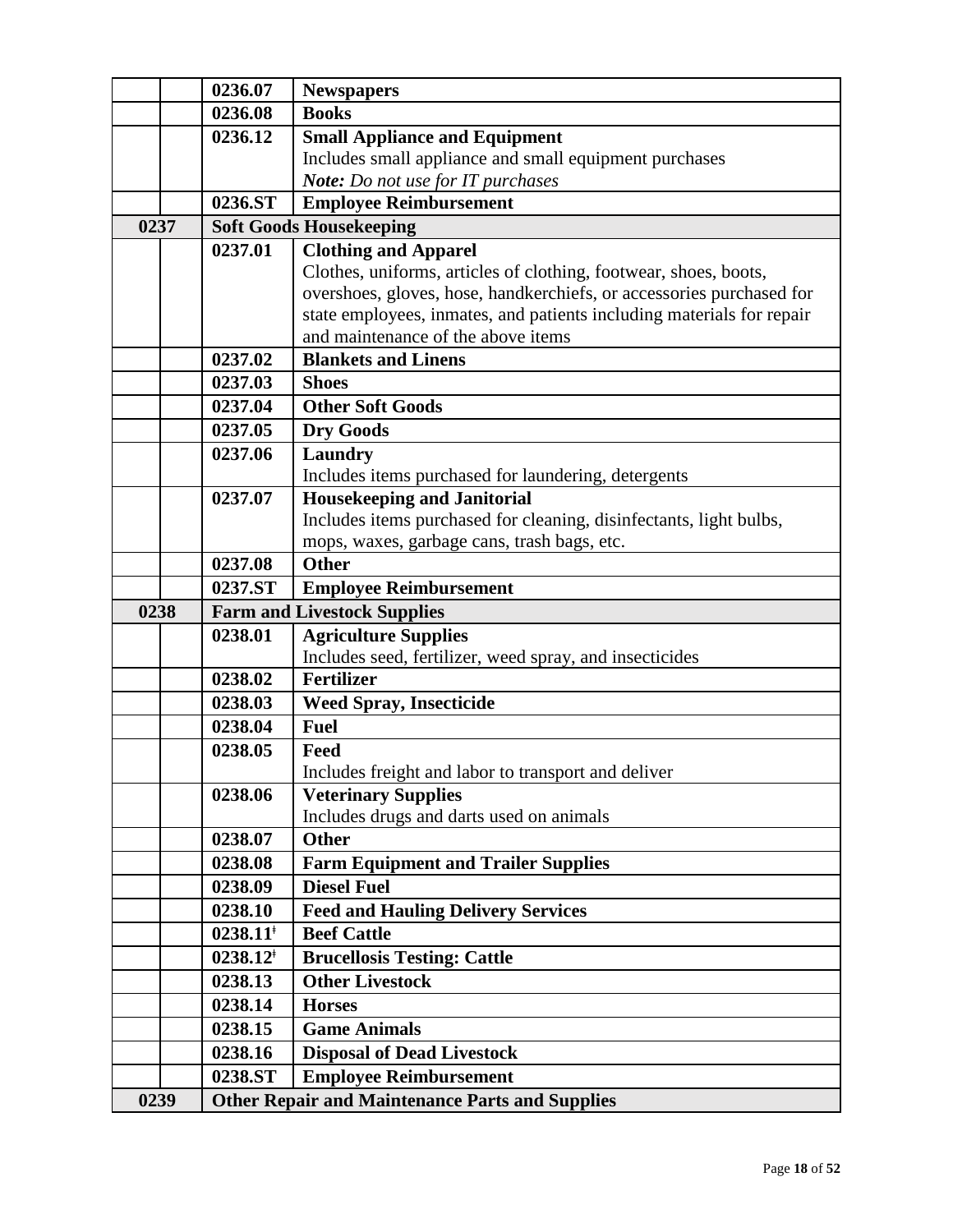|      | 0239.01 | <b>Small Tools and Parts</b>                                                                                                      |
|------|---------|-----------------------------------------------------------------------------------------------------------------------------------|
|      |         | Includes small tools, hardware and parts for repair and maintenance.                                                              |
|      | 0239.02 | <b>Plumbing</b>                                                                                                                   |
|      | 0239.03 | <b>Electrical</b>                                                                                                                 |
|      | 0239.04 | <b>Heating and Air Conditioning</b>                                                                                               |
|      |         | Include expenses related to refrigeration                                                                                         |
|      | 0239.05 | <b>Wood, Paneling, and Laminated Products</b>                                                                                     |
|      | 0239.06 | <b>Hardware</b>                                                                                                                   |
|      | 0239.07 | <b>Painting</b>                                                                                                                   |
|      | 0239.08 | <b>Metal Products</b>                                                                                                             |
|      | 0239.09 | <b>Refrigeration Supply</b>                                                                                                       |
|      | 0239.10 | <b>Rock, Sand, and Gravel Supply</b>                                                                                              |
|      | 0239.11 | <b>Safety Devices</b>                                                                                                             |
|      |         | Includes regulatory supplies                                                                                                      |
|      | 0239.12 | <b>Small Appliance and Equipment</b>                                                                                              |
|      |         | Includes small appliance and small equipment purchases                                                                            |
|      | 0239.13 | <b>Decorative Items</b>                                                                                                           |
|      |         | Includes rugs, carpeting, flooring, drapery, Venetian blinds, etc.                                                                |
|      | 0239.14 | Fencing                                                                                                                           |
|      | 0239.15 | <b>Security and Law Enforcement Supplies</b>                                                                                      |
|      |         | Includes ammo, tear gas, body restraints, etc.                                                                                    |
|      | 0239.16 | <b>Damage Control Supplies</b>                                                                                                    |
|      | 0239.17 | <b>Mine Inspection Supplies</b>                                                                                                   |
|      | 0239.18 | <b>Other Parts Without Labor</b>                                                                                                  |
|      | 0239.19 | Landscaping                                                                                                                       |
|      |         | Includes expenses for seed, fertilizer, weed spray, pesticides and                                                                |
|      |         | insecticides, rock, sand, dirt, and gravel and cement supplies                                                                    |
|      | 0239.20 | <b>Non-Labor Museum Expenditures</b>                                                                                              |
|      | 0239.99 | <b>Other Repair and Maintenance Parts and Supplies</b>                                                                            |
|      |         | Note: For WYDOT use only                                                                                                          |
|      | 0239.ST | <b>Employee Reimbursement</b>                                                                                                     |
| 0240 |         | <b>Intangible Assets: Software</b>                                                                                                |
|      |         | ONE TIME ONLY: Capitalized and Non Capitalized                                                                                    |
|      |         | Licenses for Computing Services and Software: Includes Software as a Solution<br>(SAAS) and Platform as a Service (PAAS) licenses |
|      |         | Amounts expended for purchased software or licenses of commercially available                                                     |
|      |         | software, including upgrades. Software licensing includes, but is not limited to,                                                 |
|      |         | the right to use the software, support for the software and upgrades. Do not use                                                  |
|      |         | 0292 for this type of software solution.                                                                                          |
|      | 0240.01 | <b>End User Computing (Desktop/Laptop) Software</b>                                                                               |
|      | FA      | One time only client related software purchases used to author, create,                                                           |
|      |         | collaborate, and share documents and other content including email,                                                               |
|      |         | communications, messaging, word processing, spreadsheets,                                                                         |
|      |         | presentations, desktop publishing, graphics and others                                                                            |
|      |         | <b>Note:</b> One time purchase only, for continued monthly or recurring                                                           |
|      |         | costs, use 0292.03-0292.08                                                                                                        |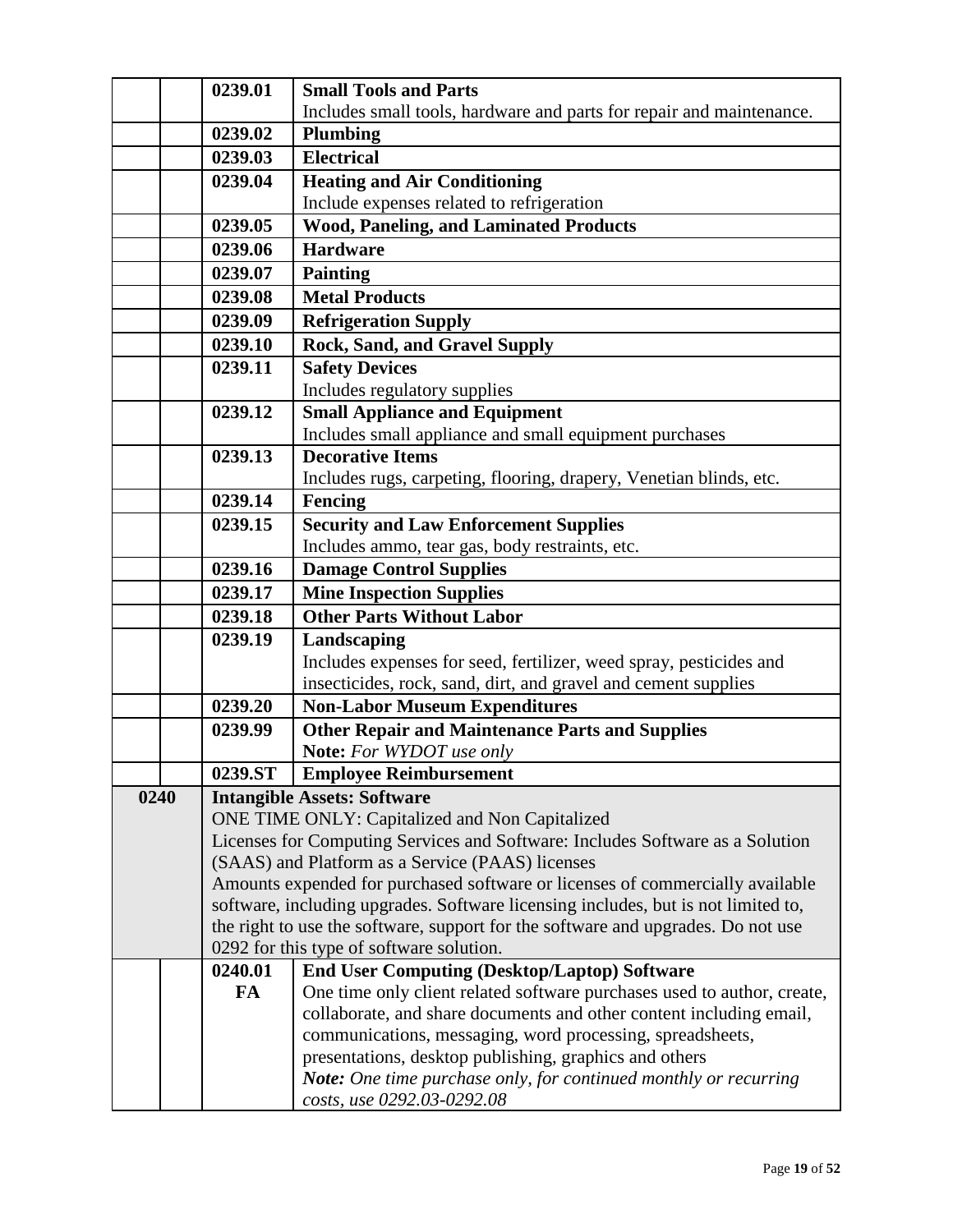|         | 0240.02       | <b>Intangible Easements</b>                                                                                |
|---------|---------------|------------------------------------------------------------------------------------------------------------|
|         | FA            |                                                                                                            |
|         | 0240.04       | <b>Intangible Copyrights and Trademarks</b>                                                                |
|         | <b>FA</b>     |                                                                                                            |
|         | 0240.05       | <b>Intangible Mineral/Water Rights</b>                                                                     |
|         | <b>FA</b>     |                                                                                                            |
|         | 0240.06       | <b>Server Software</b>                                                                                     |
|         | FA            | One time purchase of server software licenses including Microsoft                                          |
|         |               | Windows server licenses or UNIX operating system licenses                                                  |
|         |               | Note: One time purchase only, for continued monthly or recurring                                           |
|         |               | costs, use 0292.03-0292.08                                                                                 |
|         | 0240.07       | <b>Application Software</b>                                                                                |
|         | <b>FA</b>     | One time purchase of software for accounting/financial management,                                         |
|         |               | data management, enterprise resource planning, field service                                               |
|         |               | management (workforce management software), project management                                             |
|         |               | software (calendaring, employee scheduling, workflow software),                                            |
|         |               | reservation systems, educational software, digital asset management                                        |
|         |               | software, GIS software, media development software, engineering                                            |
|         |               | software (CADD), etc.                                                                                      |
|         |               | Note: One time purchase only, for continued monthly or recurring                                           |
|         |               | costs, use 0292.03-0292.08                                                                                 |
|         | 0240.08       | <b>Networking Software LAN/WAN/VOIP</b>                                                                    |
|         | <b>FA</b>     | One time purchase of software designed to help set up, manage,                                             |
|         |               | and/or monitor networks                                                                                    |
|         |               | Note: One time purchase only, for continued monthly or recurring                                           |
|         |               | costs, use 0292.03-0292.08                                                                                 |
|         | 0240.09<br>FA | <b>Infrastructure or Mainframe Software</b>                                                                |
|         |               | One time purchase of application development (middleware software),                                        |
|         |               | information management software, storage management software, IT                                           |
|         | 0240.10       | operations management software, and all mainframe specific software<br><b>Security/Compliance Software</b> |
|         | FA            | One time purchase for security software to control and monitor access                                      |
|         |               | to internal and external IT resources                                                                      |
|         | 0240.11       | <b>Disaster Recovery Software</b>                                                                          |
|         | <b>FA</b>     | One time purchase of software for business continuity purposes only                                        |
|         |               | such as planning for resumption of applications, data, hardware,                                           |
|         |               | electronic communications, and other IT infrastructure                                                     |
|         |               | Note: One time purchase only, for continued monthly or recurring                                           |
|         |               | costs, use 0292.03-0292.08                                                                                 |
|         | 0240.12       | <b>Smart Device Software</b>                                                                               |
|         | <b>FA</b>     | One time purchase of video meeting equipment, building automation,                                         |
|         |               | building controls (HVAC), ground controls (sprinklers), etc.                                               |
|         |               | Note: One time purchase only, for continued monthly or recurring                                           |
|         |               | costs, use 0292.03-0292.08                                                                                 |
|         | 0240.ST       | <b>Employee Reimbursement</b>                                                                              |
|         | FA            |                                                                                                            |
| 0240.99 |               | <b>Fixed Assets (For WYDOT use only)</b>                                                                   |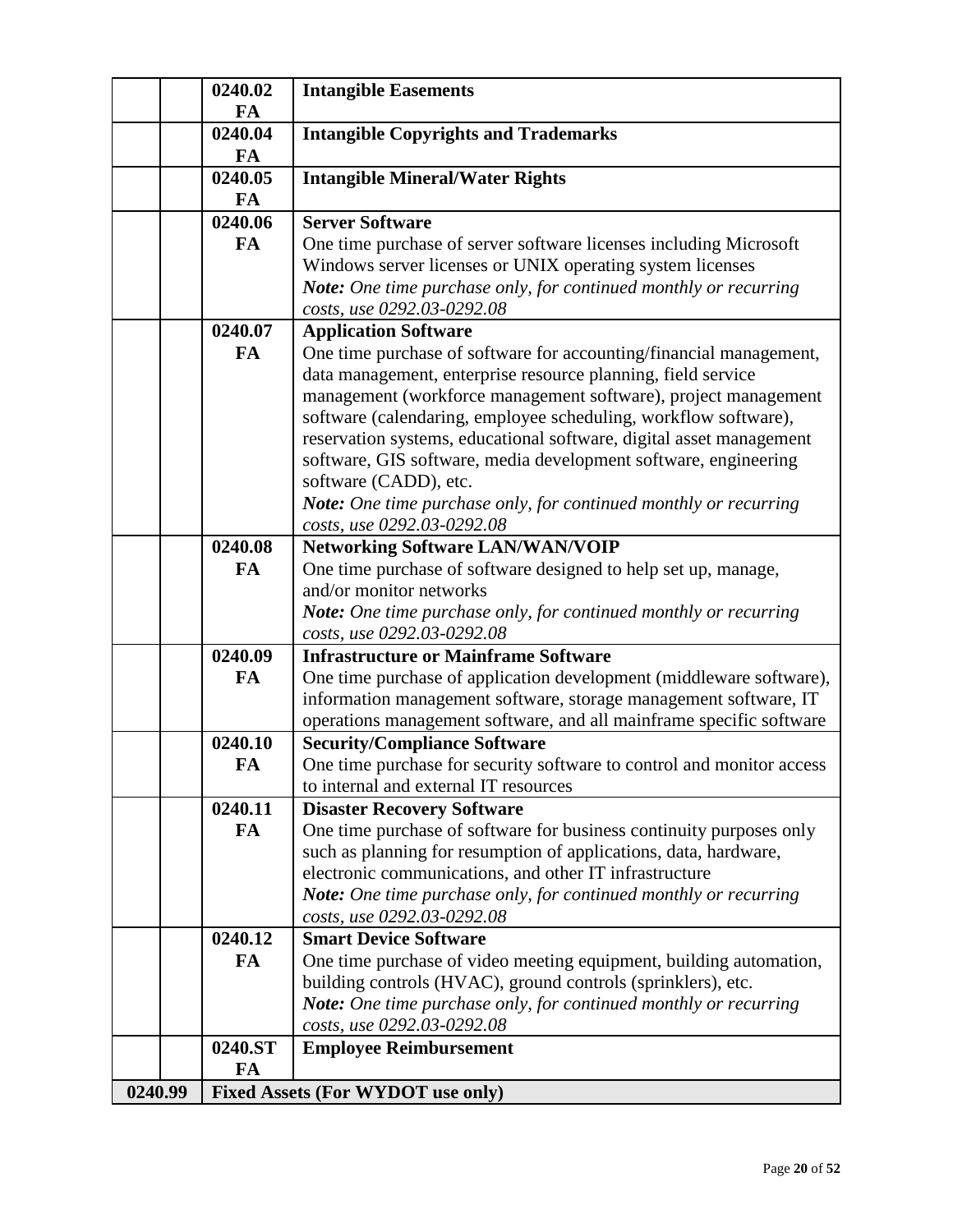|      | 0240.99            | <b>Fixed Assets</b>                                                       |
|------|--------------------|---------------------------------------------------------------------------|
|      | FA                 | Note: For WYDOT use only                                                  |
| 0241 |                    | Office, Warehouse, Institutional, and Household Equipment and Furnishings |
|      | 0241.01            | Equipment                                                                 |
|      | FA                 | Mechanical or electrical office equipment; typewriters, adding            |
|      |                    | machines, calculators, projectors, transcribers, reproduction (copiers),  |
|      |                    | microfilm, etc.                                                           |
|      | 0241.02            | Furnishings: Desks, chairs, tables, shelving, file cabinets, etc.         |
|      | FA                 |                                                                           |
|      | 0241.03            | <b>Heating and Cooling Equipment</b>                                      |
|      | FA                 | Includes air conditioning equipment                                       |
|      | 0241.04            | <b>Laundry Equipment</b>                                                  |
|      | <b>FA</b>          | Washers, dryers, mangles, etc.                                            |
|      | 0241.05            | <b>Housekeeping and Janitorial</b>                                        |
|      | FA                 | Floor polishers, vacuums, waxers                                          |
|      | 0241.ST            | <b>Employee Reimbursement</b>                                             |
|      | FA                 |                                                                           |
| 0242 | <b>IT Hardware</b> |                                                                           |
|      |                    | Amounts expended for IT Hardware.                                         |
|      | 0242.01            | <b>IT Peripherals for End User Computing</b>                              |
|      | FA                 | Monitors, mice, keyboards, port replicators, docking stations, etc.       |
|      |                    | Note: This hardware is typically necessary to operate a device            |
|      | 0242.02            | <b>IT Peripherals</b>                                                     |
|      | FA                 | Scanners, bar code readers, building access control hardware, security    |
|      | 0242.03            | cameras, etc.                                                             |
|      | <b>FA</b>          | <b>Standard Desktops</b>                                                  |
|      | 0242.04            | <b>Standard Laptops</b>                                                   |
|      | <b>FA</b>          |                                                                           |
|      | 0242.05            | <b>Non-Standard Desktops</b>                                              |
|      | FA                 |                                                                           |
|      | 0242.06            | <b>Non-Standard Laptops</b>                                               |
|      | FA                 |                                                                           |
|      | 0242.07            | <b>End User Mobile Devices</b>                                            |
|      | FA                 | Tablets or convertible/hybrid laptops such as Google Chromebook,          |
|      |                    | Apple iPad, or Microsoft Surface                                          |
|      | 0242.08            | <b>General Printers</b>                                                   |
|      | FA                 | Network connected personal printers, ink-jet printers, laser printers,    |
|      |                    | departmental or copy-room printers                                        |
|      | 0242.09            | <b>Specialty Printers</b>                                                 |
|      | FA                 | Plotters, plasma cutters, 3-D, and vinyl printers                         |
|      | 0242.10            | <b>Computing</b>                                                          |
|      | FA                 | Servers, mainframe, or converged infrastructure including physical        |
|      |                    | servers, mainframes running legacy operating systems and purpose-         |
|      |                    | built appliances that provide computing and network capabilities in       |
|      |                    | one box                                                                   |
|      | 0242.11            | <b>AV Equipment</b>                                                       |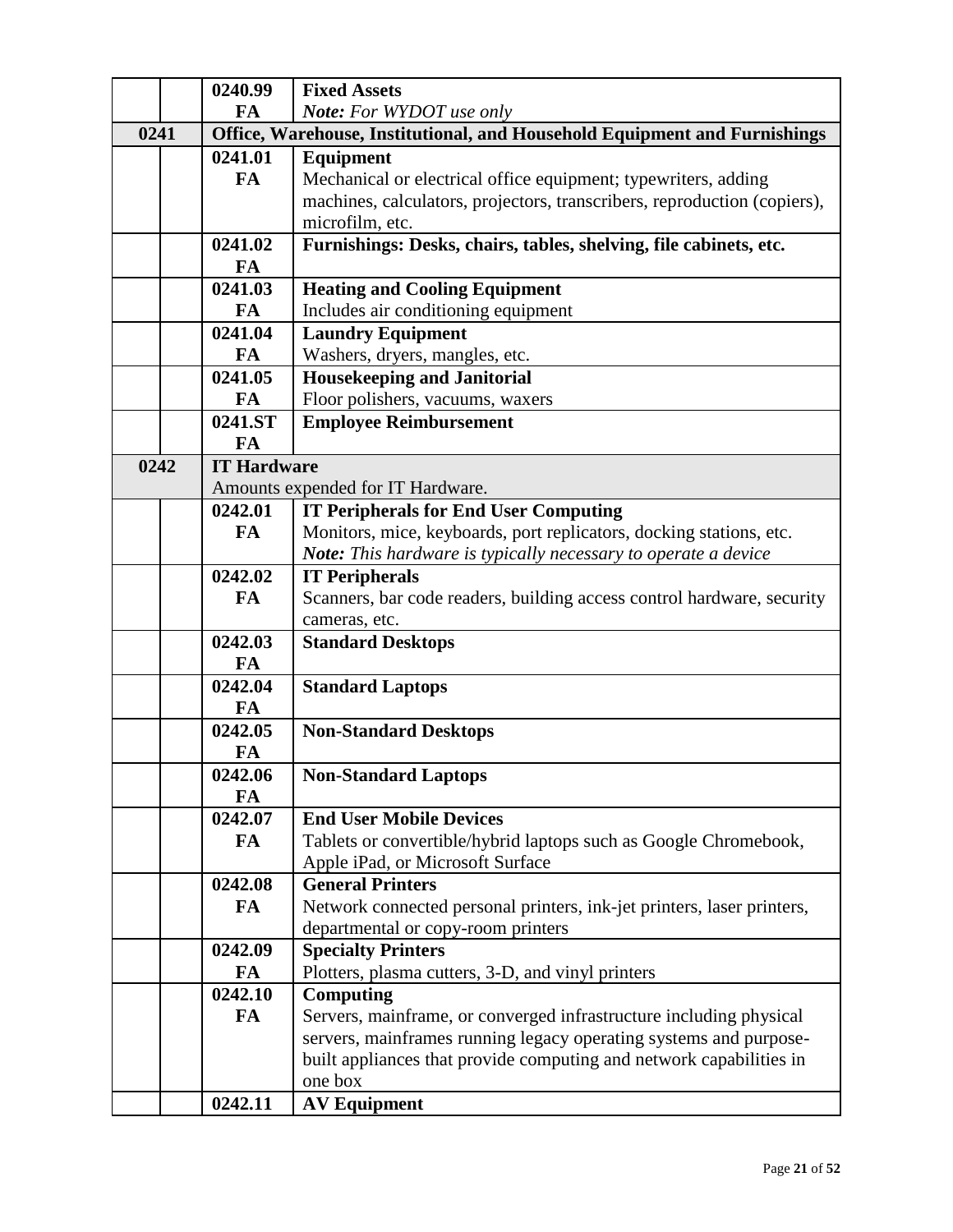|      | <b>FA</b>             | Microphones, headsets, tripods, web conferencing equipment,            |
|------|-----------------------|------------------------------------------------------------------------|
|      |                       | collaboration cameras, web cameras, interactive whiteboards, sound     |
|      |                       | systems, building-wide PA or intercom systems, meeting room            |
|      |                       | controls typically used in conference rooms, and dedicated             |
|      |                       | telepresence rooms to enable workforce communications                  |
|      | 0242.12               | <b>Network</b>                                                         |
|      | <b>FA</b>             | Modems, routers, switches, firewalls, wireless access points (WAPs),   |
|      |                       | traffic management, content filtering, and universal power supplies    |
|      |                       | (UPSs)                                                                 |
|      | 0242.13               | <b>Storage Devices</b>                                                 |
|      | FA                    | Central storage such as Storage Area Networks (SAN) and Network        |
|      |                       | Area Storage (NAS) for the distributed computing infrastructure        |
|      | 0242.14               | <b>Backup and Recovery</b>                                             |
|      | <b>FA</b>             | Storage used for archive, backup and recovery to support data loss and |
|      |                       | data corruption                                                        |
|      | 0242.15               | <b>Disaster Recovery</b>                                               |
|      | FA                    | Storage used for disaster recovery and compliance requirements         |
|      | 0242.16               | <b>Telephony</b>                                                       |
|      | FA                    | Enterprise phone systems, key systems, patch panels, handsets          |
|      | 0242.17               | <b>IT Security/Compliance</b>                                          |
|      | FA                    | Emergency radios, cell signal boosters, emergency notification         |
|      |                       | systems, fire alarms, burglar alarms, bells, 911 phones, motion        |
|      |                       | lighting, vandalism deterrent systems, and interior door control       |
|      |                       | systems                                                                |
|      | 0242.99               | <b>Capitalized Data Purchasing and Other</b>                           |
|      | FA                    | Note: For WYDOT use only                                               |
|      | 0242.ST               | <b>Employee Reimbursement</b>                                          |
|      | <b>FA</b>             |                                                                        |
| 0243 | <b>Transportation</b> |                                                                        |
|      | 0243.01               | <b>Passenger Cars</b>                                                  |
|      | FA                    |                                                                        |
|      |                       |                                                                        |
|      | 0243.02               | <b>Trucks, Buses, and Service Vehicles</b>                             |
|      | FA<br>0243.05         |                                                                        |
|      |                       | <b>Pickups</b><br>Note: Trucks over 3/4 ton should be coded to 0243.02 |
|      | FA                    | <b>Motorbikes and Snowmobiles</b>                                      |
|      | 0243.06               |                                                                        |
|      | FA                    |                                                                        |
|      | 0243.08               | <b>House Trailers</b>                                                  |
|      | FA                    |                                                                        |
|      | 0243.10               | <b>Other Vehicles</b>                                                  |
|      | FA                    | Includes moving vans                                                   |
|      | 0243.11               | <b>Other Equipment Installed</b>                                       |
|      | FA                    |                                                                        |
|      | 0243.64               | <b>Boats</b>                                                           |
|      | FA                    |                                                                        |
|      | 0243.81               | <b>Federal Inventory Purchase of Transportation/Vehicle</b>            |
|      | FA                    |                                                                        |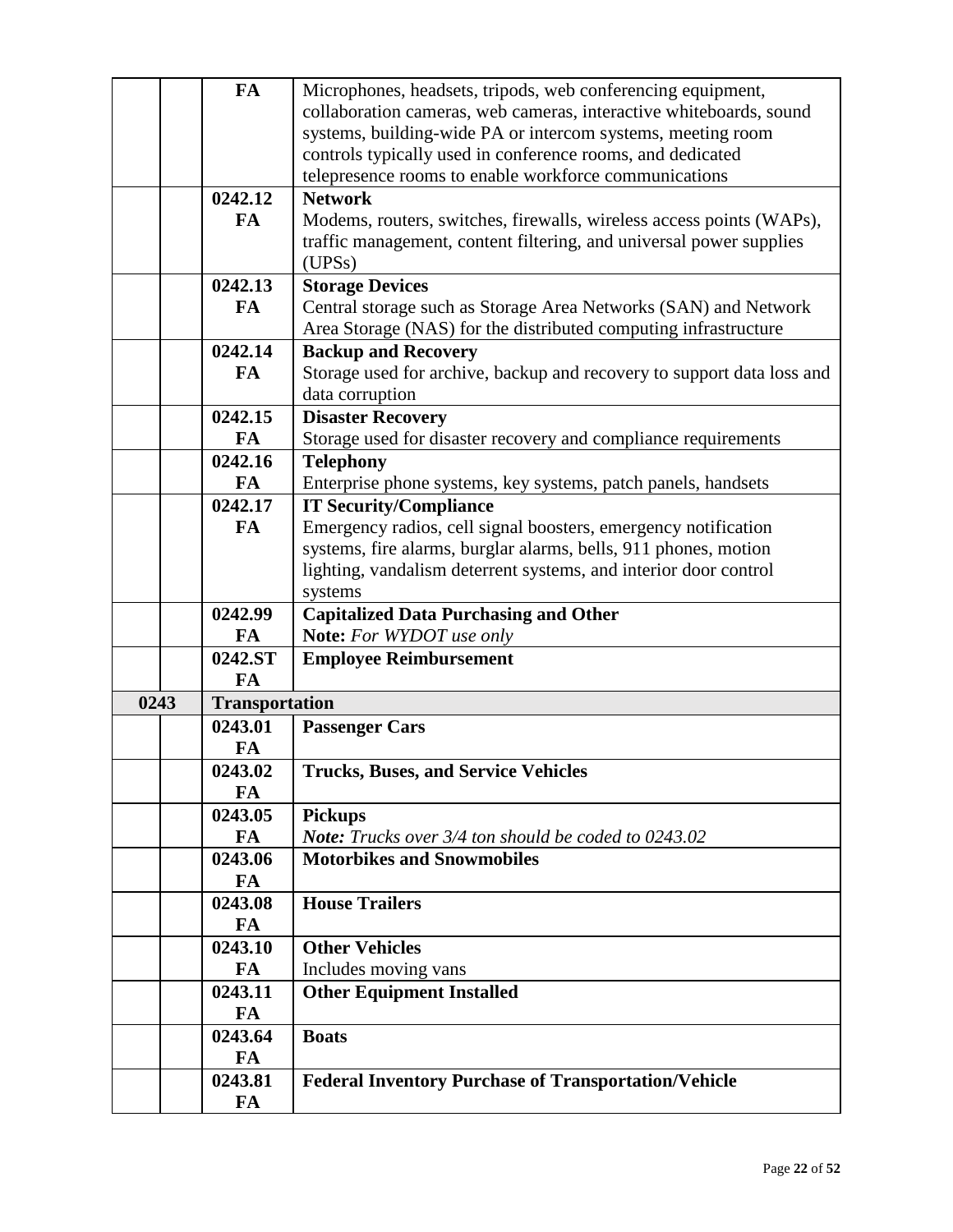| 0244 |                      | <b>Food Service Equipment</b>                                         |
|------|----------------------|-----------------------------------------------------------------------|
|      | 0244.01              | <b>Cold Storage Equipment</b>                                         |
|      | <b>FA</b>            |                                                                       |
|      | 0244.02              | <b>Cooking and Baking Equipment</b>                                   |
|      | FA                   |                                                                       |
|      | 0244.03              | <b>Dishwashers and Disposals</b>                                      |
|      | <b>FA</b>            |                                                                       |
|      | 0244.05              | <b>Other Appliances and Equipment</b>                                 |
|      | <b>FA</b>            |                                                                       |
| 0245 |                      | <b>Medical and Laboratory Equipment</b>                               |
|      | 0245.01<br><b>FA</b> | <b>Pharmacy Equipment</b>                                             |
|      | 0245.02              |                                                                       |
|      | <b>FA</b>            | <b>Laboratory Equipment</b>                                           |
|      | 0245.04              | <b>Dental Equipment</b>                                               |
|      | FA                   |                                                                       |
|      | 0245.05              | <b>Physical Therapy Equipment</b>                                     |
|      | FA                   |                                                                       |
|      | 0245.06              | <b>Surgical Equipment</b>                                             |
|      | <b>FA</b>            |                                                                       |
|      | 0245.07              | <b>Medical Equipment</b>                                              |
|      | <b>FA</b>            |                                                                       |
|      | 0245.13              | <b>Environmental Equipment</b>                                        |
|      | FA                   |                                                                       |
|      | 0245.63              | <b>X-Ray Equipment</b>                                                |
|      | <b>FA</b>            |                                                                       |
|      | 0245.81              | <b>Federal Inventory Purchase of Medical and Laboratory</b>           |
|      | <b>FA</b>            | Equipment                                                             |
| 0246 | 0246.01              | <b>Educational, Recreational, and Technical Equipment</b>             |
|      | FA                   | <b>Athletic and Recreational Equipment</b>                            |
|      | 0246.02              | <b>Audio-Visual Equipment</b>                                         |
|      | FA                   | Includes cameras, lenses, cases, and other photographic equipment     |
|      | 0246.04              | <b>Engineering Equipment</b>                                          |
|      | FA                   |                                                                       |
|      | 0246.05              | <b>Technical Manuals and Reference Books</b>                          |
|      | FA                   | All books and periodicals bound for permanent filing or permanently   |
|      |                      | preserved including films, VCR tapes, CDs, recordings, serials, maps, |
|      |                      | references, and journals other than magazines and newspapers          |
|      | 0246.06              | <b>Educational and Instructional Equipment</b>                        |
|      | FA                   | Equipment purchased for primary use in school classrooms, labs or     |
|      |                      | occupational therapy, including musical equipment, sewing machines    |
|      |                      | for teaching on enhancing sewing skills, welding equipment which      |
|      | 0246.08              | has a primary function of welding instruction, etc.                   |
|      | FA                   | <b>Library and Museum Equipment</b><br>Stacks, carts, etc.            |
|      |                      | <b>Technical Equipment</b>                                            |
|      | 0246.15              |                                                                       |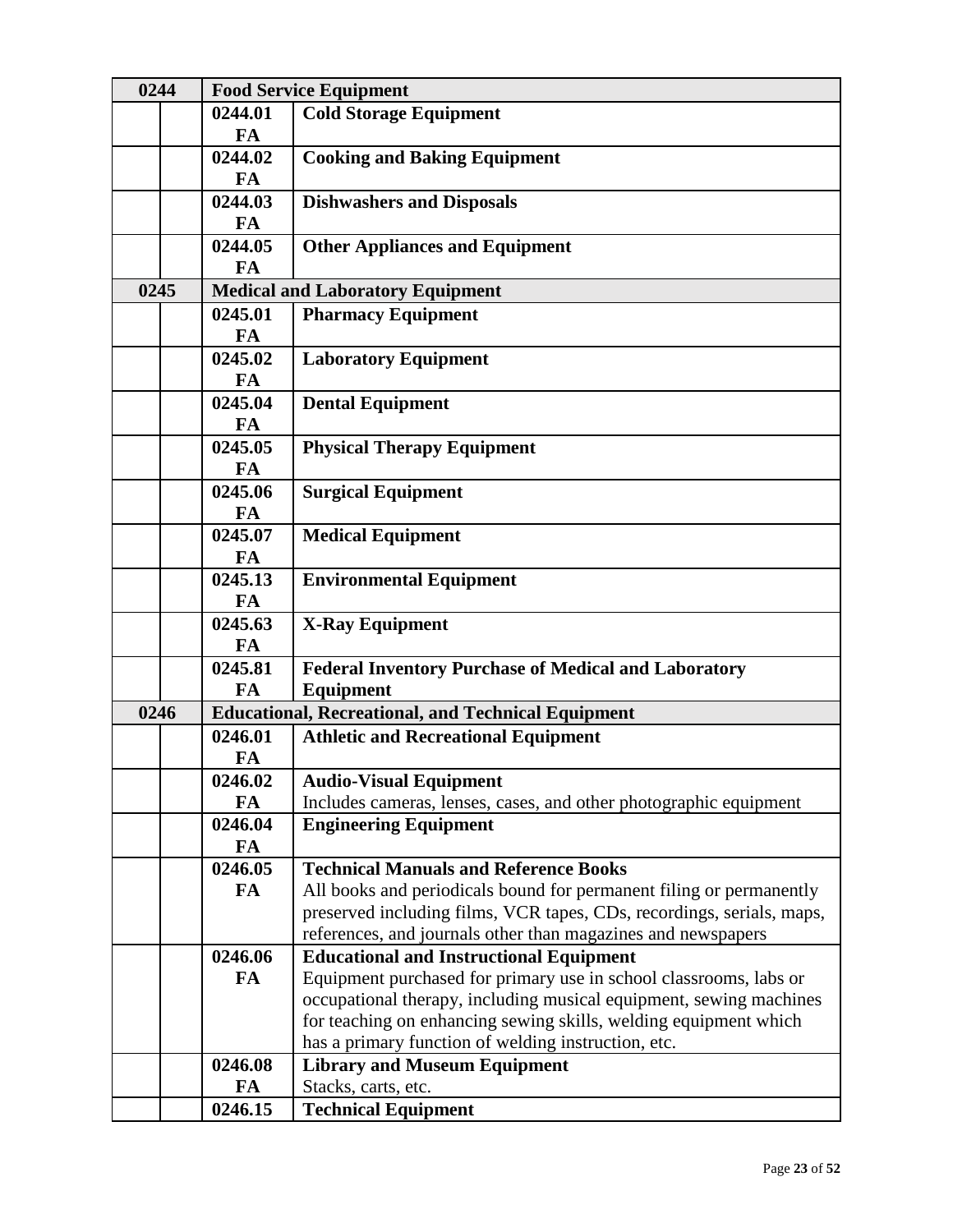|      |              | FA                      | Includes security and law enforcement equipment and guns                          |
|------|--------------|-------------------------|-----------------------------------------------------------------------------------|
|      |              | 0246.ST                 | <b>Employee Reimbursement</b>                                                     |
|      |              | FA                      |                                                                                   |
| 0248 |              |                         | <b>Vehicles Purchased by Agency</b>                                               |
|      |              | 0248.02                 | <b>Game and Fish Vehicles</b>                                                     |
|      |              | <b>FA</b>               |                                                                                   |
| 0249 |              |                         | <b>Farm and Shop Equipment</b>                                                    |
|      |              | 0249.01                 | <b>Farm, Trailers, and Construction Equipment</b>                                 |
|      |              | FA                      | Farm and livestock equipment including heavy equipment used in                    |
|      |              |                         | construction such as such as dozers, tractors, graders, end loaders,              |
|      |              |                         | riding lawn mowers, lawn care equipment, etc.                                     |
|      |              | 0249.03                 | <b>General Shop and Garage</b>                                                    |
|      |              | FA                      |                                                                                   |
|      |              | 0249.04                 | <b>Other</b>                                                                      |
|      |              | <b>FA</b>               |                                                                                   |
|      |              | 0249.06                 | <b>Plumbing and Sewer Equipment</b>                                               |
|      |              | <b>FA</b>               |                                                                                   |
|      |              | 0249.07                 | <b>Electrical Equipment</b>                                                       |
|      |              | FA                      |                                                                                   |
|      |              | 0249.ST                 | <b>State Employee Reimbursement</b>                                               |
|      |              | FA                      |                                                                                   |
| 0251 |              |                         | <b>Real Property Rental</b>                                                       |
| M    | $\mathbf{1}$ | 0251.01                 | <b>Land, Parks, and Grounds Rental</b>                                            |
|      |              |                         | Rentals and leases of land                                                        |
| M    | $\mathbf{1}$ | 0251.02                 | <b>Buildings, Structures, and Office Space Rental</b>                             |
|      |              |                         | Includes rentals and leases of buildings, office spaces, parking space            |
|      |              |                         | rental, warehousing and storage<br>Note: Does not include Central Service charges |
| M    | $\mathbf{1}$ | 0251.04                 | <b>Conference Room and Exhibit Display Booth Rental</b>                           |
|      |              |                         | Renting rooms or halls for meeting or renting space for exhibits                  |
|      |              |                         | including the cost of furnishings provided                                        |
|      |              |                         | Note: Do not include expenses for food preparation; if services are               |
|      |              |                         | included and amounts are not separated on invoice, the entire amount              |
|      |              |                         | should be coded as 0901.40                                                        |
| M    | $\mathbf{1}$ | 0251.05                 | <b>Residential Property Rental</b>                                                |
|      |              |                         | Payments for residential rent to landlords for individuals                        |
| M    | 1            | 0251.06                 | <b>Easements</b>                                                                  |
|      |              | 0251.99                 | <b>Real Property Rental</b>                                                       |
|      |              |                         | <b>Note:</b> For WYDOT use only                                                   |
|      |              | 0251.ST                 | <b>Employee Reimbursement</b>                                                     |
| 0252 |              | <b>Equipment Rental</b> |                                                                                   |
| M    | 1            | 0252.01                 | <b>Office Furniture, Fixtures and Equipment Rental</b>                            |
|      |              |                         | Note: Do not use for rental of water equipment for human                          |
|      |              |                         | consumption, please use 0203.03                                                   |
| M    | 1            | 0252.02                 | <b>Agriculture, Industrial, and Heavy Equipment</b>                               |
| M    | $\mathbf{1}$ | 0252.03                 | <b>Educational, Recreational, and Technical Equipment</b>                         |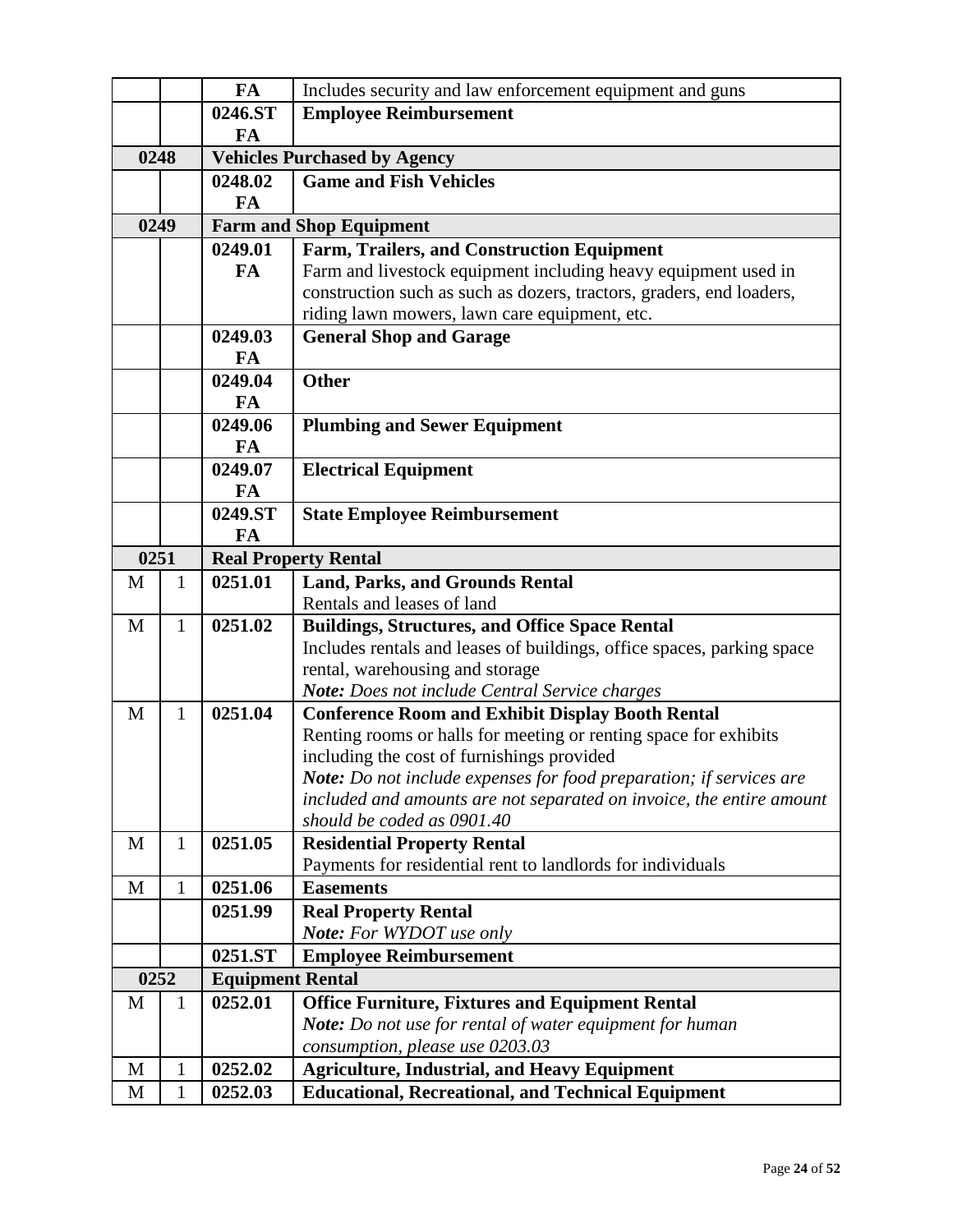| M    | 1            | 0252.04            | <b>Transportation Vehicles</b>                                           |
|------|--------------|--------------------|--------------------------------------------------------------------------|
|      |              |                    | Includes automotive, aircraft, boats, and trailers                       |
| M    | 1            | 0252.05            | <b>IT Equipment Rental</b>                                               |
|      |              |                    | Contractual arrangement between a state entity and a lessor for use of   |
|      |              |                    | an IT asset                                                              |
| M    | 1            | 0252.06            | <b>Communication Equipment Rental</b>                                    |
|      |              |                    | Rentals and leases of audio and video equipment including                |
|      |              |                    | telephones, fax machines, televisions, video cassette recorders, radios, |
|      |              |                    | tape recorders, beepers (including air time), pagers, etc.               |
| M    | $\mathbf{1}$ | 0252.07            | <b>Household and Institutional Equipment Rental</b>                      |
| M    | 1            | 0252.08            | <b>Other</b>                                                             |
| M    | $\mathbf{1}$ | 0252.09            | <b>Clothing and Apparel Rentals</b>                                      |
|      |              |                    | Rented clothes, uniforms, articles of clothing, footwear, shoes, boots,  |
|      |              |                    | overshoes, gloves, hose, handkerchiefs, or accessories for state         |
|      |              |                    | employees, inmates, and patients                                         |
| M    | 1            | 0252.10            | <b>Other Rentals</b>                                                     |
|      |              |                    | Payments for rentals or leases not listed above including post office    |
|      |              |                    | box rentals                                                              |
|      |              | 0252.99            | <b>Equipment Rental</b>                                                  |
|      |              |                    | Note: For WyDOT use only                                                 |
|      |              | 0252.ST            | <b>Employee Reimbursement</b>                                            |
| 0253 |              | <b>Assessments</b> |                                                                          |
|      |              | 0253.01            | <b>Irrigation</b>                                                        |
|      |              | 0253.03            | <b>Real Property Tax County</b>                                          |
|      |              | 0253.04            | <b>Other</b>                                                             |
|      |              | 0253.99            | <b>Assessments</b>                                                       |
|      |              |                    | <b>Note:</b> For WyDOT use only                                          |
| 0254 |              |                    | <b>Insurance Deductibles and Bond Premiums</b>                           |
|      |              | 0254.01            | <b>Buildings and Contents</b>                                            |
|      |              |                    | Liability, property, vehicle, fire, or accident insurance and bond       |
|      |              |                    | premiums including notary bonds or insurance                             |
|      |              | 0254.99            | <b>Insurance Deductibles and Bond Premiums</b>                           |
|      |              | 0254.ST            | <b>Note:</b> For WyDOT use only<br><b>Employee Reimbursement</b>         |
| 0255 |              |                    | <b>Miscellaneous Payments</b>                                            |
|      |              | 0255.01            | <b>Penalties and Interest, and Late Fee Fines</b>                        |
|      |              |                    | Penalties and interest payable under the terms of a contract or state    |
|      |              |                    | law                                                                      |
|      |              | 0255.02            | <b>Court Fees and Hearing Examiner Fees</b>                              |
|      |              |                    | Court filing fees, lien filing fees, recording or petition charges, and  |
|      |              |                    | hearing examiner fees                                                    |
|      |              | 0255.04            | <b>Bank Charges and Fees</b>                                             |
|      |              |                    | Includes credit card fees                                                |
| M    | $\mathbf{1}$ | 0255.05            | <b>Fire Fight Cost</b>                                                   |
|      |              |                    | <b>Note:</b> For State Lands and Investments use only                    |
|      |              | 0255.99            | <b>Payments</b>                                                          |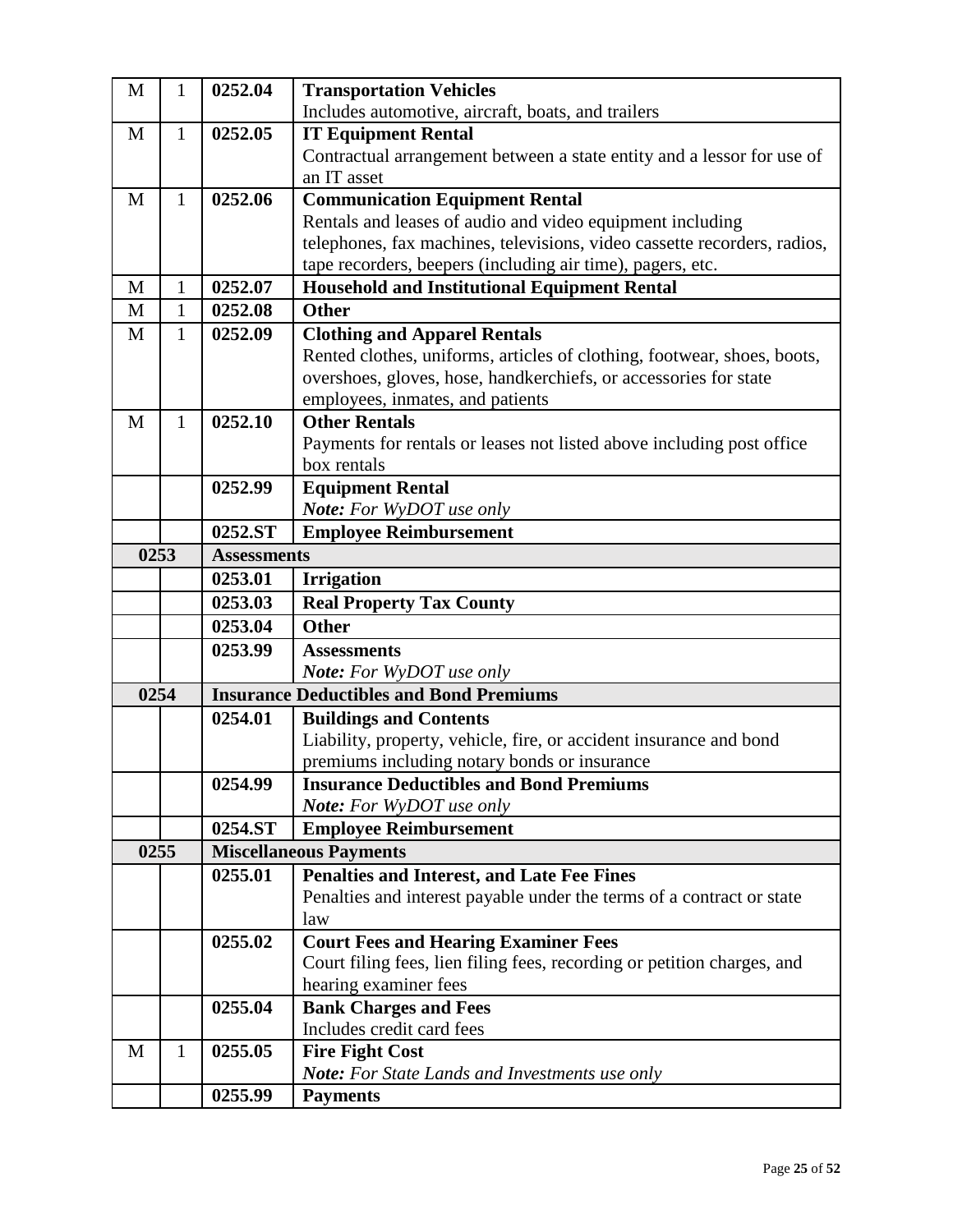|                  |   |                     | <b>Note:</b> For WyDOT use only                                                     |
|------------------|---|---------------------|-------------------------------------------------------------------------------------|
|                  |   | 0255.ST             | <b>Employee Reimbursement</b>                                                       |
| $0256^{\dagger}$ |   |                     | <b>Court Assessed Judgements and Other Fixed Charges</b>                            |
|                  |   |                     | The requirement to W-2 or 1099 report and withhold taxes is determined by           |
|                  |   |                     | reference to the underlying claim and the type of relief that is sought. Therefore, |
|                  |   |                     | it may be necessary to allocate the damages awarded in the settlement agreement     |
|                  |   |                     | to determine the dollar amount, if any, that must be reported and/or withheld for   |
|                  |   | tax purposes.       |                                                                                     |
|                  |   | Definitions         |                                                                                     |
|                  |   |                     | Physical Injury: Bodily harm or hurt, excluding mental or emotional distress.       |
|                  |   |                     | Non-physical injury: Mental or emotional distress. Emotional distress must be       |
|                  |   |                     | tied to some physical symptoms (e.g. insomnia, headaches, stomach disorders)        |
|                  |   |                     | resulting from such distress.                                                       |
|                  |   |                     | Statutory or Constitutional violation claims: These can be claims like employment   |
|                  |   |                     | discrimination, violation of procedural rights, etc. These are independent claims   |
|                  |   |                     | from a claim of physical injury or emotional distress.                              |
| M                | 3 | $0256.02^{\dagger}$ | <b>Personal Injury Awards</b>                                                       |
|                  |   |                     | <b>Punitive Damages</b>                                                             |
|                  |   |                     | Damages awarded over and above the amount necessary to                              |
|                  |   |                     | compensate an injured party for the actual loss. Damages awarded as                 |
|                  |   |                     | punishment for willful, malicious or fraudulent behavior. Report all                |
|                  |   |                     | punitive damage awards.                                                             |
|                  |   |                     | Damage Awards for Non-physical Injuries                                             |
|                  |   |                     | Emotional distress awards are to be reported even though they are tied              |
|                  |   |                     | to a physical injury or have a physical manifestation.                              |
|                  |   |                     | <b>Awards for violation of Statutory or Constitutional Rights</b>                   |
|                  |   |                     | Generally report all compensatory damages for nonphysical injuries or               |
|                  |   |                     | sickness, such as employment discrimination, libel, slander,                        |
|                  |   |                     | defamation, damage to reputation or character discrimination and                    |
|                  |   |                     | emotional distress such as pain and suffering.                                      |
|                  |   |                     | <b>Note: Settlements</b>                                                            |
|                  |   |                     | • The IRS is likely to tie any settlement related to an employment                  |
|                  |   |                     | to back pay, front pay, and severance pay.                                          |
|                  |   |                     | • Therefore, parties should be extremely careful to delineate in                    |
|                  |   |                     | settlement agreements the nature of the claim or claims being                       |
|                  |   |                     | settled. Often, settlements may be tied both to salary and to a                     |
|                  |   |                     | payment which essentially applies to practicality/risk                              |
|                  |   |                     | management of eliminating extracted litigation. Settlement                          |
|                  |   |                     | agreements should clearly allocate the nature of the funds.                         |
|                  |   |                     | • Go to the underlying claims if the settlement agreement does not                  |
|                  |   |                     | clearly set out the type of compensation.                                           |
|                  |   |                     | Severance Pay/Back Pay/Front Pay                                                    |
|                  |   |                     | An award for back pay is treated in the same manner as salary or wage               |
|                  |   |                     | payments. Severance Pay/Back Pay/Front Pay: Pay awards or                           |
|                  |   |                     | settlements for pay are subject to income tax withholdings and should               |
|                  |   |                     | be paid through payroll for W-2 reporting. (See 0100 series object                  |
|                  |   |                     | codes.)                                                                             |
|                  |   | $0256.03*$          | <b>Non-Physical Personal Injury Awards</b>                                          |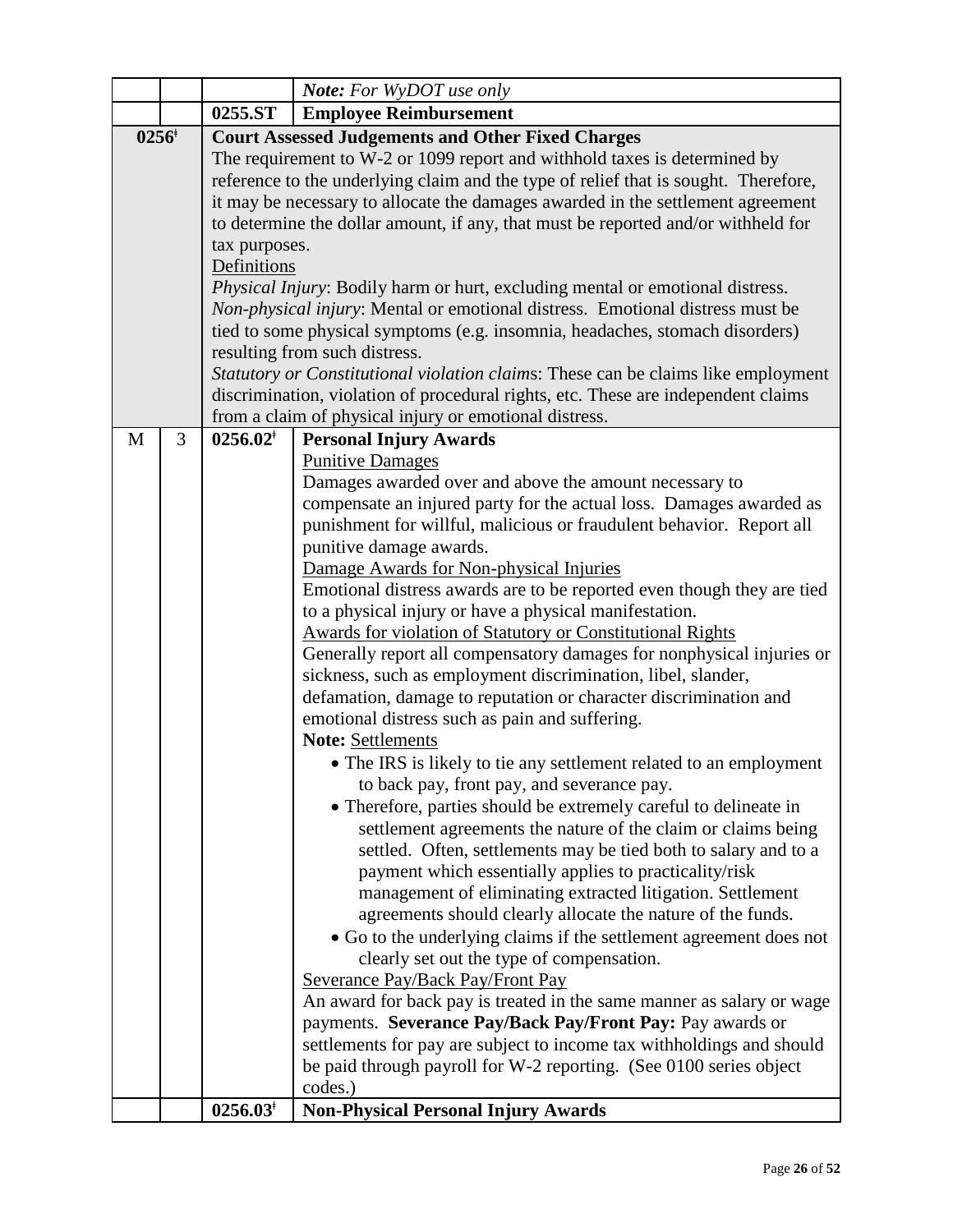|                  |    |                          | Non-punitive damages                                                    |
|------------------|----|--------------------------|-------------------------------------------------------------------------|
|                  |    |                          | Compensatory or actual damages that compensate an injured party for     |
|                  |    |                          | the injury sustained and that make good or replace the loss caused by   |
|                  |    |                          | the wrong or injury are not 1099 reportable.                            |
|                  |    |                          | Non-punitive damages for emotional distress and other non-physical      |
|                  |    |                          | injuries or sickness to the extent attributable to a physical injury or |
|                  |    |                          | sickness are not 1099 reportable.                                       |
|                  |    |                          | Non-punitive damages for emotional distress to the extent of the        |
|                  |    |                          | amount paid for medical care attributable to emotional distress (i.e.   |
|                  |    |                          | the actual amount paid for medical expenses for treatment of the        |
|                  |    |                          | emotional distress) are not 1099 reportable.                            |
| M                | 14 | $0256.06$ <sup>+</sup>   | <b>Attorney Fees: Gross Proceeds Payments</b>                           |
|                  |    |                          | If paying a settlement amount to an attorney on behalf of the           |
|                  |    |                          | claimant, to an attorney and one or more other person or when the       |
|                  |    |                          | payment is made payable only to an attorney for services performed      |
|                  |    |                          | for others it is a "gross proceeds payment" and reported in Box 14 on   |
|                  |    |                          | a 1099.                                                                 |
|                  |    | 0256.07                  | <b>Consumer Protection Matters</b>                                      |
|                  |    | $0256.08^{\dagger}$      | <b>Property Damage Claims: Claimant</b>                                 |
|                  |    |                          | An award for harm caused by the state to a claimant's capital assets.   |
|                  |    |                          | A payment by the state is intended to make the claimant "whole".        |
|                  |    |                          | Thus, payments to claimants for property damage are not reportable.     |
| M                | 9  | $0256.09^{\dagger}$      | <b>Property Damage Claims: Other</b>                                    |
|                  |    |                          | If making settlement for property damage claims payable to an           |
|                  |    |                          | organization other than the claimant. Example: Paying the auto repair   |
|                  |    |                          | shop directly for the damages to the claimant's property.               |
|                  |    |                          | Exception: If making payment to an attorney, follow the rules for       |
|                  |    |                          | "gross proceeds payments" in object/sub-object code 0256.06.            |
|                  |    | $0256.99^{\dagger}$      | <b>Judgments</b>                                                        |
|                  |    |                          | <b>Note:</b> For WyDOT use only                                         |
| 0257             |    | <b>Awards and Prizes</b> |                                                                         |
| M                | 3  | 0257.01                  | <b>Taxable Monetary Awards and Prizes</b>                               |
|                  |    | 0257.02                  | <b>Non-Taxable Non-Monetary Awards and Prizes</b>                       |
|                  |    | 0257.ST                  | <b>Employee Reimbursement</b>                                           |
| $0260^{\dagger}$ |    | <b>Medical Unit</b>      |                                                                         |
|                  |    |                          | <b>Note:</b> For Department of Workforce Services use only              |
| M                | 6  | $0260.01$ <sup>*</sup>   | <b>MO1-Gen Medical Treatment Fees</b>                                   |
| M                | 6  | $0260.02$ <sup>*</sup>   | <b>M02-Gen Surgical Fees</b>                                            |
| M                | 6  | $0260.03*$               | <b>M03-Medical-Miscellaneous</b>                                        |
| M                | 7  | $0260.04^{\dagger}$      | <b>M04-Medical Reports</b>                                              |
| M                | 6  | $0260.05^*$              | <b>M05-Medical Review/Consultation</b>                                  |
| M                | 6  | $0260.11$ <sup>*</sup>   | <b>M11-Osteopath Expenses</b>                                           |
| M                | 6  | $0260.12^*$              | <b>M12-Chiropractic Treatment</b>                                       |
| M                | 6  | $0260.13^{\dagger}$      | M13-Physical Therapy/Occupational Therapy                               |
| M                | 6  | $0260.15$ <sup>*</sup>   | <b>M15-Rehabilitation Centers</b>                                       |
| M                | 6  | $0260.16$ <sup>*</sup>   | <b>M16-Phys Med/Sports/Pain Clinic</b>                                  |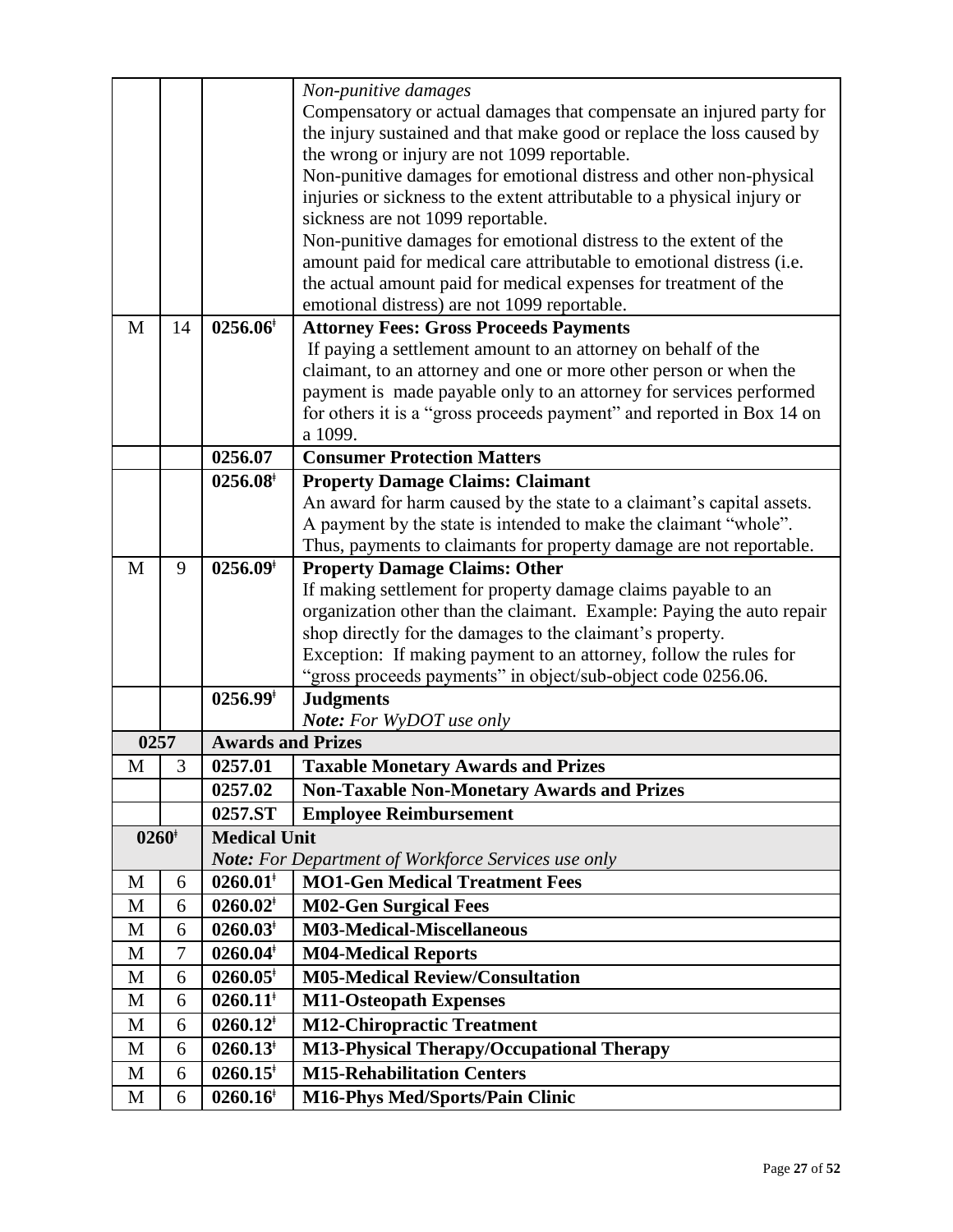| M           | 6            | $0260.17$ <sup>+</sup> | <b>M17-Anesthesia Expenses</b>                           |
|-------------|--------------|------------------------|----------------------------------------------------------|
| M           | 6            | $0260.19$ <sup>*</sup> | <b>M19-Radiology Expenses</b>                            |
| M           | 6            | $0260.20$ <sup>*</sup> | <b>M20-Pathology Expenses</b>                            |
|             |              | $0260.21$ <sup>*</sup> | <b>M21-Medical Supplies (Wheel Chairs, Crutches)</b>     |
| M           | 6            | $0260.22^*$            | <b>M22-Podiatry Expenses</b>                             |
|             |              | $0260.24$ <sup>*</sup> | <b>M24-Pharmacy-Drugs</b>                                |
| M           | 6            | $0260.25$ <sup>+</sup> | <b>M25-Dental Treatment</b>                              |
| M           | 6            | $0260.26^*$            | <b>M26-Artificial Replacement: Dental</b>                |
| M           | 6            | $0260.27$ <sup>*</sup> | <b>M27-Artificial Replacement: Orthopedic</b>            |
| $\mathbf M$ | 6            | $0260.29$ <sup>+</sup> | M29-Ambulance: Private, County, etc.                     |
|             |              | $0260.33^*$            | M33-Reimbursement Employer: Other                        |
|             |              | $0260.34$ <sup>*</sup> | M34-Reimbursement Employer: Med-Hospital Expenses        |
|             |              | $0260.36$ <sup>†</sup> | M36-Reimbursement Ins: Temp-Total Disability             |
|             |              | $0260.40$ <sup>*</sup> | M40-Misc. Reimbursement Code Conv. Default               |
|             |              | $0260.44^*$            | M44-Reimbursement Injured Worker: Mileage                |
|             |              | $0260.47$ <sup>*</sup> | M47-Reimbursement Employee: Hospital Expenses            |
|             |              | $0260.48$ <sup>*</sup> | M48-Reimbursement Employee: Drug Expenses                |
|             |              | $0260.50$ <sup>+</sup> | <b>M50-Settlement to Injured Worker</b>                  |
| M           | 14           | $0260.52$ <sup>*</sup> | <b>M52-Payments to Outside Attorneys</b>                 |
|             |              | $0260.55^*$            | <b>M55-Reimbursement Employee: Ambulance Expenses</b>    |
|             |              | $0260.56$ <sup>†</sup> | <b>M56-Reimbursement Employee: Nursing Care Expenses</b> |
|             |              | $0260.57$ <sup>+</sup> | M57-Motel Expenses: Pd Directly to Motel                 |
|             |              | $0260.58$ <sup>*</sup> | M57-Motel Expenses: Pd Motel/Other                       |
|             |              | $0260.59$ <sup>*</sup> | <b>M59-Pediatric Expenses</b>                            |
| M           | 6            | $0260.60*$             | <b>M60-Nursing/Convalescent Homes</b>                    |
| ${\bf N}$   | $\mathbf{1}$ | $0260.61$ <sup>*</sup> | <b>M61-Nursing Care: In Home (Non Pro)</b>               |
| M           | 6            | $0260.62$ <sup>*</sup> | M62-Nursing Care: In Home: Private Pro                   |
| $\mathbf M$ | 6            | $0260.63^*$            | <b>M63-Nursing Care: In Home: Private Frm</b>            |
| ${\bf N}$   | $\mathbf{1}$ | 0260.64                | <b>M64-Attendant Care: In/Out Home</b>                   |
| $\mathbf M$ | 6            | $0260.65$ <sup>*</sup> | <b>M65-Special Nursing Care: In-Hospital</b>             |
| M           | 6            | $0260.66^{\dagger}$    | <b>M66-Hospital: Room and Board</b>                      |
| M           | 6            | $0260.67$ <sup>*</sup> | M67-Hospital: Laboratory                                 |
| M           | 6            | $0260.68$ <sup>†</sup> | M68-Hospital-Anesthesia                                  |
|             |              | $0260.69*$             | <b>M69-Hospital-Pharmacy: Drugs and Stlns</b>            |
| M           | 6            | $0260.70*$             | <b>M70-Hospital: Surgery: Inc Recovery Rooms</b>         |
| M           | 6            | $0260.71$ <sup>*</sup> | M71-Hospital-Cent Sply: IVS and Drsng                    |
| M           | 6            | $0260.72^*$            | <b>M72-Hospital: Medical Equipment</b>                   |
| M           | 6            | $0260.73*$             | <b>M73-Hospital: Physical Therapy</b>                    |
| M           | 6            | $0260.74^*$            | <b>M74-Hospital: Respiratory Services</b>                |
| M           | 6            | $0260.75$ <sup>*</sup> | <b>M75-Hospital: Ambulance</b>                           |
| M           | 6            | $0260.76^{\dagger}$    | <b>M76-Hospital: Out Patient Surgery</b>                 |
| M           | 6            | $0260.77$ <sup>+</sup> | M77-Hospital: Emergency Rooms-Cst/Cystcpc                |
| $\mathbf M$ | 6            | $0260.78$ <sup>*</sup> | <b>M78-Hospital: Miscellaneous</b>                       |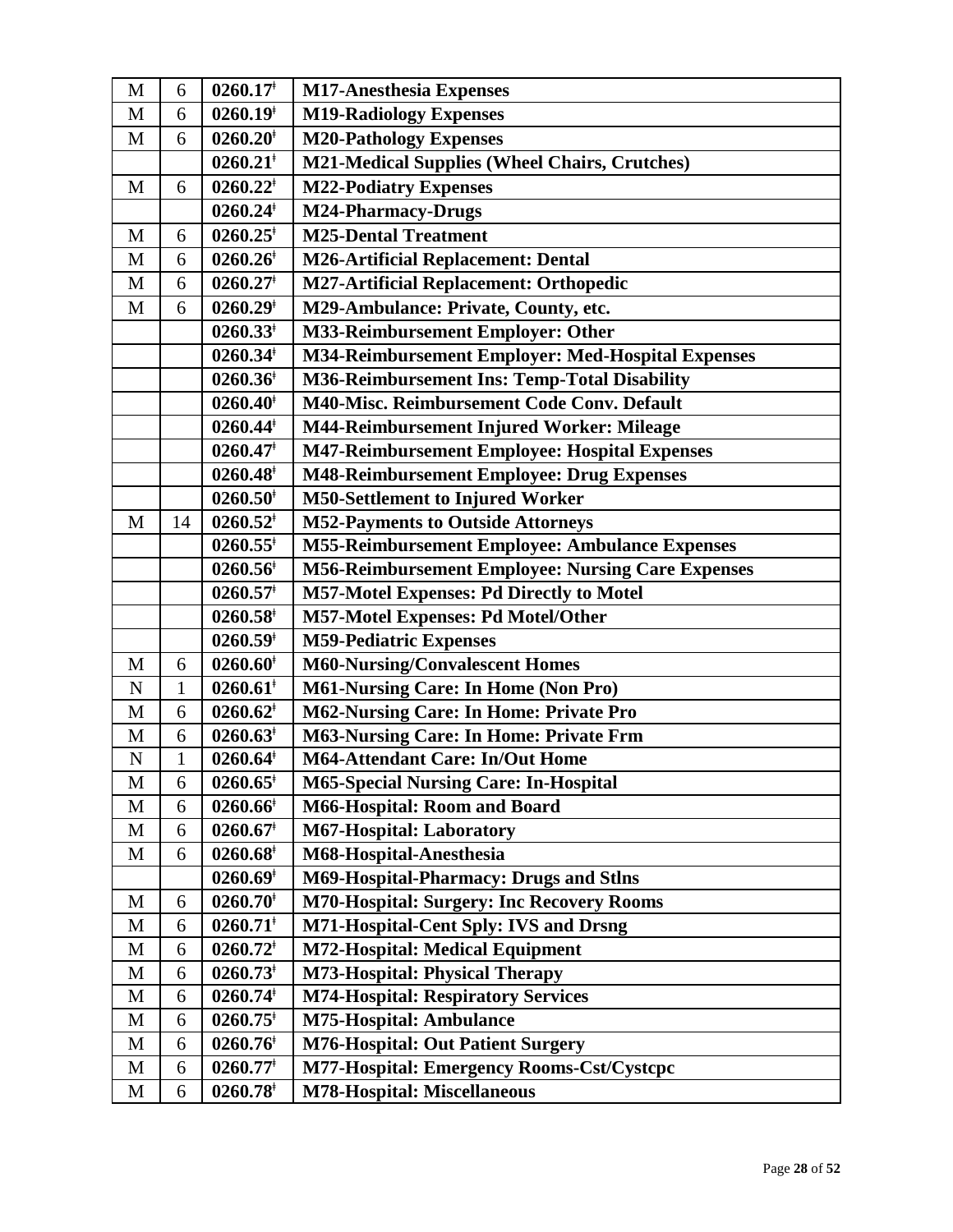| $0260.80$ <sup>+</sup><br><b>M80-Fatality: Funeral Expenses</b><br>$\overline{7}$<br>M<br>$0261*$<br><b>Temporary Total Disability</b><br>Note: For Department of Workforce Services use only<br>$0261.01$ <sup>*</sup><br><b>T01-Temporary Total Disability-Init Phys.</b><br>$0261.02^*$<br>T02-Temporary Total Disability: Follow Up Phy<br>T03-Temporary Total Disability: Int Chiropractic<br>$0261.03*$<br>$0261.04$ <sup>*</sup><br>T04-Temporary Total Disability: Follow Up Chiropractic<br><b>T05-Temporary Total Disability: Adjustment</b><br>$0261.05^*$<br>$0261.06$ <sup>‡</sup><br>T06-Temporary Total Disability: Other Injury Employee<br>T07-Temporary Total Disability: Child Sup Pay<br>$0261.07$ <sup>+</sup><br>$0261.08$ <sup>*</sup><br>T08-Temporary Partial Disability: Int Physician<br>$0261.09$ <sup>+</sup><br>T09-Temporary Partial Disability: Follow Up<br>T10-Temporary Partial Disability: Initial Chiropractic<br>$0261.10$ <sup>*</sup><br>$0261.11$ <sup>*</sup><br>T11-Temporary Partial Disability: Follow Up Chiropractic<br>T12-Temporary Partial Disability: Other Injury Employee<br>$0261.12$ <sup>+</sup><br><b>T13-Temporary Partial Disability: Child Support Pay</b><br>$0261.13^*$<br>$0261.14$ <sup>*</sup><br><b>T14-Temporary Partial Disability: Adjustment Payment</b><br>$0261.15$ <sup>*</sup><br><b>Fatality: Dependents</b><br><b>Fatality: Beneficiary</b><br>$0261.19$ <sup>†</sup><br>$0261.22^*$<br><b>Vocational Rehabilitation</b> | $\mathbf M$ | 6 | $0260.79^{\dagger}$ | <b>M79-Hospital: Radiology</b>                                        |
|------------------------------------------------------------------------------------------------------------------------------------------------------------------------------------------------------------------------------------------------------------------------------------------------------------------------------------------------------------------------------------------------------------------------------------------------------------------------------------------------------------------------------------------------------------------------------------------------------------------------------------------------------------------------------------------------------------------------------------------------------------------------------------------------------------------------------------------------------------------------------------------------------------------------------------------------------------------------------------------------------------------------------------------------------------------------------------------------------------------------------------------------------------------------------------------------------------------------------------------------------------------------------------------------------------------------------------------------------------------------------------------------------------------------------------------------------------------------------------------------------|-------------|---|---------------------|-----------------------------------------------------------------------|
|                                                                                                                                                                                                                                                                                                                                                                                                                                                                                                                                                                                                                                                                                                                                                                                                                                                                                                                                                                                                                                                                                                                                                                                                                                                                                                                                                                                                                                                                                                      |             |   |                     |                                                                       |
|                                                                                                                                                                                                                                                                                                                                                                                                                                                                                                                                                                                                                                                                                                                                                                                                                                                                                                                                                                                                                                                                                                                                                                                                                                                                                                                                                                                                                                                                                                      |             |   |                     |                                                                       |
|                                                                                                                                                                                                                                                                                                                                                                                                                                                                                                                                                                                                                                                                                                                                                                                                                                                                                                                                                                                                                                                                                                                                                                                                                                                                                                                                                                                                                                                                                                      |             |   |                     |                                                                       |
|                                                                                                                                                                                                                                                                                                                                                                                                                                                                                                                                                                                                                                                                                                                                                                                                                                                                                                                                                                                                                                                                                                                                                                                                                                                                                                                                                                                                                                                                                                      |             |   |                     |                                                                       |
|                                                                                                                                                                                                                                                                                                                                                                                                                                                                                                                                                                                                                                                                                                                                                                                                                                                                                                                                                                                                                                                                                                                                                                                                                                                                                                                                                                                                                                                                                                      |             |   |                     |                                                                       |
|                                                                                                                                                                                                                                                                                                                                                                                                                                                                                                                                                                                                                                                                                                                                                                                                                                                                                                                                                                                                                                                                                                                                                                                                                                                                                                                                                                                                                                                                                                      |             |   |                     |                                                                       |
|                                                                                                                                                                                                                                                                                                                                                                                                                                                                                                                                                                                                                                                                                                                                                                                                                                                                                                                                                                                                                                                                                                                                                                                                                                                                                                                                                                                                                                                                                                      |             |   |                     |                                                                       |
|                                                                                                                                                                                                                                                                                                                                                                                                                                                                                                                                                                                                                                                                                                                                                                                                                                                                                                                                                                                                                                                                                                                                                                                                                                                                                                                                                                                                                                                                                                      |             |   |                     |                                                                       |
|                                                                                                                                                                                                                                                                                                                                                                                                                                                                                                                                                                                                                                                                                                                                                                                                                                                                                                                                                                                                                                                                                                                                                                                                                                                                                                                                                                                                                                                                                                      |             |   |                     |                                                                       |
|                                                                                                                                                                                                                                                                                                                                                                                                                                                                                                                                                                                                                                                                                                                                                                                                                                                                                                                                                                                                                                                                                                                                                                                                                                                                                                                                                                                                                                                                                                      |             |   |                     |                                                                       |
|                                                                                                                                                                                                                                                                                                                                                                                                                                                                                                                                                                                                                                                                                                                                                                                                                                                                                                                                                                                                                                                                                                                                                                                                                                                                                                                                                                                                                                                                                                      |             |   |                     |                                                                       |
|                                                                                                                                                                                                                                                                                                                                                                                                                                                                                                                                                                                                                                                                                                                                                                                                                                                                                                                                                                                                                                                                                                                                                                                                                                                                                                                                                                                                                                                                                                      |             |   |                     |                                                                       |
|                                                                                                                                                                                                                                                                                                                                                                                                                                                                                                                                                                                                                                                                                                                                                                                                                                                                                                                                                                                                                                                                                                                                                                                                                                                                                                                                                                                                                                                                                                      |             |   |                     |                                                                       |
|                                                                                                                                                                                                                                                                                                                                                                                                                                                                                                                                                                                                                                                                                                                                                                                                                                                                                                                                                                                                                                                                                                                                                                                                                                                                                                                                                                                                                                                                                                      |             |   |                     |                                                                       |
|                                                                                                                                                                                                                                                                                                                                                                                                                                                                                                                                                                                                                                                                                                                                                                                                                                                                                                                                                                                                                                                                                                                                                                                                                                                                                                                                                                                                                                                                                                      |             |   |                     |                                                                       |
|                                                                                                                                                                                                                                                                                                                                                                                                                                                                                                                                                                                                                                                                                                                                                                                                                                                                                                                                                                                                                                                                                                                                                                                                                                                                                                                                                                                                                                                                                                      |             |   |                     |                                                                       |
|                                                                                                                                                                                                                                                                                                                                                                                                                                                                                                                                                                                                                                                                                                                                                                                                                                                                                                                                                                                                                                                                                                                                                                                                                                                                                                                                                                                                                                                                                                      |             |   |                     |                                                                       |
|                                                                                                                                                                                                                                                                                                                                                                                                                                                                                                                                                                                                                                                                                                                                                                                                                                                                                                                                                                                                                                                                                                                                                                                                                                                                                                                                                                                                                                                                                                      |             |   |                     |                                                                       |
|                                                                                                                                                                                                                                                                                                                                                                                                                                                                                                                                                                                                                                                                                                                                                                                                                                                                                                                                                                                                                                                                                                                                                                                                                                                                                                                                                                                                                                                                                                      |             |   |                     |                                                                       |
|                                                                                                                                                                                                                                                                                                                                                                                                                                                                                                                                                                                                                                                                                                                                                                                                                                                                                                                                                                                                                                                                                                                                                                                                                                                                                                                                                                                                                                                                                                      |             |   |                     |                                                                       |
| $0261.23^{\dagger}$<br><b>Vocational Rehabilitation Child Support</b>                                                                                                                                                                                                                                                                                                                                                                                                                                                                                                                                                                                                                                                                                                                                                                                                                                                                                                                                                                                                                                                                                                                                                                                                                                                                                                                                                                                                                                |             |   |                     |                                                                       |
| $0261.24$ <sup>*</sup><br><b>Settlement (Non-Taxable)</b>                                                                                                                                                                                                                                                                                                                                                                                                                                                                                                                                                                                                                                                                                                                                                                                                                                                                                                                                                                                                                                                                                                                                                                                                                                                                                                                                                                                                                                            |             |   |                     |                                                                       |
| $0262^{\dagger}$<br><b>Legal Fees</b>                                                                                                                                                                                                                                                                                                                                                                                                                                                                                                                                                                                                                                                                                                                                                                                                                                                                                                                                                                                                                                                                                                                                                                                                                                                                                                                                                                                                                                                                |             |   |                     |                                                                       |
| <b>Note:</b> For Department of Workforce Services use only                                                                                                                                                                                                                                                                                                                                                                                                                                                                                                                                                                                                                                                                                                                                                                                                                                                                                                                                                                                                                                                                                                                                                                                                                                                                                                                                                                                                                                           |             |   |                     |                                                                       |
| $0262.01$ <sup>*</sup><br><b>C01-Court Handling: Postage Fee</b><br>$\mathbf N$<br>$\mathbf{1}$                                                                                                                                                                                                                                                                                                                                                                                                                                                                                                                                                                                                                                                                                                                                                                                                                                                                                                                                                                                                                                                                                                                                                                                                                                                                                                                                                                                                      |             |   |                     |                                                                       |
| $0262.02^*$<br><b>C02-Attorney Fees: Hearing Officer</b><br>$\mathbf N$<br>$\mathbf{1}$                                                                                                                                                                                                                                                                                                                                                                                                                                                                                                                                                                                                                                                                                                                                                                                                                                                                                                                                                                                                                                                                                                                                                                                                                                                                                                                                                                                                              |             |   |                     |                                                                       |
| <b>C08-Investigation Fees</b><br>$0262.11^*$<br>${\bf N}$<br>$\mathbf{1}$                                                                                                                                                                                                                                                                                                                                                                                                                                                                                                                                                                                                                                                                                                                                                                                                                                                                                                                                                                                                                                                                                                                                                                                                                                                                                                                                                                                                                            |             |   |                     |                                                                       |
| $0262.21$ <sup>*</sup><br><b>V01-Vocational Rehabilitation Administration</b>                                                                                                                                                                                                                                                                                                                                                                                                                                                                                                                                                                                                                                                                                                                                                                                                                                                                                                                                                                                                                                                                                                                                                                                                                                                                                                                                                                                                                        |             |   |                     |                                                                       |
| 0271<br><b>Awards and Prizes</b>                                                                                                                                                                                                                                                                                                                                                                                                                                                                                                                                                                                                                                                                                                                                                                                                                                                                                                                                                                                                                                                                                                                                                                                                                                                                                                                                                                                                                                                                     |             |   |                     |                                                                       |
| 0271.01<br>3<br><b>Awards and Prizes</b><br>M                                                                                                                                                                                                                                                                                                                                                                                                                                                                                                                                                                                                                                                                                                                                                                                                                                                                                                                                                                                                                                                                                                                                                                                                                                                                                                                                                                                                                                                        |             |   |                     |                                                                       |
|                                                                                                                                                                                                                                                                                                                                                                                                                                                                                                                                                                                                                                                                                                                                                                                                                                                                                                                                                                                                                                                                                                                                                                                                                                                                                                                                                                                                                                                                                                      |             |   |                     | Disbursement of funds for the payment of awards and prizes for fairs, |
| festivals, awards for contests, educational scholarships, etc.                                                                                                                                                                                                                                                                                                                                                                                                                                                                                                                                                                                                                                                                                                                                                                                                                                                                                                                                                                                                                                                                                                                                                                                                                                                                                                                                                                                                                                       |             |   |                     |                                                                       |
| 0292<br><b>Maintenance Agreements</b>                                                                                                                                                                                                                                                                                                                                                                                                                                                                                                                                                                                                                                                                                                                                                                                                                                                                                                                                                                                                                                                                                                                                                                                                                                                                                                                                                                                                                                                                |             |   |                     |                                                                       |
| 0292.01-0292.02 are to be used for non-IT maintenance agreements, including                                                                                                                                                                                                                                                                                                                                                                                                                                                                                                                                                                                                                                                                                                                                                                                                                                                                                                                                                                                                                                                                                                                                                                                                                                                                                                                                                                                                                          |             |   |                     |                                                                       |
| elevator maintenance, alarm monitoring, fire suppression systems, shredder                                                                                                                                                                                                                                                                                                                                                                                                                                                                                                                                                                                                                                                                                                                                                                                                                                                                                                                                                                                                                                                                                                                                                                                                                                                                                                                                                                                                                           |             |   |                     |                                                                       |
| maintenance, and medical solutions (imaging equipment).                                                                                                                                                                                                                                                                                                                                                                                                                                                                                                                                                                                                                                                                                                                                                                                                                                                                                                                                                                                                                                                                                                                                                                                                                                                                                                                                                                                                                                              |             |   |                     |                                                                       |
| 0292.03-0292.08 are for computer systems and computer hardware amounts                                                                                                                                                                                                                                                                                                                                                                                                                                                                                                                                                                                                                                                                                                                                                                                                                                                                                                                                                                                                                                                                                                                                                                                                                                                                                                                                                                                                                               |             |   |                     |                                                                       |
| expended for IT hardware maintenance, which included IT software maintenance                                                                                                                                                                                                                                                                                                                                                                                                                                                                                                                                                                                                                                                                                                                                                                                                                                                                                                                                                                                                                                                                                                                                                                                                                                                                                                                                                                                                                         |             |   |                     |                                                                       |
| agreements.<br>0292.01<br><b>External Maintenance Agreements</b><br>N<br>1                                                                                                                                                                                                                                                                                                                                                                                                                                                                                                                                                                                                                                                                                                                                                                                                                                                                                                                                                                                                                                                                                                                                                                                                                                                                                                                                                                                                                           |             |   |                     |                                                                       |
| For other maintenance agreements not specified below                                                                                                                                                                                                                                                                                                                                                                                                                                                                                                                                                                                                                                                                                                                                                                                                                                                                                                                                                                                                                                                                                                                                                                                                                                                                                                                                                                                                                                                 |             |   |                     |                                                                       |
| 1<br>0292.02<br><b>Other External Maintenance Agreements</b><br>$\mathbf N$                                                                                                                                                                                                                                                                                                                                                                                                                                                                                                                                                                                                                                                                                                                                                                                                                                                                                                                                                                                                                                                                                                                                                                                                                                                                                                                                                                                                                          |             |   |                     |                                                                       |
| 0292.03<br><b>IT Network/Telephony Hardware Maintenance</b>                                                                                                                                                                                                                                                                                                                                                                                                                                                                                                                                                                                                                                                                                                                                                                                                                                                                                                                                                                                                                                                                                                                                                                                                                                                                                                                                                                                                                                          |             |   |                     |                                                                       |
| Modems, routers, switches, firewalls, wireless access points (WAPS),                                                                                                                                                                                                                                                                                                                                                                                                                                                                                                                                                                                                                                                                                                                                                                                                                                                                                                                                                                                                                                                                                                                                                                                                                                                                                                                                                                                                                                 |             |   |                     |                                                                       |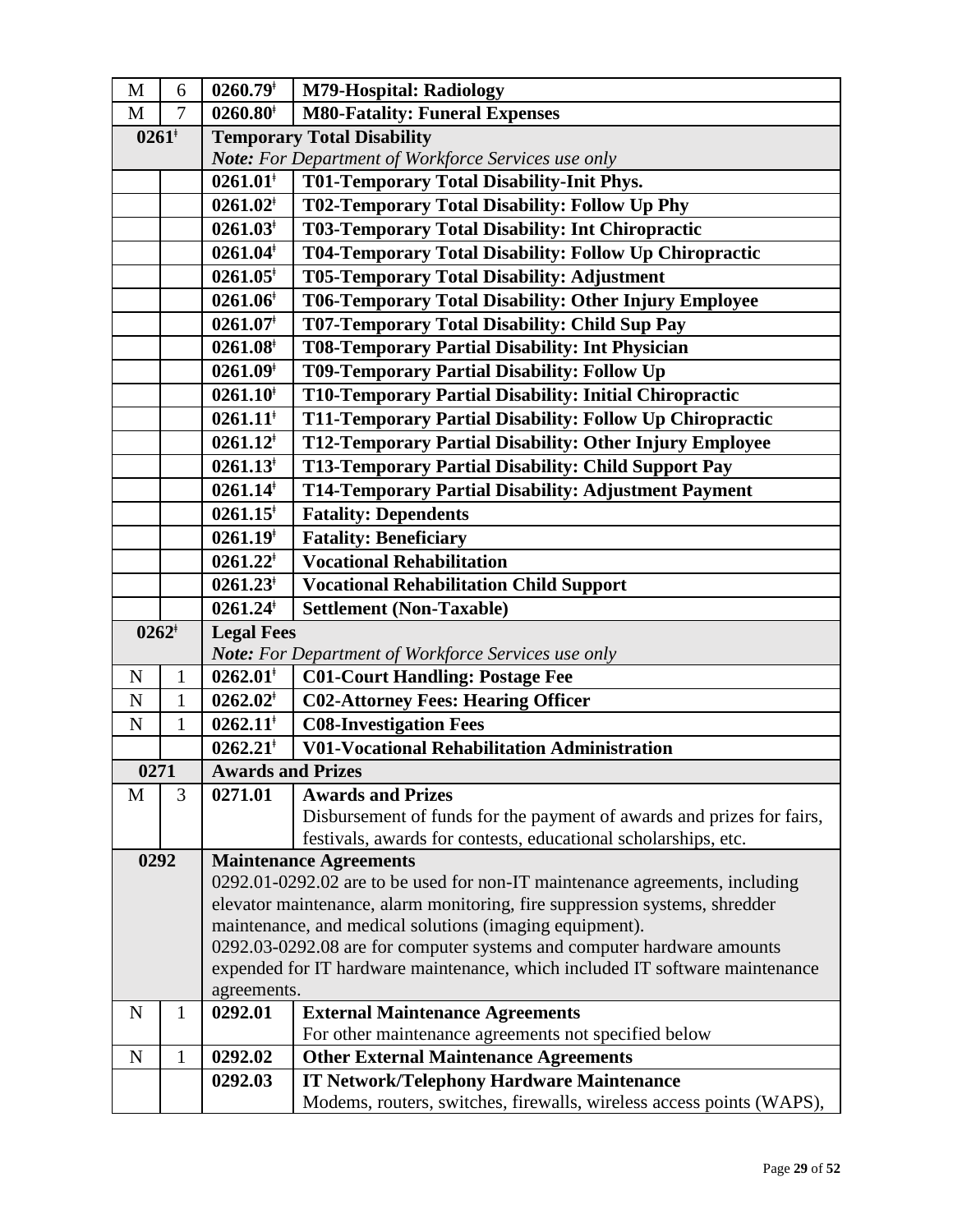|                     |                                               | traffic management, and content filtering                              |
|---------------------|-----------------------------------------------|------------------------------------------------------------------------|
|                     | 0292.04                                       | <b>IT Other Equipment Hardware Maintenance</b>                         |
|                     |                                               | Includes storage devices, backup, and recovery devices, security, and  |
|                     |                                               | AV equipment                                                           |
|                     | 0292.05                                       | End User Computer (Desktop/Laptop) Software Maintenance and            |
|                     |                                               | <b>Subscriptions</b>                                                   |
|                     |                                               | Client related software used to author, create, collaborate, and share |
|                     |                                               | documents and other content including email, communications,           |
|                     |                                               | messaging, word processing, spreadsheets, presentations, desktop       |
|                     |                                               | publishing, graphics, and others                                       |
|                     | 0292.06                                       | <b>Server Software Maintenance and Subscriptions</b>                   |
|                     |                                               | All server software licenses including Microsoft Windows server        |
|                     |                                               | licenses or Unix operating system licenses                             |
|                     | 0292.07                                       | <b>Application Software Maintenance and Subscriptions</b>              |
|                     |                                               | Software for agency specific purposes including accounting or          |
|                     |                                               | financial management, data management, enterprise resource             |
|                     |                                               | planning, field service management such as workforce management        |
|                     |                                               | software, project management software such as calendaring, employee    |
|                     |                                               | scheduling, and workflow software, reservation systems, educational    |
|                     |                                               | software, digital asset management software, GIS software, media       |
|                     |                                               | development software, engineering software (CADD), etc.                |
|                     | 0292.08                                       | <b>Other IT Software Maintenance and Subscriptions</b>                 |
|                     |                                               | All other software that does not fit into 0292.05, 0292.06 or 0292.07  |
|                     |                                               | noted above                                                            |
|                     |                                               |                                                                        |
|                     | 0292.ST                                       | <b>Employee Reimbursement</b>                                          |
| 0300                |                                               | <b>RESTRICTIVE COSTS OR SERVICES</b>                                   |
| Series <sup>‡</sup> |                                               |                                                                        |
| $0301*$             | <b>Cost Allocation</b>                        |                                                                        |
|                     | Internal transactions                         |                                                                        |
|                     | $0301.01$ <sup>*</sup>                        | <b>Cost Allocation Payments</b>                                        |
|                     | $0301.99^{\dagger}$                           | <b>Cost Allocation Payments</b>                                        |
|                     |                                               | Note: For WYDOT use only                                               |
| $0302^{\dagger}$    | <b>Administrative</b>                         |                                                                        |
|                     | $0302.01^*$                                   | <b>Administrative Costs Payments</b>                                   |
| 400                 |                                               | <b>ENTERPRISE TECHNOLOGY SERVICES</b>                                  |
| Series <sup>*</sup> |                                               |                                                                        |
| $0405^{\dagger}$    |                                               | <b>Enterprise Technology Services</b>                                  |
|                     | <b>Direct Bill Services</b>                   |                                                                        |
|                     | $0405.01^{\dagger}$                           | <b>Direct Bill Services</b>                                            |
| $0410*$             |                                               | <b>ETS Information Technology</b>                                      |
|                     |                                               | Internal transactions. Not reportable.                                 |
|                     | $0410.01$ <sup>*</sup>                        | <b>IT Services and Charges</b>                                         |
|                     | $0410.99^{\dagger}$                           | <b>Data Processing</b>                                                 |
|                     |                                               | Note: For WYDOT use only                                               |
| $0420^{\dagger}$    |                                               | <b>ETS Telecommunications</b>                                          |
| 500                 | $0420.01$ <sup>*</sup><br><b>SPACE RENTAL</b> | <b>Telecommunications Charges</b>                                      |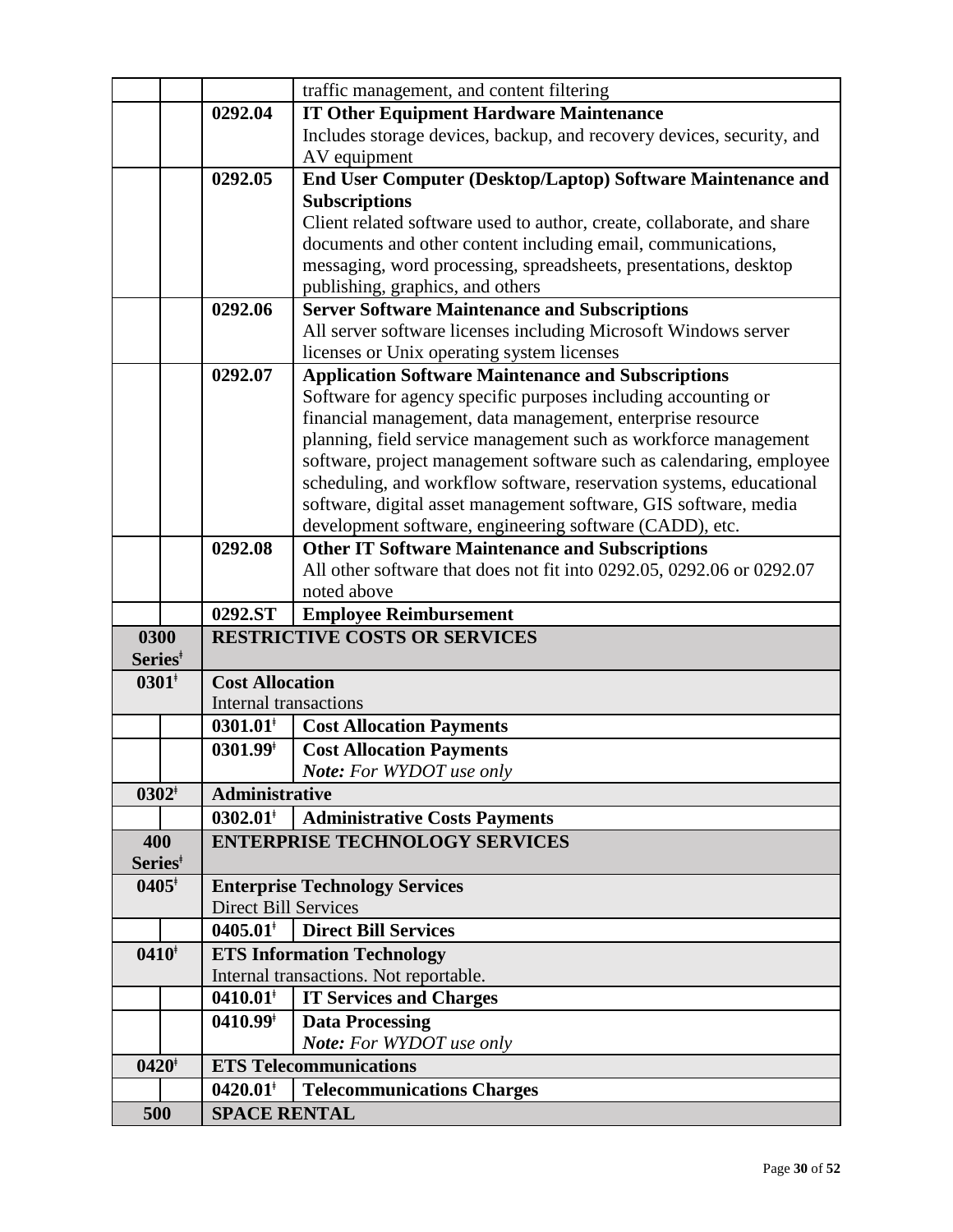| Series <sup>‡</sup> |              |                                                                               |                                                                                                                 |  |  |
|---------------------|--------------|-------------------------------------------------------------------------------|-----------------------------------------------------------------------------------------------------------------|--|--|
|                     | $0520*$      | <b>Space Rental</b>                                                           |                                                                                                                 |  |  |
|                     |              |                                                                               | Only used for internal transactions and PV documents                                                            |  |  |
| M                   | 1            | $0520.01^*$                                                                   | <b>State Owned</b>                                                                                              |  |  |
|                     |              |                                                                               | Payment of per-square-foot charge assessed occupants of State-owned                                             |  |  |
|                     |              |                                                                               | facilities                                                                                                      |  |  |
| M                   | $\mathbf{1}$ | $0520.02^*$                                                                   | <b>State Leased</b>                                                                                             |  |  |
|                     |              |                                                                               | Payment of per square foot charges assessed occupants of State-leased                                           |  |  |
|                     |              |                                                                               | facilities                                                                                                      |  |  |
|                     | 600          |                                                                               | <b>GRANTS AND AID PAYMENTS</b>                                                                                  |  |  |
| <b>Series</b>       |              |                                                                               | Payments to local governments, private organizations, and individuals of grants                                 |  |  |
|                     |              |                                                                               | and benefits of State aid distribution and distribution of Federal aid and grant                                |  |  |
|                     |              |                                                                               | monies earmarked for specific purposes and programs, to be expended by local                                    |  |  |
|                     |              |                                                                               | governments or individuals.<br>Expenditures made in this series, which are in the nature of "social welfare" or |  |  |
|                     |              |                                                                               | public assistance payments, are not reportable if the payments are made directly to                             |  |  |
|                     |              |                                                                               | the qualifying individual/entity. Payments made on behalf of the qualifying                                     |  |  |
|                     |              |                                                                               | individual/entity and paid to a third party, i.e. services provided to the individual                           |  |  |
|                     |              |                                                                               | and paid to the service provider, are reportable to the third party. All medical                                |  |  |
|                     |              |                                                                               | service payments are coded using code 6. Determination as to type of entity, i.e.                               |  |  |
|                     |              | individual, partnership, or corporation, is not a factor in reporting medical |                                                                                                                 |  |  |
|                     |              | payments. EXCEPTION: Payments to non-profit and governmental entities are     |                                                                                                                 |  |  |
|                     |              | never reportable on Form 1099. All other "service" type payments which are    |                                                                                                                 |  |  |
|                     |              |                                                                               | made to non-corporate entities are reported using code 7.                                                       |  |  |
| 0601                |              | <b>Tax Exemption</b>                                                          |                                                                                                                 |  |  |
|                     |              | 0601.01                                                                       | <b>Veteran's Exemption to County</b>                                                                            |  |  |
|                     |              | 0601.03                                                                       | <b>Indian Exemption to County</b>                                                                               |  |  |
|                     |              | 0601.04                                                                       | <b>Tax Refunds to Clients/Recipient</b>                                                                         |  |  |
|                     | 0602         | <b>Local Governments</b>                                                      |                                                                                                                 |  |  |
|                     |              | 0602.01                                                                       | <b>County Planning and Assessment Grants</b>                                                                    |  |  |
|                     |              |                                                                               |                                                                                                                 |  |  |
|                     |              | 0602.02                                                                       | <b>Municipalities</b>                                                                                           |  |  |
|                     |              | 0602.03                                                                       | <b>Other</b>                                                                                                    |  |  |
|                     |              | 0602.04                                                                       | <b>University of Wyoming</b>                                                                                    |  |  |
|                     |              | 0602.05                                                                       | <b>Discretionary Grants</b>                                                                                     |  |  |
|                     |              | 0602.07                                                                       | <b>Mental Health Center</b>                                                                                     |  |  |
|                     |              | 0602.08                                                                       | <b>Federal Refunds</b>                                                                                          |  |  |
|                     |              | 0602.09                                                                       | <b>Buy-In (State Match)</b>                                                                                     |  |  |
|                     |              | 0602.10                                                                       | <b>Community and County Colleges</b>                                                                            |  |  |
|                     |              | 0602.31                                                                       | <b>Natrona County</b>                                                                                           |  |  |
|                     |              | 0602.32                                                                       | <b>Laramie County</b>                                                                                           |  |  |
|                     |              | 0602.33                                                                       | <b>Sheridan County</b>                                                                                          |  |  |
|                     |              | 0602.34                                                                       |                                                                                                                 |  |  |
|                     |              | 0602.35                                                                       | <b>Sweetwater County</b><br><b>Albany County</b>                                                                |  |  |
|                     |              | 0602.36                                                                       |                                                                                                                 |  |  |
|                     |              | 0602.37                                                                       | <b>Carbon County</b><br><b>Goshen County</b>                                                                    |  |  |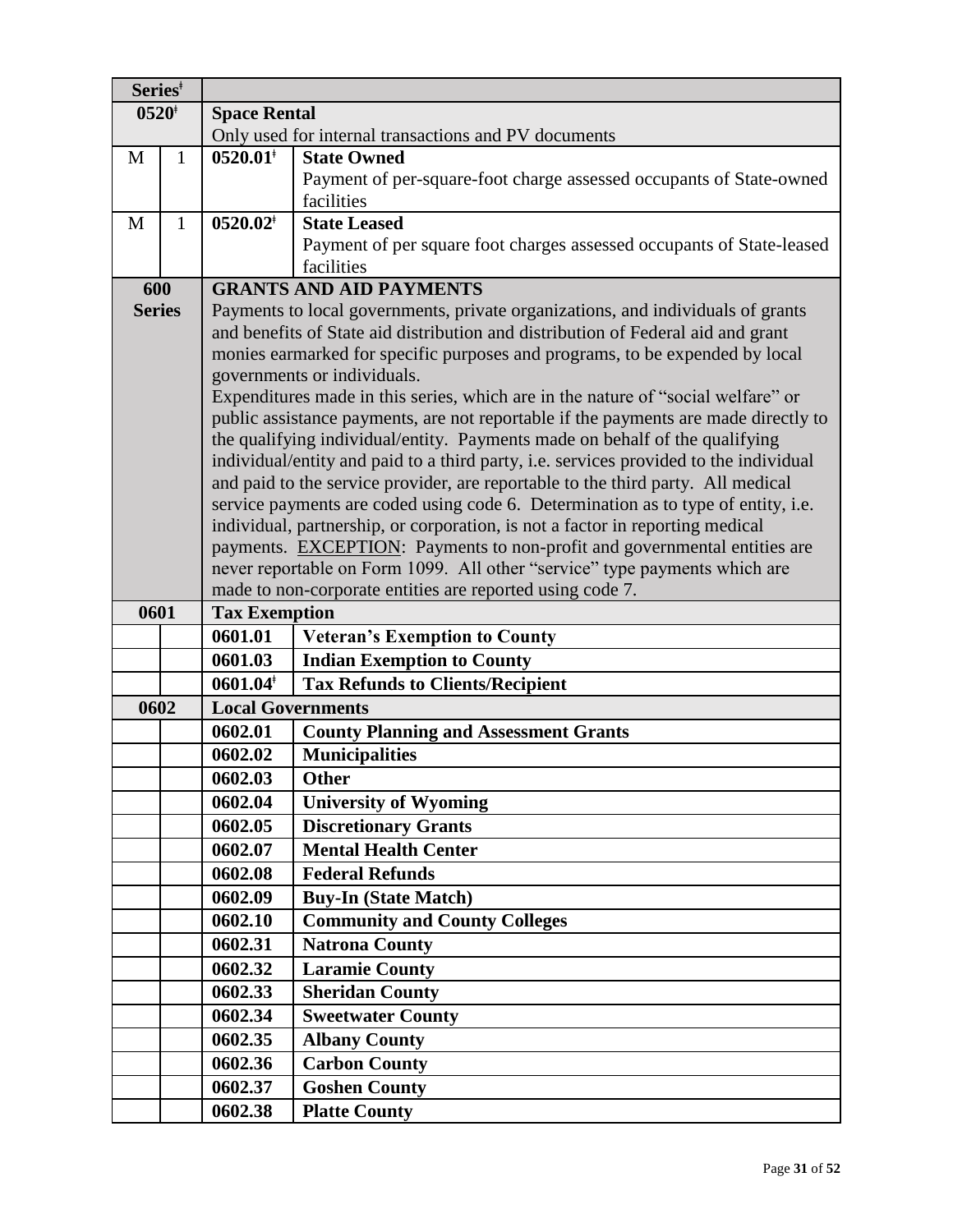|      |   | 0602.39 | <b>Big Horn County</b>                                                                                             |
|------|---|---------|--------------------------------------------------------------------------------------------------------------------|
|      |   | 0602.40 | <b>Fremont County</b>                                                                                              |
|      |   | 0602.41 | <b>Park County</b>                                                                                                 |
|      |   | 0602.42 | <b>Lincoln County</b>                                                                                              |
|      |   | 0602.43 | <b>Converse County</b>                                                                                             |
|      |   | 0602.44 | <b>Niobrara County</b>                                                                                             |
|      |   | 0602.45 | <b>Hot Springs County</b>                                                                                          |
|      |   | 0602.46 | <b>Johnson County</b>                                                                                              |
|      |   | 0602.47 | <b>Campbell County</b>                                                                                             |
|      |   | 0602.48 | <b>Crook County</b>                                                                                                |
|      |   | 0602.49 | <b>Uinta County</b>                                                                                                |
|      |   | 0602.50 | <b>Washakie County</b>                                                                                             |
|      |   | 0602.51 | <b>Weston County</b>                                                                                               |
|      |   | 0602.52 | <b>Teton County</b>                                                                                                |
|      |   | 0602.53 | <b>Sublette County</b>                                                                                             |
| 0603 |   |         | <b>Federal Government</b>                                                                                          |
|      |   | 0603.01 | <b>Wildlife Research and Management Grants</b>                                                                     |
|      |   | 0603.02 | <b>Other</b>                                                                                                       |
| 0605 |   |         | <b>Covid-19 Related Grants</b>                                                                                     |
| G    | 6 | 0605.01 | <b>Business Interruption Stipend</b>                                                                               |
|      |   |         | Note: For Wyoming Business Council use only                                                                        |
| G    | 6 | 0605.02 | <b>Coronavirus Business Relief Stipend</b>                                                                         |
|      |   |         | Note: For Wyoming Business Council use only                                                                        |
| G    | 6 | 0605.03 | <b>Supplemental Closure Stipend</b>                                                                                |
|      |   |         | <b>Note:</b> For Wyoming Business Council use only                                                                 |
| G    | 6 | 0605.04 | <b>Coronavirus Mitigation Stipend</b>                                                                              |
|      |   |         | Note: For Wyoming Business Council use only                                                                        |
| G    | 6 | 0605.05 | ConnectWyoming                                                                                                     |
|      |   |         | <b>Note:</b> For Wyoming Business Council use only                                                                 |
| G    | 6 | 0605.06 | <b>Coronavirus Business Relief Endurance</b>                                                                       |
|      |   |         | <b>Note:</b> For Wyoming Business Council use only                                                                 |
| G    | 6 | 0605.07 | <b>Coronavirus Agriculture Relief</b>                                                                              |
|      |   |         | <b>Note:</b> For Wyoming Business Council use only                                                                 |
| G    | 6 | 0605.08 | <b>Coronavirus Energy Rebound Grants</b><br><b>Note:</b> For Wyoming Business Council and Oil and Gas Conservation |
|      |   |         | Commission use only                                                                                                |
| G    | 6 | 0605.09 | <b>Coronavirus Hospitality Loss Relief Program</b>                                                                 |
|      |   |         | <b>Note:</b> For Wyoming Business Council use only                                                                 |
| G    | 6 | 0605.10 | <b>Coronavirus Community Charitable Relief Program</b>                                                             |
|      |   |         | <b>Note:</b> For Wyoming Business Council use only                                                                 |
| G    | 6 | 0605.11 | <b>ARP Local Fiscal Recovery Funds</b>                                                                             |
| G    | 6 | 0605.20 | <b>Coronavirus Child Care Relief</b>                                                                               |
|      |   |         | <b>Note:</b> For Department of Family Services use only                                                            |
| G    | 6 | 0605.21 | <b>Emergency Rental Assistance Program (ERAP) Rental Assistance</b>                                                |
|      |   |         | to Landlords                                                                                                       |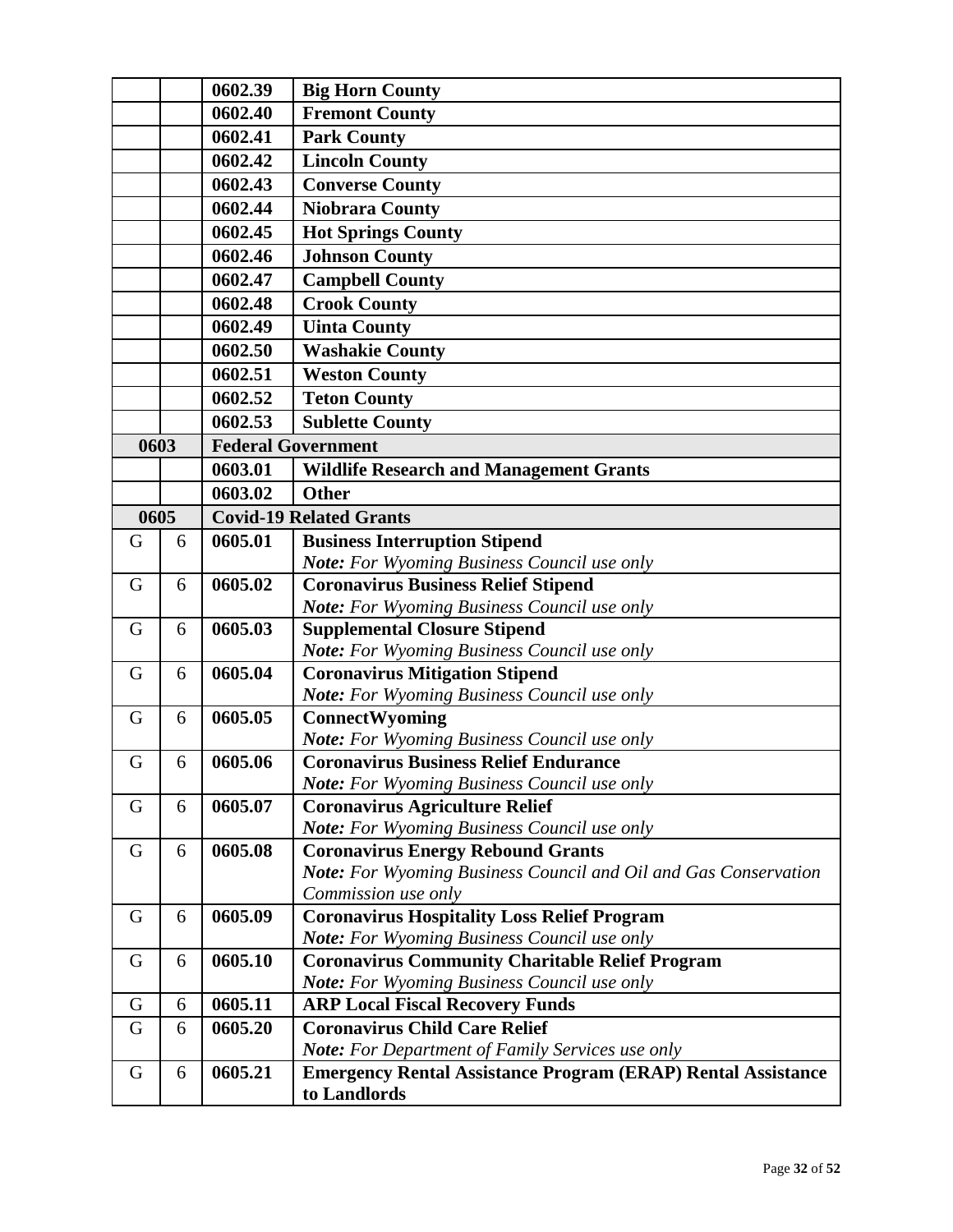|      |   |                        | Note: For Department of Family Services use only                                  |
|------|---|------------------------|-----------------------------------------------------------------------------------|
|      |   | 0605.22                |                                                                                   |
|      |   |                        | <b>Emergency Rental Assistance Program (ERAP) Rental Assistance</b><br>to Tenants |
|      |   |                        |                                                                                   |
|      |   |                        | <b>Note:</b> For Department of Family Services use only                           |
| G    | 6 | 0605.23                | <b>Emergency Rental Assistance Program (ERAP) Utility Assistance</b>              |
|      |   |                        | to Providers                                                                      |
|      |   |                        | <b>Note:</b> For Department of Family Services use only                           |
|      |   | 0605.24                | <b>Emergency Rental Assistance Program (ERAP) Moving</b>                          |
|      |   |                        | <b>Assistance to Tenants</b>                                                      |
|      |   |                        | <b>Note:</b> For Department of Family Services use only; cannot be paid to        |
|      |   |                        | any entity other than tenants                                                     |
|      |   | 0605.27                | Homeowner Assistance Fund (HAF) Mortgage Assistance to                            |
|      |   |                        | <b>Providers</b>                                                                  |
|      |   |                        | <b>Note:</b> For Department of Family Services use only                           |
| G    | 6 | 0605.28                | Homeowner Assistance Fund (HAF) Utility Assistance to                             |
|      |   |                        | <b>Providers</b>                                                                  |
|      |   |                        | <b>Note:</b> For Department of Family Services use only                           |
| G    | 6 | 0605.29                | Homeowner Assistance Fund (HAF) Property Tax Assistance                           |
|      |   |                        | Note: For Department of Family Services use only                                  |
| G    | 6 | 0605.30                | Homeowner Assistance Fund (HAF) HOA Assistance to Providers                       |
|      |   |                        | <b>Note:</b> For Department of Family Services use only                           |
| G    | 6 | 0605.31                | Homeowner Assistance Fund (HAF) Insurance Assistance to                           |
|      |   |                        | <b>Providers</b>                                                                  |
|      |   |                        | Note: For Department of Family Services use only                                  |
| G    | 6 | 0605.32                | Homeowner Assistance Fund (HAF) Flood Insurance Assistance                        |
|      |   |                        | to Providers                                                                      |
|      |   |                        | <b>Note:</b> For Department of Family Services use only                           |
| 0606 |   |                        | To Private Institutions and Organizations                                         |
|      |   | 0606.02                | <b>Other</b>                                                                      |
| 0607 |   |                        | <b>Scholarships and Educational Assistance</b>                                    |
|      |   | 0607.01                | <b>Scholarships</b>                                                               |
|      |   | 0607.02                | <b>Tuition Benefits</b>                                                           |
| M    | 3 | $0607.03*$             | Scholarships, Fellowships, and Grants                                             |
|      |   |                        | Paid directly to student                                                          |
| 0608 |   |                        | Aid To or on Behalf Of                                                            |
|      |   | $0608.01$ <sup>*</sup> | <b>Individuals</b>                                                                |
|      |   |                        | Stipend or parent stipend                                                         |
|      |   | 0608.02                | <b>Other</b>                                                                      |
|      |   |                        |                                                                                   |
|      |   | $0608.03*$             | <b>Special Funds</b>                                                              |
|      |   | 0608.05                | <b>Jobs</b>                                                                       |
|      |   |                        | Employability assistance                                                          |
|      |   | 0608.06                | <b>Jobs</b>                                                                       |
|      |   |                        | Transportation                                                                    |
|      |   | $0608.07$ <sup>*</sup> | <b>Crime Victim</b>                                                               |
|      |   |                        | Direct assistance                                                                 |
| 0609 |   |                        | <b>Landfill Remediation Reimbursements to Municipal Operators</b>                 |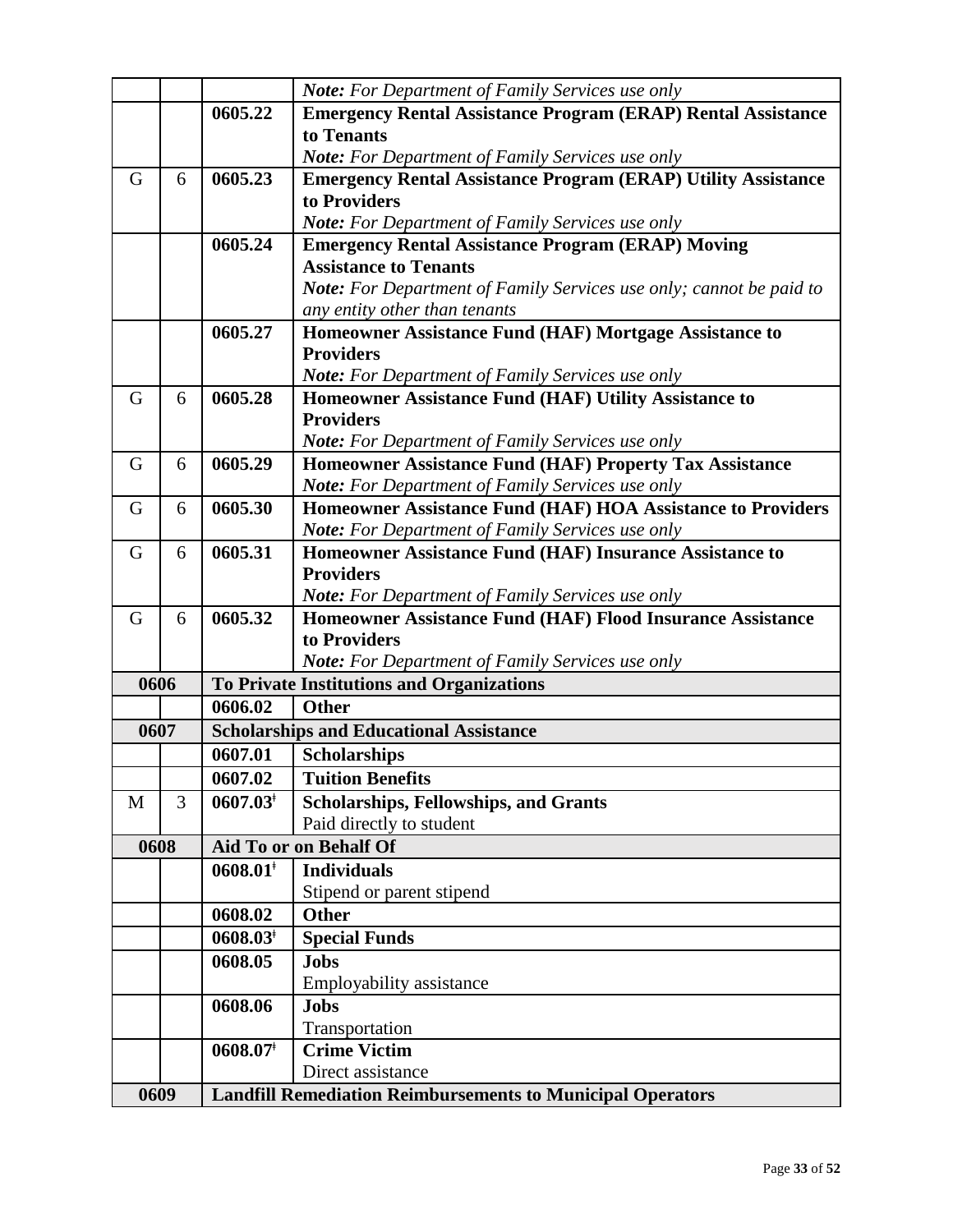|             |              | 0609.01 | <b>Design and Engineering</b>                       |
|-------------|--------------|---------|-----------------------------------------------------|
|             |              | 0609.02 | <b>Construction Management</b>                      |
|             |              | 0609.03 | <b>Subsurface Investigation</b>                     |
|             |              | 0609.04 | <b>Construction</b>                                 |
|             |              | 0609.07 | <b>Operation &amp; Maintenance</b>                  |
| 0610        |              |         | <b>Division of Vocational Rehabilitation</b>        |
|             |              |         | Note: for Department of Workforce Services use only |
| M           | 6            | 0610.01 | <b>General Medical Examinations</b>                 |
| M           | 6            | 0610.02 | <b>Psychological/Psychiatric Evaluations</b>        |
| $\mathbf N$ | $\mathbf{1}$ | 0610.03 | <b>Vocational Evaluations/SE Assessments</b>        |
| M           | 6            | 0610.04 | <b>Hearing/Speech Examinations</b>                  |
| M           | 6            | 0610.05 | <b>Dental Examinations</b>                          |
| M           | 6            | 0610.06 | <b>Eye Examinations</b>                             |
| M           | 6            | 0610.07 | <b>Orthopedic Evaluations</b>                       |
| M           | 6            | 0610.08 | Neurological/Neuropsychological Evaluations         |
|             |              | 0610.11 | <b>Records and Reports</b>                          |
| M           | 6            | 0610.12 | <b>Laboratory Work</b>                              |
| M           | 6            | 0610.13 | <b>X-Rays and Readings</b>                          |
| M           | 6            | 0610.14 | <b>Other Diagnostic and Evaluations</b>             |
| M           | 6            | 0610.20 | <b>Surgical Fees</b>                                |
| M           | 6            | 0610.21 | <b>Hospitalization Fees</b>                         |
| M           | 6            | 0610.22 | <b>Dental Restoration and Treatment</b>             |
| M           | 6            | 0610.23 | <b>Medical Follow-Ups</b>                           |
|             |              | 0610.24 | <b>Medications</b>                                  |
|             |              | 0610.25 | <b>Medical Supplies</b>                             |
| M           | 6            | 0610.26 | <b>Alcohol and Drug Treatment</b>                   |
| M           | 6            | 0610.28 | <b>Other Restoration Services</b>                   |
| M           | 6            | 0610.30 | <b>Hearing/Speech Therapy</b>                       |
| M           | 6            | 0610.31 | <b>Physical Therapy</b>                             |
| M           | 6            | 0610.32 | <b>Psycho Therapy</b>                               |
| M           | 6            | 0610.33 | <b>Counseling Sessions</b>                          |
| $\mathbf M$ | 6            | 0610.34 | <b>Other Therapy</b>                                |
| ${\bf N}$   | 1            | 0610.40 | <b>College and University</b>                       |
| ${\bf N}$   | $\mathbf{1}$ | 0610.41 | <b>Vocational School</b>                            |
| ${\bf N}$   | 1            | 0610.42 | <b>On the Job Training</b>                          |
| ${\bf N}$   | $\mathbf{1}$ | 0610.43 | <b>Elementary or High School</b>                    |
| ${\bf N}$   | 1            | 0610.44 | <b>Work Adjustment</b>                              |
| ${\bf N}$   | $\mathbf{1}$ | 0610.45 | <b>Tutoring</b>                                     |
|             |              | 0610.47 | <b>Training Supplies</b>                            |
| ${\bf N}$   | $\mathbf{1}$ | 0610.48 | <b>Job Club</b>                                     |
| ${\bf N}$   | $\mathbf{1}$ | 0610.49 | <b>Living Skills Training</b>                       |
| ${\bf N}$   | $\mathbf{1}$ | 0610.50 | <b>Life Coaching</b>                                |
| ${\bf N}$   | $\mathbf{1}$ | 0610.51 | <b>Other Training</b>                               |
| ${\bf N}$   | $\mathbf{1}$ | 0610.52 | <b>Job Development/Job Coach</b>                    |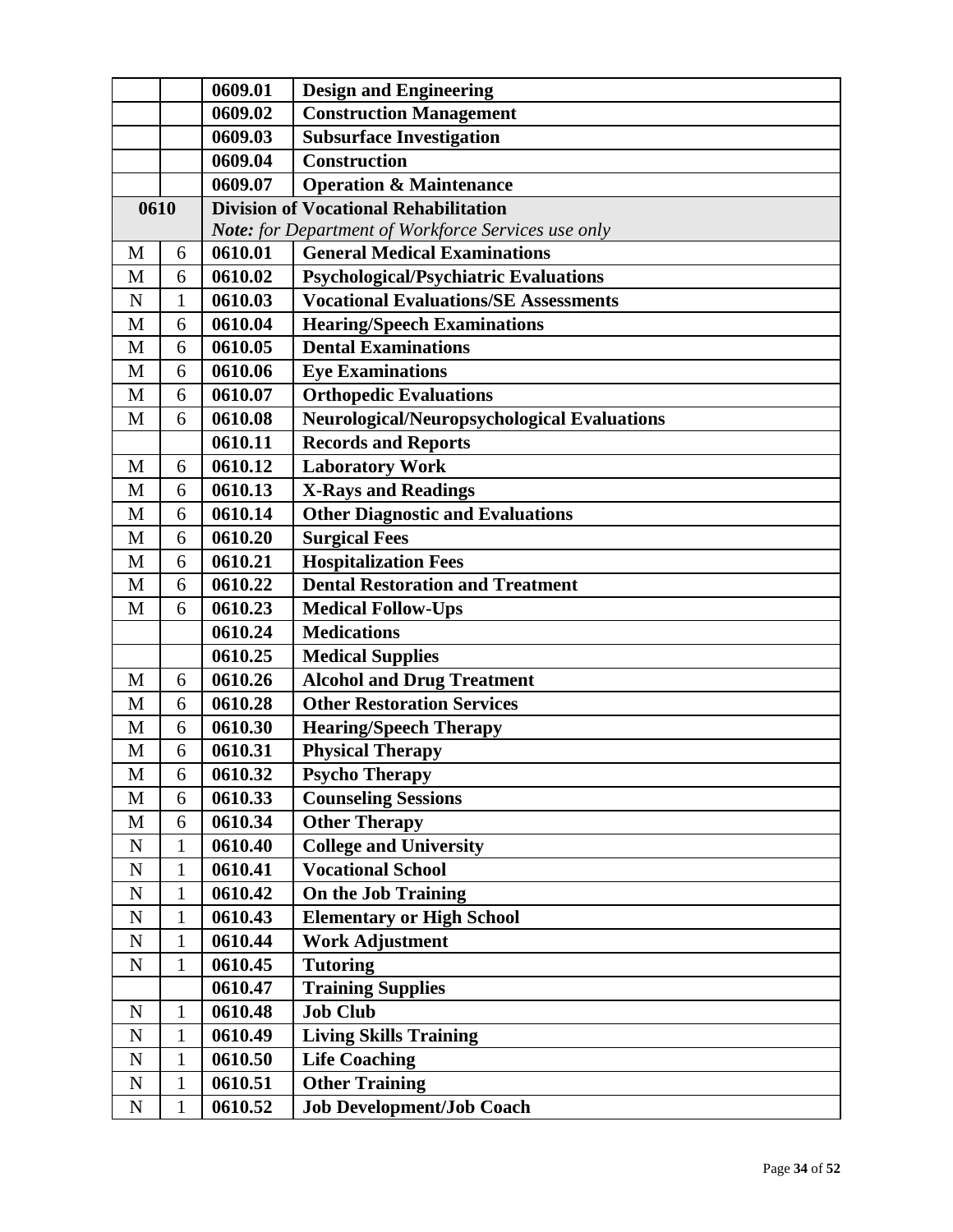|                    |              | 0610.54                | <b>Visual Appliances</b>                              |
|--------------------|--------------|------------------------|-------------------------------------------------------|
|                    |              | 0610.55                | <b>Orthotic Aids</b>                                  |
|                    |              | 0610.56                | <b>Artificial Limbs</b>                               |
|                    |              | 0610.57                | <b>Dental Appliances</b>                              |
|                    |              | 0610.58                | <b>Hearing Devices</b>                                |
|                    |              | 0610.59                | <b>Other Prosthetic Devices</b>                       |
|                    |              | 0610.65                | <b>Mileage</b>                                        |
| N                  | $\mathbf{1}$ | 0610.66                | <b>Relocation</b>                                     |
|                    |              | 0610.67                | <b>Common Carrier</b>                                 |
|                    |              | 0610.68                | <b>Other Transportation</b>                           |
|                    |              | 0610.69                | <b>Client Per Diem/Lodging/Meals</b>                  |
|                    |              | 0610.70                | <b>Vehicle Purchase</b>                               |
| N                  | 1            | 0610.71                | <b>Vehicle Repair</b>                                 |
| N                  | 1            | 0610.72                | <b>Vehicle Modification</b>                           |
|                    |              | 0610.73                | <b>Other Vehicle Expenditures</b>                     |
|                    |              | 0610.75                | <b>Maintenance</b>                                    |
| M                  | $\mathbf{1}$ | 0610.76                | <b>Rent/Housing</b>                                   |
|                    |              | 0610.77                | Food                                                  |
|                    |              | 0610.78                | <b>Utilities and Communications</b>                   |
|                    |              | 0610.79                | <b>Clothing</b>                                       |
| N                  | $\mathbf{1}$ | 0610.80                | <b>Supported Employment Job Development</b>           |
| $\mathbf N$        | 1            | 0610.81                | <b>Supported Employment Job Coaching</b>              |
|                    |              | 0610.86                | <b>All Other Goods (not services)</b>                 |
|                    |              | 0610.87                | Mileage/Per Diem: Attend/Interrupted                  |
|                    |              | 0610.88                | <b>Tools/Equipment/Supplies</b>                       |
| N                  | $\mathbf{1}$ | 0610.89                | <b>Note Taker/Reader Services</b>                     |
|                    |              | 0610.90                | <b>Deposits for Rent (refundable)</b>                 |
| N                  | 1            | 0610.92                | <b>Interpreter Services</b>                           |
| N                  | 1            | 0610.94                | <b>Occupational Services (not goods)</b>              |
| $\overline{\rm N}$ | $\mathbf{1}$ | 0610.95                | <b>Incentive</b>                                      |
|                    |              | 0610.96                | <b>Small Business</b>                                 |
| ${\bf N}$          | $\mathbf{1}$ | 0610.98                | <b>Child Care</b>                                     |
| ${\bf N}$          | $\mathbf{1}$ | 0610.99                | <b>All Other Services (not goods)</b>                 |
| $0611*$            |              | <b>Case Services</b>   |                                                       |
| M                  | 6            | $0611.01*$             | <b>General Medical Examinations</b>                   |
| M                  | 6            | $0611.02*$             | <b>Psychological or Psychiatric Evaluations</b>       |
| M                  | 6            | $0611.04*$             | <b>Hearing or Speech Examinations</b>                 |
| M                  | 6            | $0611.05^*$            | <b>Dental Examinations</b>                            |
| M                  | 6            | $0611.06*$             | <b>Eye Examinations</b>                               |
| M                  | 6            | $0611.07$ <sup>+</sup> | <b>Orthopedic Evaluations</b>                         |
| M                  | 6            | $0611.08^{\dagger}$    | <b>Neurological or Neuropsychological Evaluations</b> |
|                    |              | $0611.11$ <sup>*</sup> | <b>Records and Reports</b>                            |
| M                  | 6            | $0611.12*$             | <b>Laboratory Work</b>                                |
| M                  | 6            | $0611.13^{\dagger}$    | <b>X-Rays and Readings</b>                            |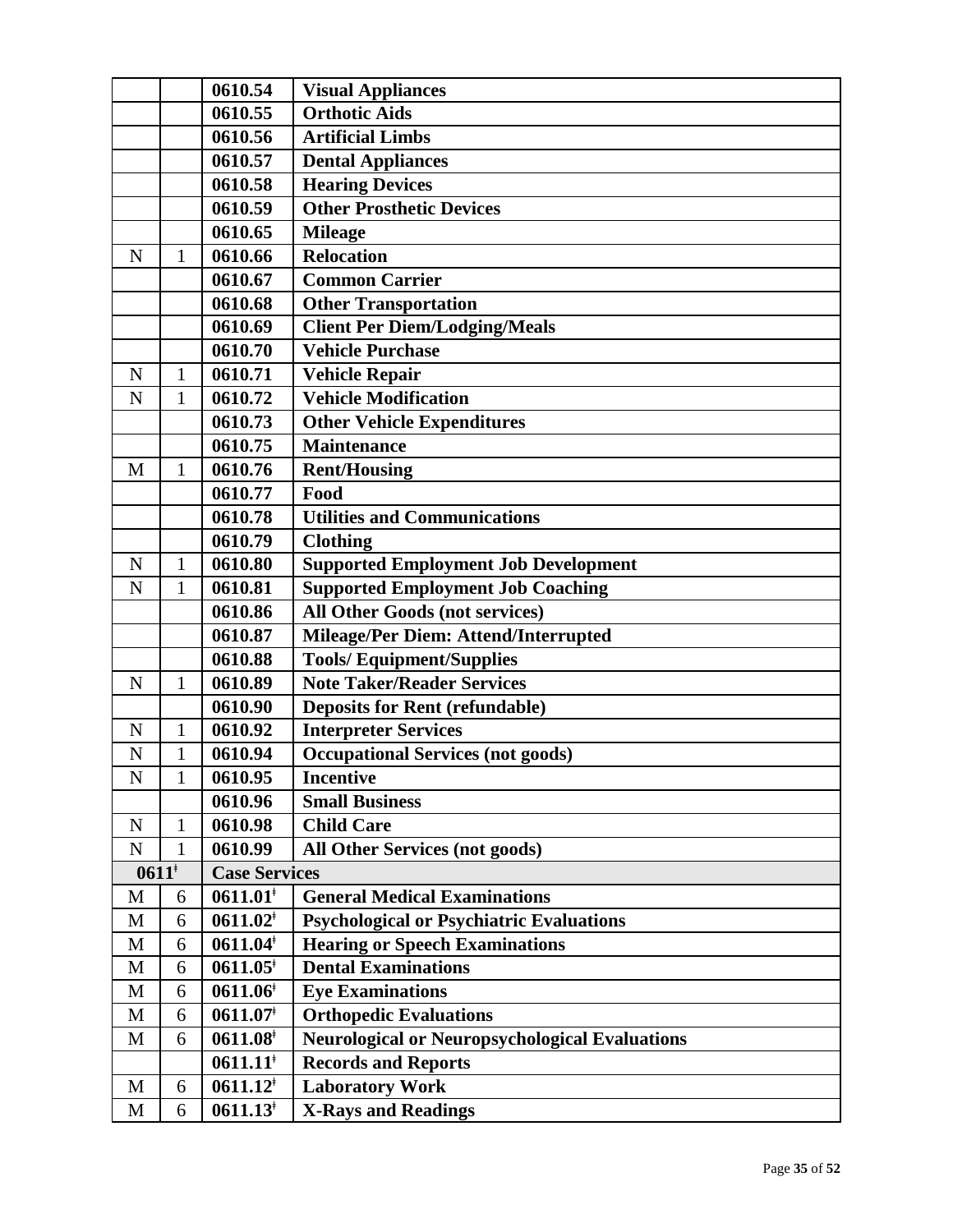| M           | 6            | $0611.14$ <sup>*</sup> | <b>Other Diagnostic and Evaluations</b>  |
|-------------|--------------|------------------------|------------------------------------------|
|             |              | $0611.19*$             | <b>Eye Care Glasses: Title XIX</b>       |
| M           | 6            | $0611.20$ <sup>+</sup> | <b>Surgical Fees</b>                     |
| M           | 6            | $0611.21$ <sup>*</sup> | <b>Hospitalization Fees</b>              |
| M           | 6            | $0611.22$ <sup>+</sup> | <b>Dental Restoration and Treatment</b>  |
| M           | 6            | $0611.23$ <sup>*</sup> | <b>Medical Follow-Ups</b>                |
|             |              | $0611.24$ <sup>*</sup> | <b>Medications</b>                       |
| $\mathbf N$ | 1            | $0611.27$ <sup>+</sup> | <b>Diet Programs</b>                     |
| M           | 6            | $0611.31*$             | <b>Physical Therapy</b>                  |
| M           | 6            | $0611.32$ <sup>*</sup> | <b>Psycho Therapy</b>                    |
| M           | 6            | $0611.33*$             | <b>Counseling Sessions</b>               |
| $\mathbf M$ | 6            | $0611.34$ <sup>*</sup> | <b>Other Therapy</b>                     |
| ${\bf N}$   | 1            | $0611.37$ <sup>+</sup> | <b>Services Other Family 10-24</b>       |
| M           | 6            | $0611.38$ <sup>†</sup> | <b>Other Restoration 10-24</b>           |
| ${\bf N}$   | 1            | $0611.39*$             | <b>Other Services (Trans) 10-24</b>      |
| $\mathbf N$ | $\mathbf{1}$ | $0611.42^{\dagger}$    | On the Job Training                      |
|             |              | $0611.47$ <sup>+</sup> | <b>Training Supplies</b>                 |
|             |              | $0611.54$ <sup>*</sup> | <b>Visual Appliances</b>                 |
|             |              | $0611.57$ <sup>+</sup> | <b>Dental Appliances</b>                 |
|             |              | $0611.65$ <sup>#</sup> | <b>Mileage</b>                           |
| $\mathbf N$ | 1            | $0611.67$ <sup>+</sup> | <b>Common Carrier</b>                    |
|             |              | $0611.68^{\dagger}$    | <b>Other Transportation</b>              |
|             |              | $0611.69$ <sup>+</sup> | <b>Client Per Diem/Lodging/Meals</b>     |
|             |              | $0611.70*$             | <b>Purchase</b>                          |
|             |              | $0611.73$ <sup>*</sup> | <b>Other Vehicle Expenditures</b>        |
|             |              | $0611.76$ <sup>†</sup> | <b>Rent/Housing</b>                      |
|             |              | $0611.77*$             | Food                                     |
|             |              | $0611.78$ <sup>*</sup> | <b>Utilities and Communications</b>      |
|             |              | $0611.79*$             | <b>Clothing</b>                          |
|             |              | $0611.85^{\dagger}$    | <b>AFDC: Maintenance Grants</b>          |
|             |              | $0611.86$ <sup>†</sup> | <b>All Other Goods (not services)</b>    |
|             |              | $0611.87$ <sup>*</sup> | <b>State SSI Payments</b>                |
| $\mathbf N$ | 1            | $0611.93*$             | <b>Attendant/Nursing Services</b>        |
|             |              | $0611.97$ <sup>+</sup> | <b>Family Members Services</b>           |
| ${\bf N}$   | 1            | $0611.98$ <sup>*</sup> | <b>Child Care</b>                        |
| ${\bf N}$   | 1            | $0611.99*$             | <b>All Other Services (not goods)</b>    |
| 0612        |              | <b>Foster Care</b>     |                                          |
|             |              | $0612.07$ <sup>+</sup> | <b>Foster Care EA</b>                    |
| ${\bf N}$   | 1            | $0612.10$ <sup>*</sup> | <b>Counseling EA: Sec. Svc.</b>          |
| ${\bf N}$   | 1            | 0612.14                | <b>Int. Child Treatment.: Inc. Maint</b> |
| $\mathbf N$ | 1            | 0612.20                | <b>Chore Services-Chins</b>              |
| M           | 6            | 0612.21                | Dib Consultative Exam (Titl II)          |
|             |              | $0612.26^{\dagger}$    | Dib Claimant Travel (Titl II)            |
|             |              | 0612.29                | Dib Med Record Request(Tit II)           |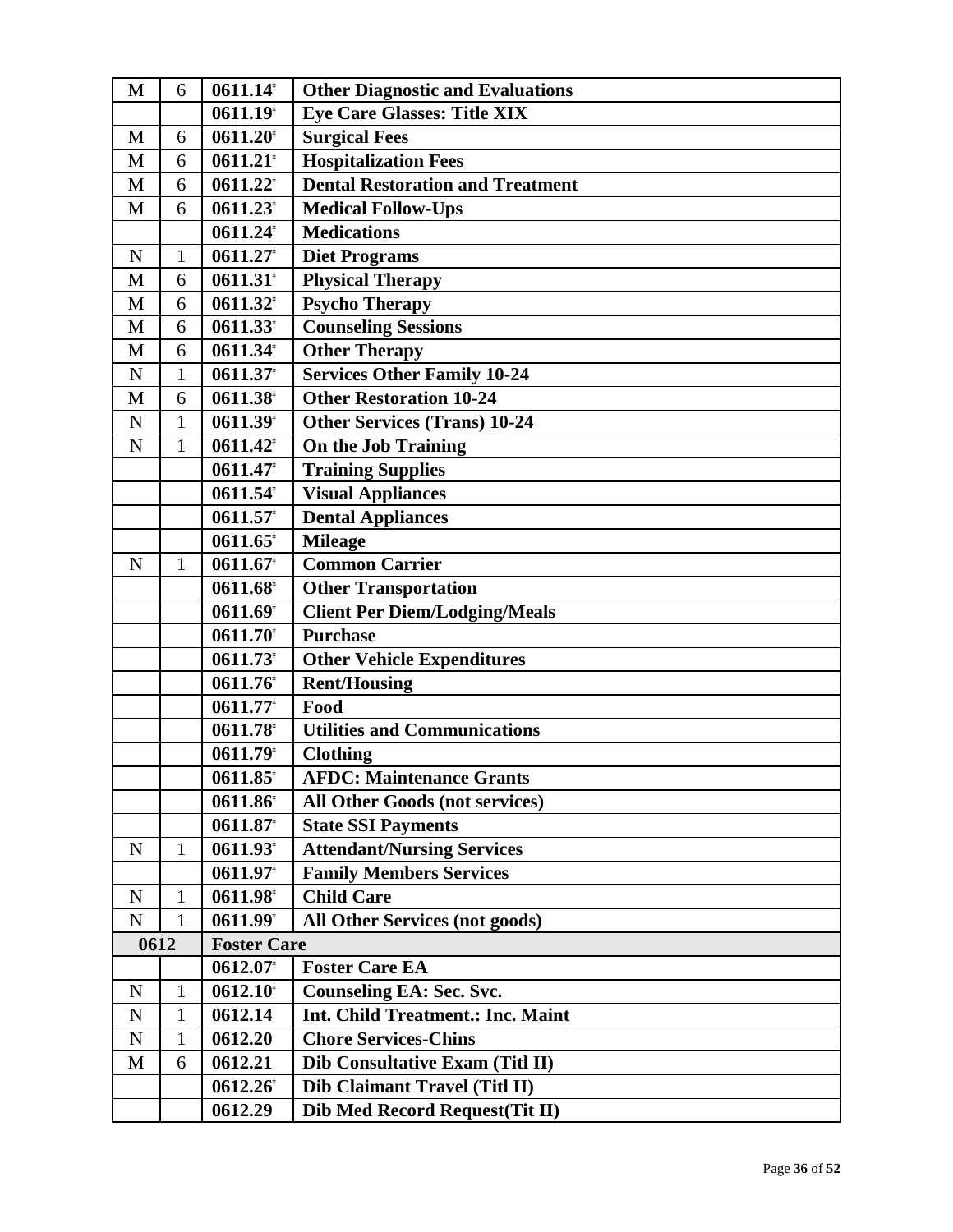| M            | 6              | 0612.61                | <b>Concurrent Consultative Exam</b>                                |  |  |
|--------------|----------------|------------------------|--------------------------------------------------------------------|--|--|
|              |                | $0612.66^{\dagger}$    | <b>Concurrent Claimant Travel</b>                                  |  |  |
| $\mathbf N$  | 1              | 0612.69                | <b>Concurrent Medical Record Requests</b>                          |  |  |
| $\mathbf N$  | $\mathbf{1}$   | 0612.70                | <b>Ind Yth Serv-Inc Mnt-Chins</b>                                  |  |  |
| $\mathbf N$  | 1              | 0612.71                | <b>SSI Consultative Exam (Ttl XVI)</b>                             |  |  |
|              |                | 0612.76                | <b>SSI Claimant Travel (Title XVI)</b>                             |  |  |
| $\mathbf N$  | $\mathbf{1}$   | 0612.79                | <b>SSI Med Record Request (Title XVI)</b>                          |  |  |
| $0613*$      |                | <b>Social Services</b> |                                                                    |  |  |
| ${\bf N}$    | 1              | $0613.11*$             | <b>Legal Svcs-Children</b>                                         |  |  |
|              |                | $0613.13$ <sup>*</sup> | <b>Win-Day Care-Registered</b>                                     |  |  |
| $\mathbf N$  | $\mathbf{1}$   | $0613.29$ <sup>*</sup> | Day Care, Child, Job Search                                        |  |  |
| $\mathbf N$  | $\mathbf{1}$   | $0613.32^*$            | Day Care, Child Income                                             |  |  |
| ${\bf N}$    | $\mathbf{1}$   | $0613.42^*$            | Day Care: Child: Student                                           |  |  |
| ${\bf N}$    | $\mathbf{1}$   | $0613.43^{\dagger}$    | Day Care: Child: Training                                          |  |  |
| $\mathbf N$  | $\mathbf{1}$   | $0613.65^{\dagger}$    | <b>Emergency Shelter</b>                                           |  |  |
|              |                | $0613.66^{\dagger}$    | <b>Adopt Asst-Soc Svcs</b>                                         |  |  |
| $0614*$      |                |                        | <b>Department of Family Services Case Services</b>                 |  |  |
| N            | $\mathbf{1}$   | $0614.70*$             | <b>Burial</b> , Fc                                                 |  |  |
| ${\bf N}$    | $\mathbf{1}$   | $0614.74$ <sup>*</sup> | <b>Burial, AFDC</b>                                                |  |  |
| $\mathbf N$  | $\mathbf{1}$   | $0614.75$ <sup>+</sup> | <b>Burial, AFDC/Fc</b>                                             |  |  |
| ${\bf N}$    | 1              | 0614.76                | <b>Burial, Lsc</b>                                                 |  |  |
| $\mathbf N$  | $\mathbf{1}$   | $0614.77*$             | <b>Burial</b> , Map                                                |  |  |
| ${\bf N}$    | 1              | $0614.78$ <sup>*</sup> | <b>Burial, SSI</b>                                                 |  |  |
| $\mathbf N$  | $\mathbf{1}$   | $0614.79$ <sup>+</sup> | <b>Burial, Slsc</b>                                                |  |  |
| 0615         |                |                        | <b>Insurance Payment Claims</b>                                    |  |  |
|              |                | 0615.01                | <b>Insurance Payment Claims</b>                                    |  |  |
| $0616*$      |                |                        | <b>Medical Assistance Title 19 Program</b>                         |  |  |
| $\mathbf N$  | 1              | $0616.08$ <sup>*</sup> | <b>Client Transportation</b>                                       |  |  |
| $\mathbf{M}$ | 6              | 0616.19 <sup>†</sup>   | <b>Optometric Eye Glass/Lens</b>                                   |  |  |
|              |                | $0616.60*$             | <b>Medical Supplies and Equip</b>                                  |  |  |
|              |                | $0616.95$ <sup>*</sup> | <b>Prescribed Drugs</b>                                            |  |  |
| 0617         |                | <b>Medicaid</b>        |                                                                    |  |  |
| M            | 6              | 0617.74                | <b>Burial Services</b>                                             |  |  |
| M            | 6              | 0617.76                | <b>CORF</b>                                                        |  |  |
| M            | 6              | 0617.77                | <b>Independent Lab</b>                                             |  |  |
| 0619         |                |                        | <b>SLIB CARES Act Grants</b>                                       |  |  |
| M            | 3              | 0619.01                | <b>Administrative Expenses</b>                                     |  |  |
|              |                |                        | <b>Note:</b> For Office of State Lands and Investments use only    |  |  |
| M            | $\overline{3}$ | 0619.02                | <b>Budgeted Personnel and Services Diverted to a Substantially</b> |  |  |
|              |                |                        | <b>Different Use</b>                                               |  |  |
|              |                |                        | <b>Note:</b> For Office of State Lands and Investments use only    |  |  |
| M            | 3              | 0619.03                | <b>Improve Telework Capabilities of Public Employees</b>           |  |  |
|              | 3              | 0619.04                | <b>Note:</b> For Office of State Lands and Investments use only    |  |  |
| M            |                |                        | <b>Payroll for Public Health and Safety Employees</b>              |  |  |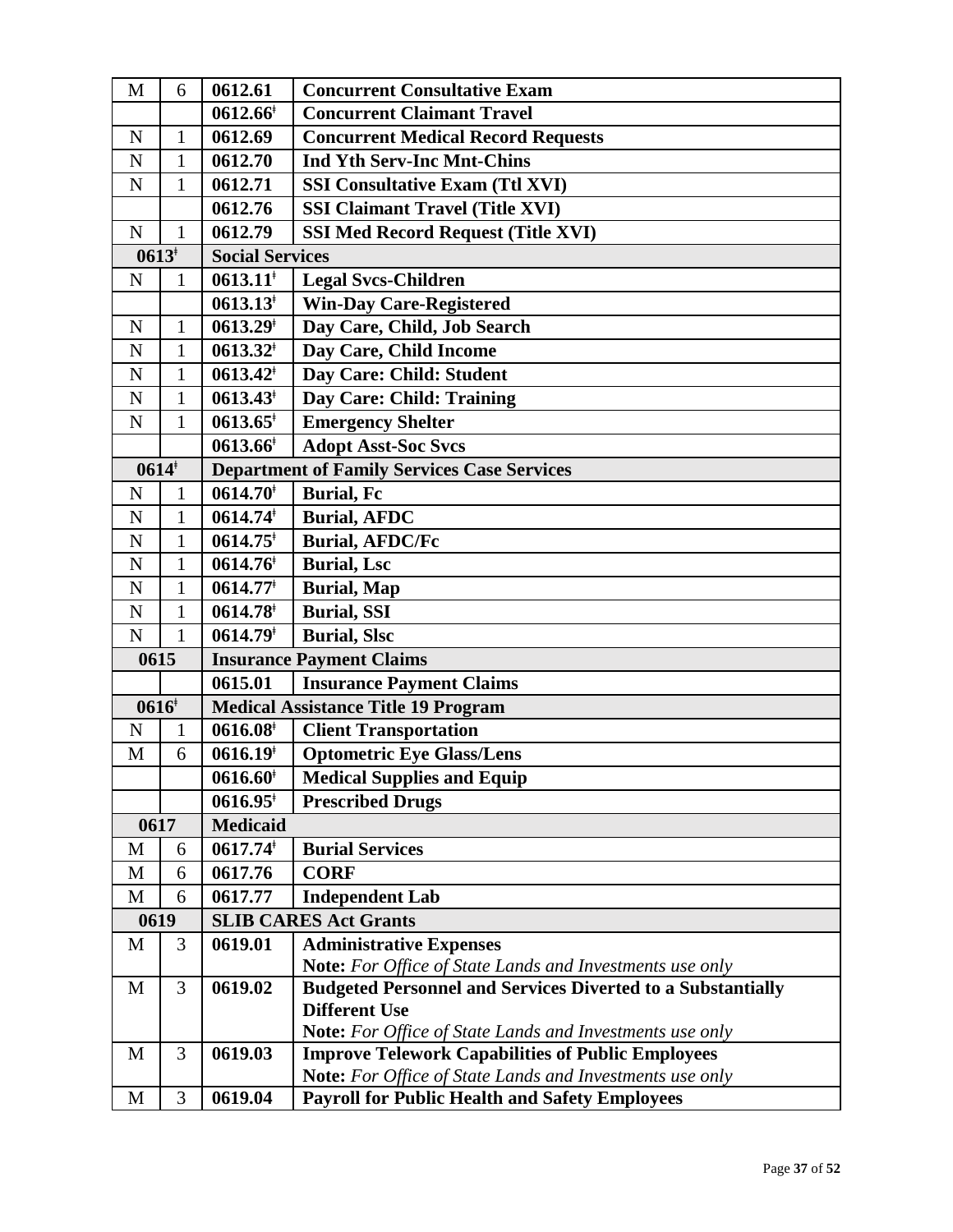|             |              |                        | Note: For Office of State Lands and Investments use only        |
|-------------|--------------|------------------------|-----------------------------------------------------------------|
| M           | 3            | 0619.05                | <b>Personal Protective Equipment (PPE)</b>                      |
|             |              |                        | Note: For Office of State Lands and Investments use only        |
| M           | 3            | 0619.06                | <b>Public Health Expenses</b>                                   |
|             |              |                        | Note: For Office of State Lands and Investments use only        |
| M           | 3            | 0619.07                | <b>Miscellaneous</b>                                            |
|             |              |                        | <b>Note:</b> For Office of State Lands and Investments use only |
| 0620        |              |                        | <b>Delinquent Services: Staff Supv. (De)</b>                    |
| N           | $\mathbf{1}$ | 0620.93                | <b>Preventive Day Care EA</b>                                   |
| $\mathbf N$ | 1            | 0620.98                | <b>Crisis Shelter</b>                                           |
| $\mathbf N$ | $\mathbf{1}$ | 0620.99                | <b>Crisis Shelter EA</b>                                        |
| $0621^*$    |              |                        | <b>Adult Protection Services</b>                                |
| $\mathbf N$ | $\mathbf{1}$ | $0621.81$ <sup>*</sup> | <b>Emergency Services EA</b>                                    |
|             |              | $0621.82$ <sup>*</sup> | <b>Adult Guardianship</b>                                       |
| $0622^*$    |              |                        | <b>Child Protective Services (CPS)</b>                          |
| $\mathbf N$ | $\mathbf{1}$ | $0622.05^*$            | <b>Counseling EA</b>                                            |
| $\mathbf N$ | $\mathbf{1}$ | $0622.06$ <sup>†</sup> | Counseling                                                      |
| $\mathbf N$ | $\mathbf{1}$ | $0622.14$ <sup>*</sup> | <b>Individualized Youth Services EA</b>                         |
| ${\bf N}$   | 1            | $0622.15$ <sup>*</sup> | <b>Individualized Youth Services</b>                            |
|             |              | $0622.21$ <sup>*</sup> | <b>IV-E Applicable Child</b>                                    |
|             |              | $0622.22^*$            | <b>Adoption Assistance Income Maintenance IVE</b>               |
|             |              | $0622.27$ <sup>*</sup> | <b>Adoption Assistance Income Maintenance</b>                   |
|             |              | $0622.28^{\dagger}$    | <b>Adoptive Assistance Social Services</b>                      |
| $\mathbf N$ | 1            | $0622.30*$             | <b>Legal Services EA</b>                                        |
| ${\bf N}$   | 1            | $0622.35^{\dagger}$    | <b>Legal Services</b>                                           |
| M           | 3            | $0622.47*$             | <b>Transportation EA</b>                                        |
| M           | 3            | $0622.52^*$            | <b>Transportation</b>                                           |
| $\mathbf N$ | $\mathbf{1}$ | $0622.62^*$            | <b>Out of Home: Income Maintenance: IVE</b>                     |
| $\mathbf N$ | $\mathbf{1}$ | $0622.67$ <sup>+</sup> | <b>Out of Home: Income Maintenance: EA</b>                      |
| ${\bf N}$   | 1            | $0622.68^{\dagger}$    | <b>Out of Home: Social Services- EA</b>                         |
| ${\bf N}$   | $\mathbf{1}$ | $0622.73$ <sup>*</sup> | <b>Out of Home: Income Maintenance</b>                          |
| ${\bf N}$   | 1            | $0622.74$ <sup>*</sup> | <b>Out of Home: Social Services</b>                             |
| ${\bf N}$   | $\mathbf{1}$ | $0622.75^{\dagger}$    | <b>Out of Home Place IM: Health</b>                             |
| ${\bf N}$   | 1            | $0622.80^{\dagger}$    | <b>Crisis Shelter, EA</b>                                       |
|             |              | $0622.87$ <sup>*</sup> | <b>Subsidized Guardianship: Income Maintenance</b>              |
| $\mathbf N$ | 1            | $0622.92^*$            | <b>Daycare: Preventive/Protection: EA</b>                       |
| ${\bf N}$   | $\mathbf{1}$ | $0622.93^{\dagger}$    | <b>Daycare: Preventive/Protection</b>                           |
| ${\bf N}$   | 1            | $0622.96^{\dagger}$    | <b>Secured Facility Income Maintenance</b>                      |
| 0623        |              |                        | <b>Youth and Family Service (YFS)</b>                           |
| ${\bf N}$   | 1            | 0623.01                | <b>Counseling: EA: Ch</b>                                       |
| ${\bf N}$   | 1            | 0623.02                | <b>Counseling: EA: De</b>                                       |
| ${\bf N}$   | $\mathbf{1}$ | 0623.03                | <b>Counseling: Ch</b>                                           |
| ${\bf N}$   | 1            | 0623.04                | <b>Counseling: De</b>                                           |
| ${\bf N}$   | 1            | 0623.05                | <b>Counseling: EA</b>                                           |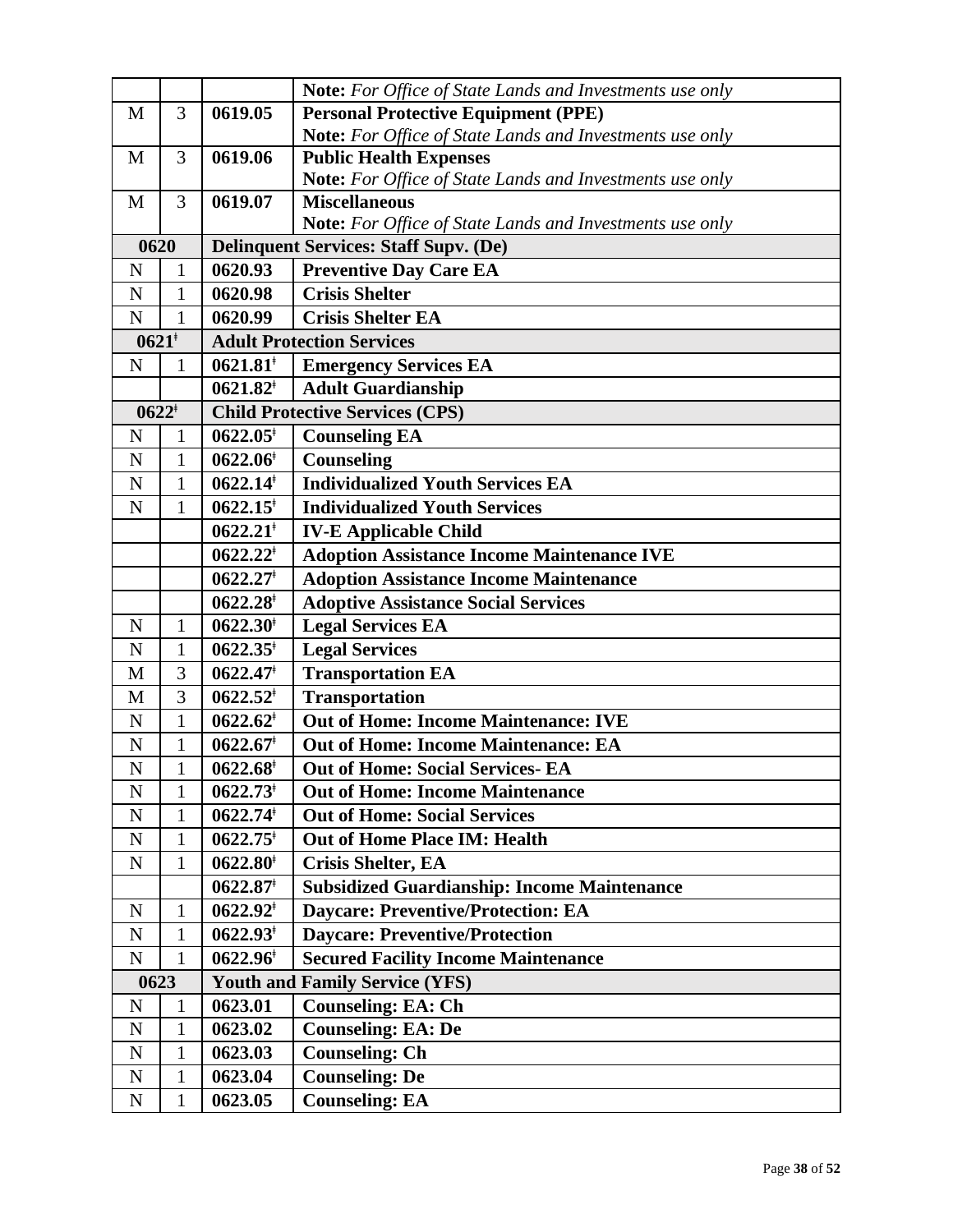| N           | $\mathbf{1}$   | 0623.06                | <b>Counseling</b>                                     |
|-------------|----------------|------------------------|-------------------------------------------------------|
| N           | 1              | 0623.10                | <b>Individual Youth Service: EA: Ch</b>               |
| $\mathbf N$ | 1              | 0623.11                | <b>Individual Youth Service: EA: De</b>               |
| ${\bf N}$   | $\mathbf{1}$   | 0623.12                | <b>Individual Youth Service: Ch</b>                   |
| ${\bf N}$   | 1              | 0623.13                | <b>Individual Youth Service: De</b>                   |
| ${\bf N}$   | $\mathbf{1}$   | 0623.14                | <b>Individual Youth Service: EA</b>                   |
| $\mathbf N$ | $\mathbf{1}$   | 0623.15                | <b>Individual Youth Service</b>                       |
|             |                | 0623.20                | <b>Adoption Assistance: Income: IVE: Ch</b>           |
|             |                | 0623.22                | <b>Adoption Assistance: Income: IVE</b>               |
|             |                | $0623.27$ <sup>+</sup> | <b>Adoption Assistance: Income Maintenance</b>        |
| $\mathbf N$ | $\mathbf{1}$   | 0623.33                | <b>Legal Services, Ch</b>                             |
| ${\bf N}$   | $\mathbf{1}$   | 0623.35                | <b>Legal Services</b>                                 |
| M           | 3              | 0623.48                | <b>Transportation: EA: Ch</b>                         |
| M           | 3              | 0623.49                | <b>Transportation: EA: De</b>                         |
| M           | $\overline{3}$ | 0623.50                | <b>Transportation: Ch</b>                             |
| ${\bf N}$   | $\mathbf{1}$   | 0623.60                | Out of Home Placement: Maintenance: IVE: Ch           |
| ${\bf N}$   | $\mathbf{1}$   | 0623.62                | <b>Out of Home Placement: Maintenance: IVE</b>        |
| ${\bf N}$   | $\mathbf{1}$   | 0623.63                | Out of Home Placement: Maintenance: EA: Ch            |
| ${\bf N}$   | $\mathbf{1}$   | 0623.64                | <b>Out of Home Placement: Social Services: EA: Ch</b> |
| $\mathbf N$ | $\mathbf{1}$   | 0623.65                | <b>Out of Home Placement: Maintenance: EA: De</b>     |
| ${\bf N}$   | $\mathbf{1}$   | 0623.66                | <b>Out of Home Placement: Social Services: EA: De</b> |
| ${\bf N}$   | $\mathbf{1}$   | 0623.67                | <b>Out of Home Placement: Maintenance: EA</b>         |
| ${\bf N}$   | $\mathbf{1}$   | 0623.68                | <b>Out of Home Placement: Social Services: EA</b>     |
| ${\bf N}$   | $\mathbf{1}$   | 0623.69                | <b>Out of Home Placement: Maintenance: Ch</b>         |
| ${\bf N}$   | $\mathbf{1}$   | 0623.70                | <b>Out of Home Placement: Social Services: Ch</b>     |
| $\mathbf N$ | $\mathbf{1}$   | 0623.71                | <b>Out of Home Placement: Maintenance: De</b>         |
| ${\bf N}$   | $\mathbf{1}$   | 0623.72                | <b>Out of Home Placement: Social Services: De</b>     |
| ${\bf N}$   | $\mathbf{1}$   | 0623.73                | <b>Out of Home Placement: Income Maintenance</b>      |
| ${\bf N}$   | $\mathbf{1}$   | 0623.74                | <b>Out of Home Placement: Social Services</b>         |
| $\mathbf N$ | $\mathbf{1}$   | 0623.75                | <b>Out of Home Placement: IM Health</b>               |
|             |                | 0623.86                | <b>Subsidized: Income Maintenance: De</b>             |
|             |                | 0623.87                | <b>Subsidized: Income Maintenance</b>                 |
| $\mathbf N$ | $\mathbf{1}$   | 0623.93                | <b>Daycare: Preventive/Protective</b>                 |
| ${\bf N}$   | $\mathbf{1}$   | 0623.94                | <b>Secured Facility Inc Maint Ch</b>                  |
| $\mathbf N$ | $\mathbf{1}$   | 0623.95                | <b>Secured Facility Inc Maint De</b>                  |
| ${\bf N}$   | $\mathbf{1}$   | 0623.96                | <b>Secured Facility Income Maint</b>                  |
| 0624        |                | <b>Probation (PB)</b>  |                                                       |
| $\mathbf N$ | 1              | 0624.01                | <b>Counseling: EA: Ch</b>                             |
| ${\bf N}$   | $\mathbf{1}$   | 0624.02                | <b>Counseling: EA: De</b>                             |
| ${\bf N}$   | 1              | 0624.03                | <b>Counseling: Ch</b>                                 |
| ${\bf N}$   | $\mathbf{1}$   | 0624.04                | <b>Counseling: De</b>                                 |
| ${\bf N}$   | $\mathbf{1}$   | 0624.05                | <b>Counseling: EA</b>                                 |
| ${\bf N}$   | $\mathbf{1}$   | 0624.06                | <b>Counseling</b>                                     |
| ${\bf N}$   | $\mathbf{1}$   | 0624.07                | <b>Electronic Monitoring</b>                          |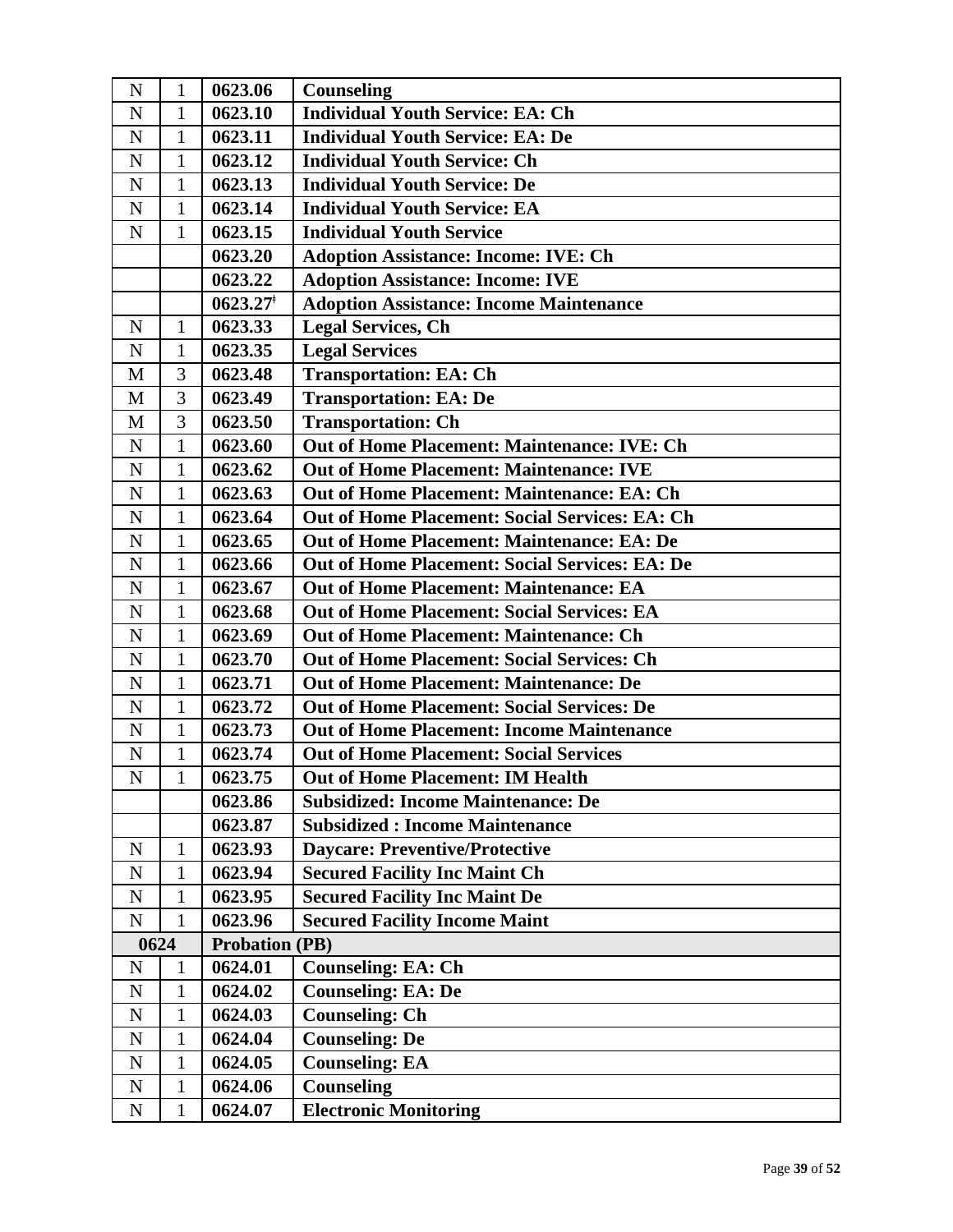|                |              | 0624.08                | <b>Urine Analysis</b>                              |
|----------------|--------------|------------------------|----------------------------------------------------|
| $\mathbf N$    | $\mathbf{1}$ | 0624.10                | <b>Individualized Youth Services: EA: Ch</b>       |
| ${\bf N}$      | 1            | 0624.11                | <b>Individualized Youth Services: EA: De</b>       |
| ${\bf N}$      | $\mathbf{1}$ | 0624.12                | <b>Individualized Youth Services: Ch</b>           |
| ${\bf N}$      | 1            | 0624.13                | <b>Individualized Youth Services: De</b>           |
| ${\bf N}$      | 1            | 0624.14                | <b>Individualized Youth Services: EA</b>           |
| $\mathbf N$    | $\mathbf{1}$ | 0624.15                | <b>Individualized Youth Services</b>               |
| ${\bf N}$      | 1            | 0624.16                | <b>Admin Fee</b>                                   |
| M              | 3            | 0624.47                | <b>Transportation: EA</b>                          |
| M              | 3            | 0624.48                | <b>Transportation: EA: Ch</b>                      |
| M              | 3            | 0624.49                | <b>Transportation: EA: De</b>                      |
| M              | 3            | 0624.50                | <b>Transportation: Ch</b>                          |
| M              | 3            | 0624.51                | <b>Transportation: De</b>                          |
| M              | 3            | 0624.52                | <b>Transportation</b>                              |
| ${\bf N}$      | $\mathbf{1}$ | 0624.60                | <b>Out Home Placement: Maintenance: IVE: Ch</b>    |
| ${\bf N}$      | 1            | 0624.61                | <b>Out Home Placement: Maintenance: IVE: De</b>    |
| ${\bf N}$      | $\mathbf{1}$ | 0624.62                | <b>Out Home Placement: Maintenance: IVE</b>        |
| $\mathbf N$    | $\mathbf{1}$ | 0624.63                | <b>Out Home Placement: Maintenance: EA: Ch</b>     |
| $\mathbf N$    | $\mathbf{1}$ | 0624.64                | <b>Out Home Placement: Social Services: EA: Ch</b> |
| ${\bf N}$      | $\mathbf{1}$ | 0624.65                | <b>Out Home Placement: Maintenance: EA: De</b>     |
| $\overline{N}$ | $\mathbf{1}$ | 0624.66                | <b>Out Home Placement: Social Services: EA: De</b> |
| N              | $\mathbf{1}$ | 0624.67                | <b>Out Home Placement: Maintenance: EA</b>         |
| ${\bf N}$      | $\mathbf{1}$ | 0624.68                | <b>Out Home Placement: Social Services: EA</b>     |
| ${\bf N}$      | $\mathbf{1}$ | 0624.69                | <b>Out Home Placement: Maintenance: Ch</b>         |
| ${\bf N}$      | 1            | 0624.70                | <b>Out Home Placement: Social Services: Ch</b>     |
| $\overline{N}$ | $\mathbf{1}$ | 0624.71                | <b>Out Home Placement: Maintenance: De</b>         |
| ${\bf N}$      | 1            | 0624.72                | <b>Out Home Placement: Social Services: De</b>     |
| ${\bf N}$      | $\mathbf{1}$ | 0624.73                | <b>Out Home Placement: Income Maintenance</b>      |
| ${\bf N}$      | $\mathbf{1}$ | 0624.74                | <b>Out Home Placement: Social Services</b>         |
| N              | $\mathbf{1}$ | 0624.75                | <b>Out Home Placement IM: Health</b>               |
| N              | 1            | 0624.94                | <b>Secured Facility Income Maintenance Ch</b>      |
| $\mathbf N$    | 1            | 0624.95                | <b>Secured Facility Income Maintenance De</b>      |
| ${\bf N}$      | $\mathbf{1}$ | 0624.96                | <b>Secured Facility Income Maintenance</b>         |
| 0625           |              |                        | <b>Universal Service Fund</b>                      |
| $\mathbf N$    | 1            | 0625.18                | <b>Support Payments</b>                            |
| $0626*$        |              | <b>Grants</b>          |                                                    |
| G              | 6            | $0626.01*$             | <b>Grants (Taxable)</b>                            |
| G              | 6            | $0626.02$ <sup>*</sup> | <b>Energy/Indian Tribal Government Grant</b>       |
|                |              | $0626.03*$             | Grants (Non-Taxable)                               |
|                |              | $0626.04^*$            | <b>Supreme Court Civil Legal Services</b>          |
|                |              |                        | <b>Equal Justice Wyoming</b>                       |
| 0630           |              |                        | <b>Client/Recipient Benefits Paid</b>              |
| M              | 6            | 0630.01                | <b>Pay-Medical Providers-Services</b>              |
| $\mathbf N$    | 1            | 0630.02                | <b>Pay-Non-Medical Providers-Services</b>          |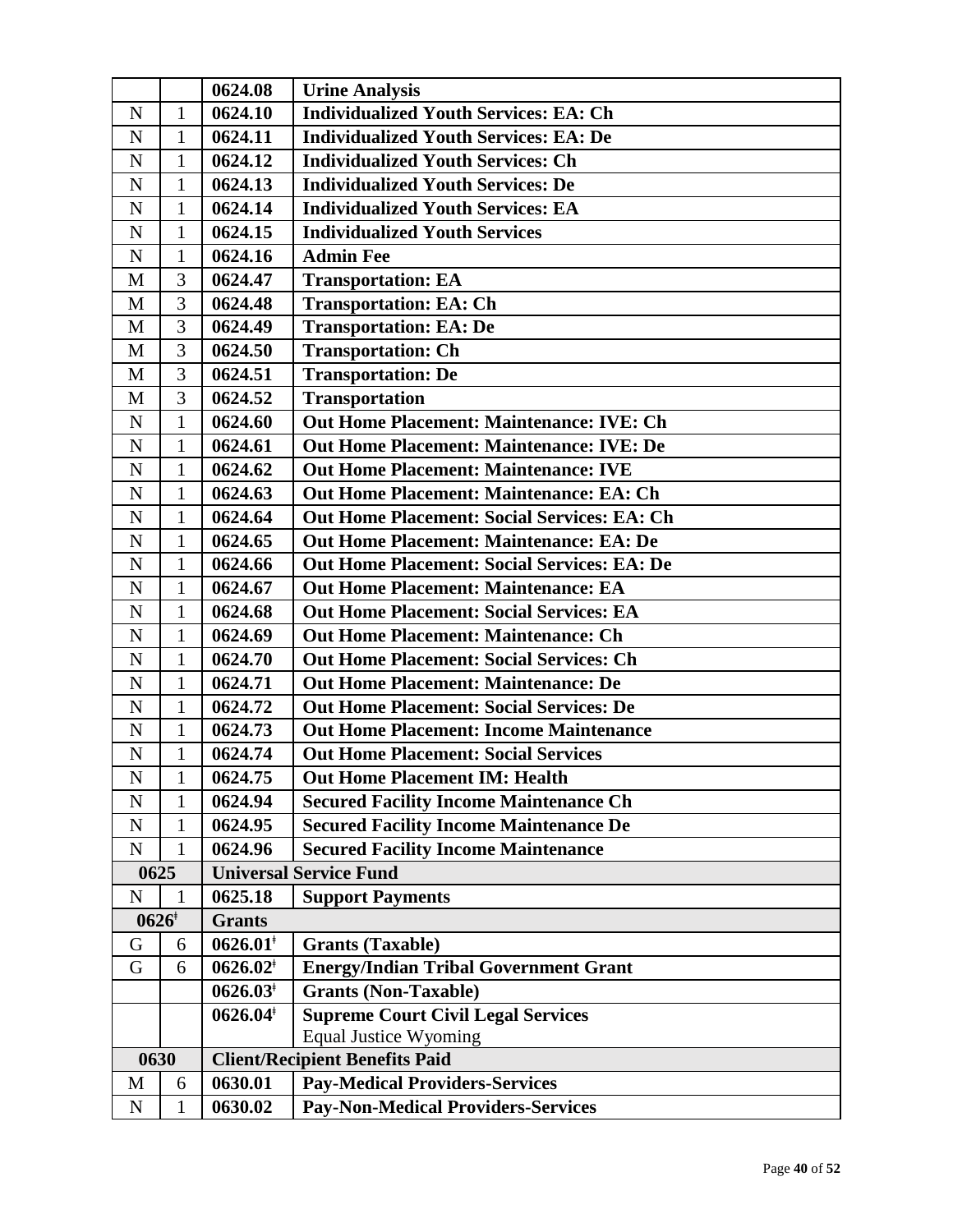|               |              | 0630.03                | <b>Payments for Products</b>                                                                                                              |
|---------------|--------------|------------------------|-------------------------------------------------------------------------------------------------------------------------------------------|
| M             | $\mathbf{1}$ | 0630.04                | <b>Rent To Landlords</b>                                                                                                                  |
| M             | 3            | $0630.10$ <sup>*</sup> | <b>Benefit Pay Client/Recipient</b>                                                                                                       |
|               |              | $0630.11$ <sup>*</sup> | <b>Benefit Pay Clients/Recipient</b>                                                                                                      |
| M             | 3            | $0630.12$ <sup>*</sup> | <b>Travel Reimbursement To Client</b>                                                                                                     |
|               |              | $0630.13$ <sup>*</sup> | <b>Travel Reimbursement To Client</b>                                                                                                     |
| $\mathbf N$   | $\mathbf{1}$ | 0630.20                | <b>Ins Premiums Paid To Ins Carrier</b>                                                                                                   |
| M             | 3            | $0630.21$ <sup>*</sup> | <b>Ins Premiums Reimburse To Clients</b>                                                                                                  |
| M             | 6            | 0630.22                | <b>Incentive Payments</b>                                                                                                                 |
| 0667          |              |                        | <b>University of Wyoming</b>                                                                                                              |
|               |              | 0667.01                | <b>Grants and Aid Payments</b>                                                                                                            |
| 700           |              |                        | <b>CAPITAL OUTLAY EXPENDITURES</b>                                                                                                        |
| <b>Series</b> |              |                        | The amounts expended for the acquisition of, or additions to, fixed assets intended                                                       |
|               |              |                        | to benefit future periods. Also, includes those fixed assets acquired through                                                             |
|               |              | capital leases.        |                                                                                                                                           |
|               |              |                        | Payments made to corporate entities are not reportable.                                                                                   |
| 0701          |              | <b>Capital Outlay</b>  |                                                                                                                                           |
| $\mathbf N$   | $\mathbf{1}$ | 0701.01                | <b>Remodeling or Additions</b>                                                                                                            |
| $\mathbf N$   | $\mathbf{1}$ | 0701.02                | <b>Roads and Sidewalks</b>                                                                                                                |
| $\mathbf N$   | $\mathbf{1}$ | 0701.03                | <b>Improvements Other Than Buildings</b>                                                                                                  |
|               |              |                        | Construction, addition, or alteration of improvements other than<br>buildings, such as tunnel and utility systems, water and sewer        |
|               |              |                        | systems, street lights and signs, braces and retaining walls, parking                                                                     |
|               |              |                        | facilities, toll bridge construction, and shore line protection projects                                                                  |
| $\mathbf N$   | $\mathbf{1}$ | 0701.04                | <b>Grounds Development</b>                                                                                                                |
|               |              |                        | Landscaping and other grounds development unrelated to a building                                                                         |
|               |              |                        | or other facility for general aesthetic, weed control, or other purposes                                                                  |
| $\mathbf N$   | $\mathbf{1}$ | 0701.05                | Land                                                                                                                                      |
|               |              |                        | Acquisition of land including cost of acquiring land, clearing and                                                                        |
|               |              |                        | grading costs, and the cost of razing buildings or other improvements                                                                     |
|               |              |                        | acquired with land which were not intended for permanent use at time                                                                      |
|               |              |                        | of acquisition                                                                                                                            |
| $\mathbf N$   | 1            | 0701.06                | <b>Buildings</b>                                                                                                                          |
|               |              |                        | Acquisition of already constructed buildings including broker and<br>appraisal fees, legal expenses, repairs to put buildings in required |
|               |              |                        | condition for intended use; contracts for construction, additions,                                                                        |
|               |              |                        | alterations, and modernization of buildings including contracts for                                                                       |
|               |              |                        | general, mechanical, and electrical costs, even when negotiated                                                                           |
|               |              |                        | separately; all change orders or contract extensions negotiated for the                                                                   |
|               |              |                        | construction of the building and the amount of interest on project                                                                        |
|               |              |                        | loans which accrues during the period of construction; or equipment                                                                       |
|               |              |                        | installed as an integral part of the structure, whether the building is                                                                   |
|               |              |                        | purchased or constructed                                                                                                                  |
|               |              |                        | Note: Excludes items classified as furnishings and equipment under                                                                        |
|               |              | 0701.07                | sub-object 0701.10                                                                                                                        |
| N             | 1            |                        | <b>Highway Construction</b>                                                                                                               |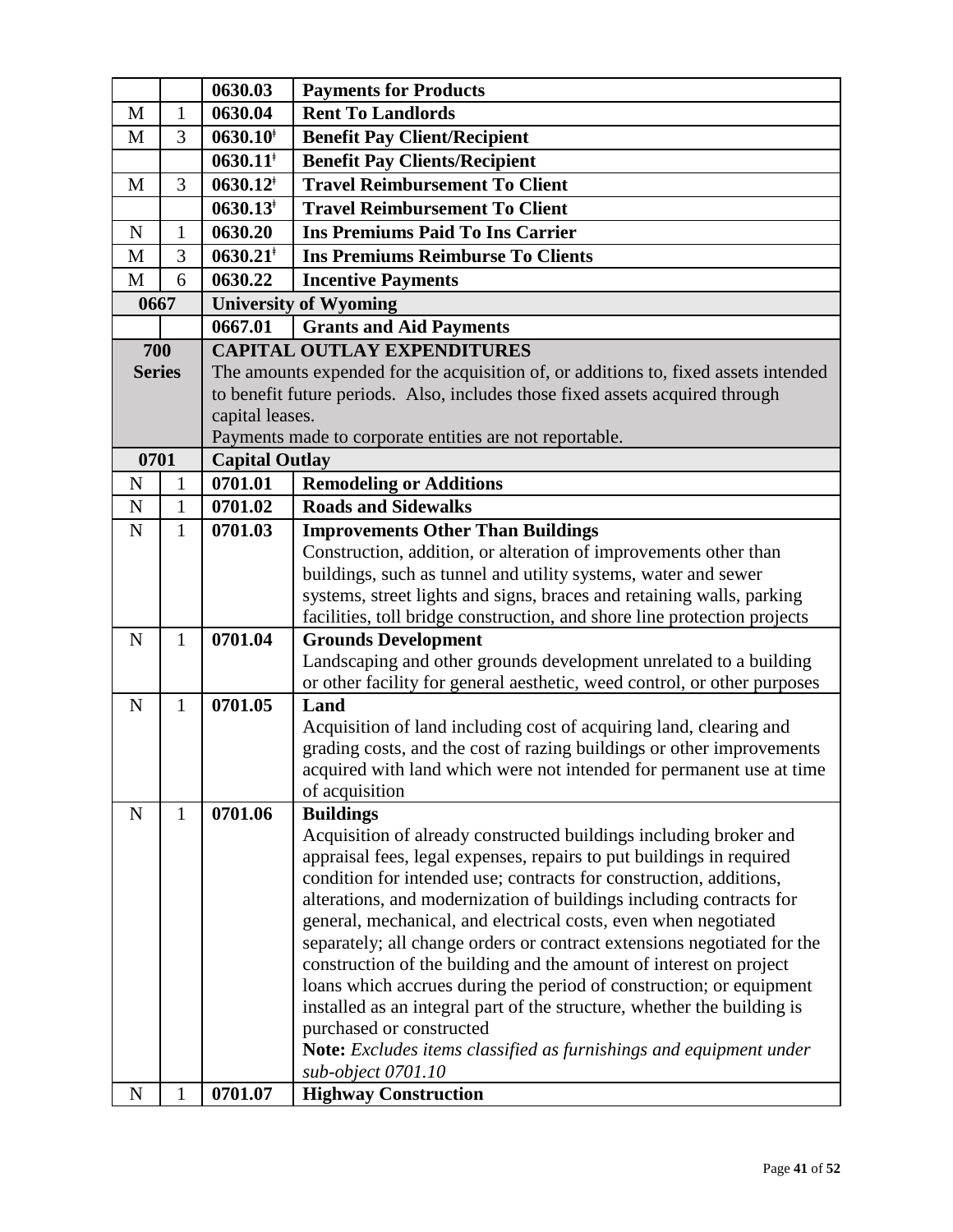|                |              |                        | Construction, improvement, or addition to a highway, a highway                     |
|----------------|--------------|------------------------|------------------------------------------------------------------------------------|
|                |              |                        | building, or other highway related plant structure, including bridges,             |
|                |              |                        | fencing, and cattle guards                                                         |
| $\mathbf N$    | $\mathbf{1}$ | 0701.08                | <b>Other Acquisition Cost</b>                                                      |
| N              | 1            | 0701.09                | <b>Other Capital Outlays</b>                                                       |
|                |              |                        | Capital projects not specifically indicated                                        |
|                |              | 0701.10                | <b>Furnishings and Equipment</b>                                                   |
|                |              |                        | Furnishings and equipment considered a capital asset in accordance                 |
|                |              |                        | with the State's capitalization policy                                             |
|                |              | 0701.11                | <b>Furniture</b>                                                                   |
| $\mathbf N$    | 1            | 0701.12                | <b>Capital Planning</b>                                                            |
|                |              |                        | Planning or determining the feasibility of a specific capital project or           |
|                |              |                        | projects                                                                           |
| $\mathbf N$    | 1            | 0701.13                | <b>Architectural and Engineering Services</b>                                      |
|                |              |                        | Architectural or engineering firms or individuals relating to the                  |
|                |              |                        | development or construction of a specific capital project                          |
| N              | $\mathbf{1}$ | 0701.14                | <b>Relocation Costs</b>                                                            |
|                |              |                        | Personal moving costs associated with the relocation of either                     |
|                |              |                        | individuals or items associated with capital projects                              |
| $\mathbf N$    | 1            | 0701.15                | <b>Game and Fish Habitat Improvement</b>                                           |
|                |              | 0701.16                | <b>Game and Fish Fixtures</b>                                                      |
| $\mathbf N$    | $\mathbf{1}$ | 0701.30                | <b>Dam Construction</b>                                                            |
| $\mathbf N$    | 1            | 0701.71                | <b>Campground or Picnic Area</b>                                                   |
| N              | $\mathbf{1}$ | 0701.82                | <b>Utility Systems</b>                                                             |
| N              | 1            | 0701.86                | <b>Signs</b>                                                                       |
|                |              | 0701.99                | <b>Capital Outlay</b>                                                              |
|                |              |                        | Note: For WYDOT use only                                                           |
|                |              | 0701.FA                | <b>FA Conversion</b>                                                               |
|                |              | 0701.ST                | <b>Employee Reimbursement</b>                                                      |
| 0703           |              |                        | <b>Capital Outlay-Advertising</b>                                                  |
|                |              |                        | To be used only for advertising included in appropriation made for capital outlay  |
| ${\bf N}$      | 1            | 0703.03                | <b>Advertising</b>                                                                 |
|                |              | 0703.ST                | <b>Employee Reimbursement</b>                                                      |
| $0705^{\circ}$ |              |                        | <b>Capital Outlay-Travel In-State</b>                                              |
|                |              |                        | To be used only for travel included in appropriation made for capital outlay while |
|                |              |                        | performed under a personal service contract                                        |
| ${\bf N}$      | $\mathbf{1}$ | $0705.01$ <sup>*</sup> | <b>Common Carrier</b>                                                              |
|                |              |                        | Transportation including commercial air, train, rail, bus, ferry, taxi,            |
|                |              |                        | rental cars, and fuel for a rental car                                             |
| $\mathbf N$    | $\mathbf{1}$ | $0705.02*$             | Lodging                                                                            |
|                |              |                        | Lodging expenses including nightly rates, lodging taxes, required                  |
|                |              |                        | fees, and required surcharges                                                      |
| ${\bf N}$      | $\mathbf{1}$ | $0705.03^{\dagger}$    | <b>Vehicle Reimbursement</b>                                                       |
|                |              |                        | Vehicle mileage rate reimbursement or fuel for private vehicle; and                |
|                |              |                        | fuel state-owned vehicles                                                          |
| ${\bf N}$      | 1            | $0705.04*$             | Meals & Incidental Expenses (M&IE)                                                 |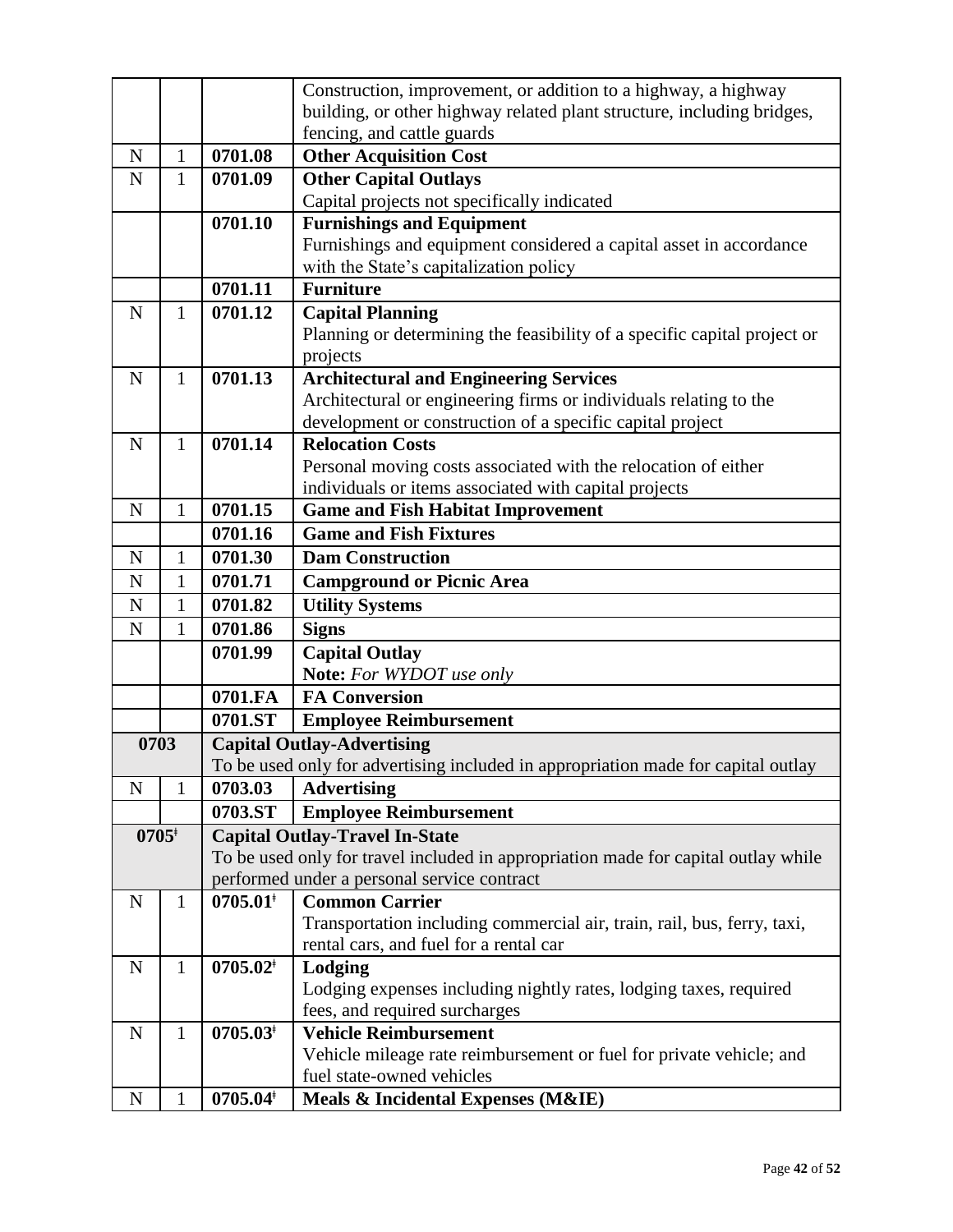|               |              |                        | The M&IE allowance rate set by the State                                            |
|---------------|--------------|------------------------|-------------------------------------------------------------------------------------|
|               |              |                        | Note: Does include meals and gratuities for one-day round trips to                  |
|               |              |                        | anyone not on the state's payroll system                                            |
| $\mathbf N$   | $\mathbf{1}$ | 0705.06                | <b>Actual Meals and Gratuities</b>                                                  |
|               |              |                        |                                                                                     |
|               |              |                        | Actual meals and gratuities on a one-day round trip or in the official              |
|               |              |                        | domicile                                                                            |
|               |              |                        | Note: Does include meals and gratuities for one-day round trips                     |
| N             | 1            | $0705.08$ <sup>*</sup> | <b>Other Travel Expenses</b>                                                        |
|               |              |                        | All other travel-related costs including parking fees, telephone calls,             |
|               |              |                        | bellhop or porter gratuities, and other miscellaneous expenses                      |
|               |              | 0705.ST                | <b>Employee Reimbursement</b>                                                       |
| $0706*$       |              |                        | <b>Capital Outlay-Travel Out-State</b>                                              |
|               |              |                        | To be used only for travel included in appropriation made for capital outlay while  |
|               |              |                        | performed under a personal service contract.                                        |
| $\mathbf N$   | $\mathbf{1}$ | $0706.01$ <sup>*</sup> | <b>Common Carrier</b>                                                               |
|               |              |                        | Transportation including commercial air, train, rail, bus, ferry, taxi,             |
|               |              |                        | rental cars, and fuel for a rental car                                              |
| $\mathbf N$   | $\mathbf{1}$ | $0706.03*$             | <b>Vehicle Reimbursement</b>                                                        |
|               |              |                        | The amounts paid as reimbursement for private car mileage incurred                  |
|               |              |                        | while performing under a personal service contract. Also, includes the              |
|               |              |                        | actual reimbursement of gas for a private automobile                                |
| $\mathbf N$   | 1            | $0706.04*$             | <b>Per Diem: Meals and Lodging</b>                                                  |
|               |              |                        | The M&IE allowance                                                                  |
|               |              |                        | Note: Does include meals and gratuities for one-day round trips to                  |
|               |              |                        | anyone not on the state's payroll system                                            |
| N             | 1            | $0706.05^*$            | <b>Gas Purchases</b>                                                                |
| N             | $\mathbf{1}$ | 0706.08                | <b>Other Parking Fees</b>                                                           |
|               |              | 0706.ST                | <b>Employee Reimbursement</b>                                                       |
| 800           |              |                        | <b>NON-OPERATING EXPENDITURES</b>                                                   |
| <b>Series</b> |              |                        | Fiscal transactions and expenditures, the costs of which are not ultimately borne   |
|               |              |                        | by or chargeable to the State spending or distributing department or fund as a cost |
|               |              |                        | of administration or of programs and purposes.                                      |
|               |              |                        | Except as noted, the following transactions are not reportable on Form 1099.        |
|               |              | Code N.                |                                                                                     |
|               |              |                        | <b>Appropriated Non-Operating Expenditures</b>                                      |
| 0801          |              |                        | <b>Purchases for Resale</b>                                                         |
|               |              | 0801.01                | <b>Purchases for Resale: Commodities, Materials, and Equipment</b>                  |
|               |              |                        | Amounts expended to acquire merchandise purchased for resale                        |
|               |              | 0801.02                | <b>Discounts</b>                                                                    |
|               |              |                        | Amounts deducted by vendors from the total invoiced amount of                       |
|               |              |                        | merchandise due to prompt payment or cash payment by the agency                     |
|               |              | 0801.03                | <b>Freight In</b>                                                                   |
|               |              |                        | Amounts expended to common carriers for delivery of merchandise                     |
|               |              |                        | purchased for resale by the agency                                                  |
|               |              | 0801.04                | <b>Demurrage</b>                                                                    |
|               |              | 0801.05                | <b>Handling Costs</b>                                                               |
|               |              | 0801.06                | <b>Freight Out</b>                                                                  |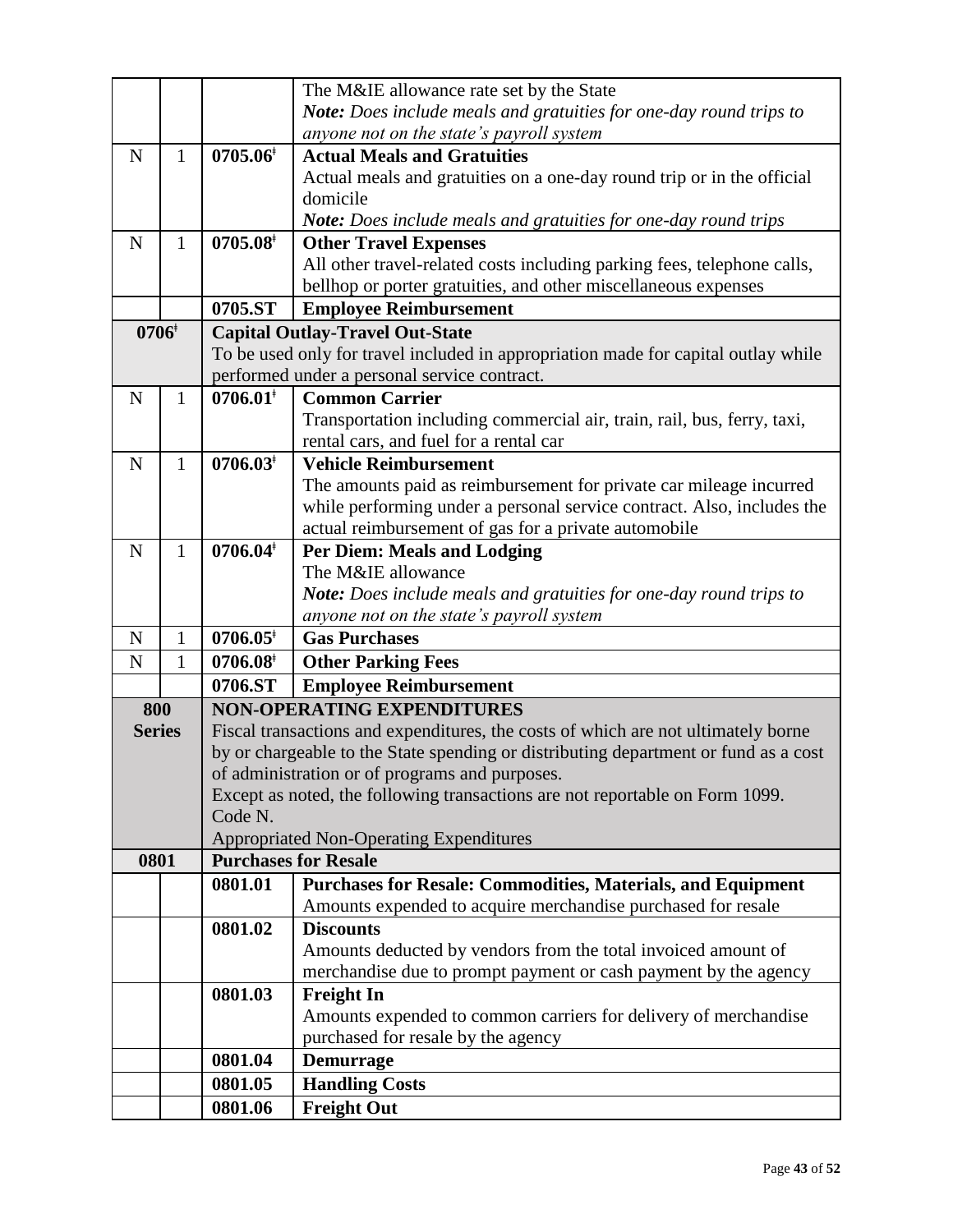|         |   | 0801.07                 | <b>Refund of Liquor Purchases</b>                                        |
|---------|---|-------------------------|--------------------------------------------------------------------------|
|         |   | 0801.11                 | <b>Freight Adjustments and Allowances</b>                                |
|         |   | 0801.13                 | <b>Refund of Beer Taxes (Exempt)</b>                                     |
|         |   | 0801.14                 | <b>Postage for Resale</b>                                                |
|         |   | 0801.15                 | <b>Consignment Sales</b>                                                 |
| 0802    |   |                         | <b>State Initiated Volume Discount Purchases</b>                         |
|         |   | 0802.01                 | <b>State Initiated Volume Discount Purchases</b>                         |
|         |   |                         | Purchases made on behalf of counties, cities, towns, municipalities,     |
|         |   |                         | districts, public schools, or community colleges                         |
| 0803    |   |                         | <b>Wyoming Library Database: WYLD</b>                                    |
|         |   | 0803.01                 | <b>Wyoming Library Database: WYLD</b>                                    |
| 0811    |   |                         | <b>Refund of Retirement Contributions and Interest</b>                   |
|         |   | 0811.01                 | <b>Retirement Contributions</b>                                          |
| 0812    |   |                         | <b>Taxes (Overpayment)</b>                                               |
|         |   | 0812.01                 | <b>Sales Tax</b>                                                         |
|         |   | 0812.04                 | <b>Other</b>                                                             |
| $0813*$ |   | <b>Redemption</b>       |                                                                          |
| M       | 3 | $0813.04$ <sup>*</sup>  | <b>Landowner Coupon Redemption</b>                                       |
| $0814*$ |   | <b>Other Refunds</b>    |                                                                          |
|         |   | $0814.01*$              | Overpayment                                                              |
|         |   | $0814.02*$              | <b>Other</b>                                                             |
|         |   | $0814.03*$              | <b>GPI Dependent Care Reimbursement</b>                                  |
|         |   | $0814.05$ <sup>*</sup>  | <b>Other Refunds or Stale Dated Warrants</b>                             |
| 0815    |   | <b>Support Payments</b> |                                                                          |
|         |   | 0815.01                 | <b>Client Deficit</b>                                                    |
|         |   | 0815.05                 | <b>Incentive Payment</b>                                                 |
| 0816    |   | <b>Claims</b>           |                                                                          |
|         |   |                         | <b>Note:</b> For A&I/HRD use only                                        |
|         |   | $0816.01$ <sup>*</sup>  | <b>Health Claims</b>                                                     |
|         |   | $0816.02*$              | <b>Dental Claims</b>                                                     |
|         |   | $0816.03*$              | <b>Life Premium</b>                                                      |
|         |   | $0816.04^*$             | <b>Voluntary Benefits</b>                                                |
|         |   | $0816.05*$              | <b>Administration Fees</b>                                               |
|         |   | 0816.06                 | <b>Commercial Pharmacy</b>                                               |
|         |   |                         | Active employee and dependent prescriptions for those under the age      |
|         |   |                         | of 65                                                                    |
|         |   | 0816.07                 | <b>EGWP/Part D Pharmacy</b>                                              |
|         |   |                         | Employee Group Waiver Plan covered under Part D of Medicare;             |
|         |   |                         | prescription coverage is for eligible employees or retirees 65 and older |
| 0821    |   | <b>Counties</b>         |                                                                          |
|         |   | 0821.01                 | <b>Gas Tax</b>                                                           |
|         |   | 0821.02                 | <b>Cigarette Tax</b>                                                     |
|         |   | 0821.03                 | <b>Sales and Use Tax</b>                                                 |
|         |   | 0821.05                 | <b>Other</b>                                                             |
|         |   | 0821.07                 | <b>Quarterly Mineral Severance Tax</b>                                   |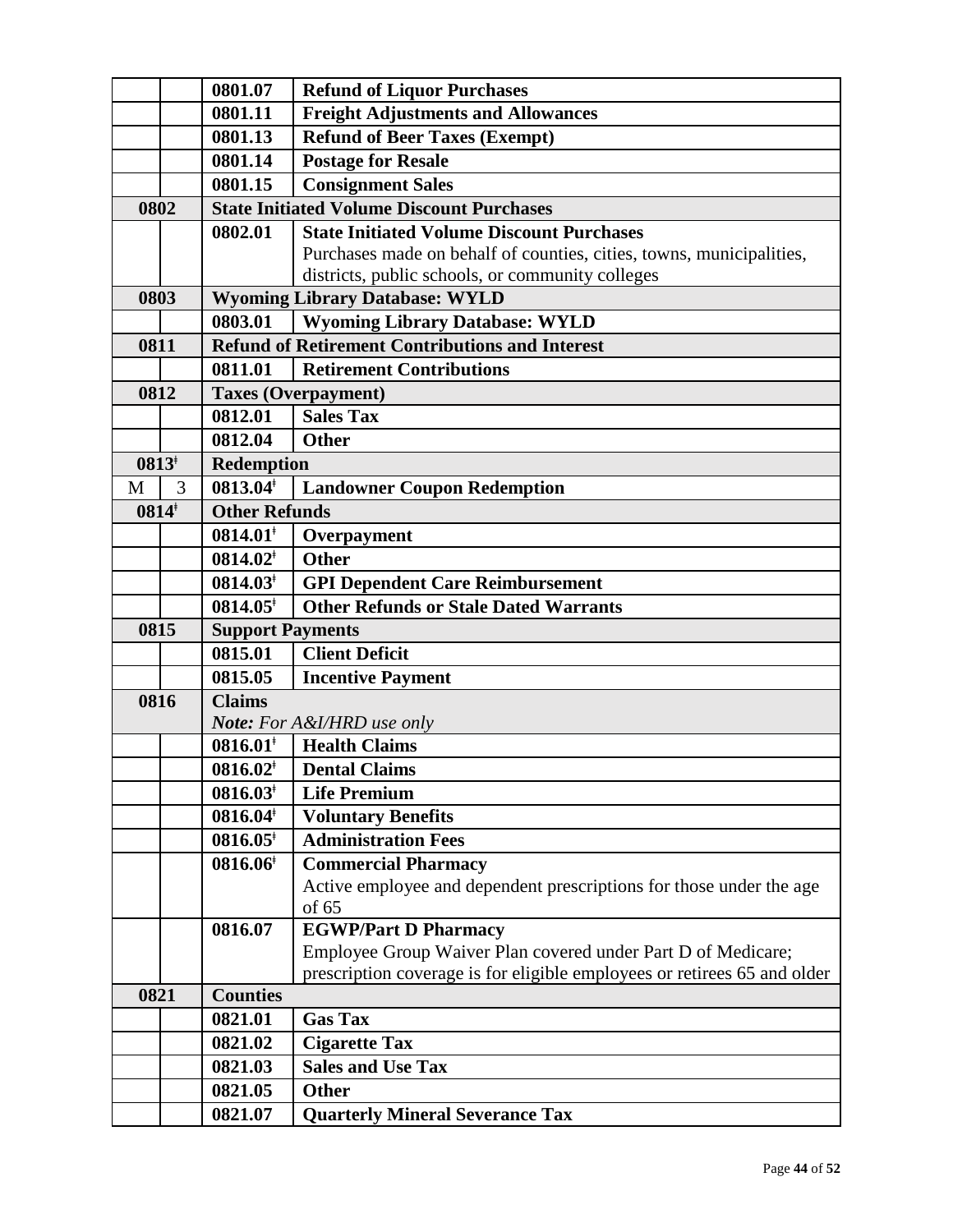| 0822<br><b>Municipalities</b> |                                    |                                                                                                                                                                 |                                                                        |  |
|-------------------------------|------------------------------------|-----------------------------------------------------------------------------------------------------------------------------------------------------------------|------------------------------------------------------------------------|--|
|                               |                                    | 0822.02                                                                                                                                                         | <b>Cigarette Tax</b>                                                   |  |
|                               |                                    | 0822.03                                                                                                                                                         | <b>Sales and Use Tax</b>                                               |  |
|                               |                                    | 0822.05                                                                                                                                                         | <b>Other</b>                                                           |  |
|                               |                                    | 0822.07                                                                                                                                                         | <b>Quarterly Mineral Severance Tax</b>                                 |  |
| 0831                          |                                    | <b>Federal Mineral Royalties</b>                                                                                                                                |                                                                        |  |
|                               |                                    | 0831.01                                                                                                                                                         | <b>Federal Mineral Royalties to Local Governments</b>                  |  |
|                               |                                    | 0831.02                                                                                                                                                         | <b>Taylor Grazing Act</b>                                              |  |
|                               |                                    | 0831.03                                                                                                                                                         | <b>U.S. Forest Reserve</b>                                             |  |
|                               | $0842^{\dagger}$                   |                                                                                                                                                                 | <b>Retirement Payments</b>                                             |  |
|                               |                                    | These payments are reported on 1099 R. Reportable transactions are                                                                                              |                                                                        |  |
|                               |                                    |                                                                                                                                                                 | determined and Form 1099 is filed by the Retirement Division.          |  |
|                               |                                    | $0842.01$ <sup>*</sup>                                                                                                                                          | <b>Service Retirement: Member Funds</b>                                |  |
| 0843                          |                                    | <b>Other Collections</b>                                                                                                                                        |                                                                        |  |
|                               |                                    | 0843.02                                                                                                                                                         | <b>Sales Tax: Department of Revenue and Taxation</b>                   |  |
|                               |                                    | 0843.03                                                                                                                                                         | <b>WC Inact Acct Forfeit</b>                                           |  |
|                               |                                    | 0843.04                                                                                                                                                         | <b>Bond Forfeiture</b>                                                 |  |
| 0851                          |                                    |                                                                                                                                                                 | <b>Principal Repurchase or Loss</b>                                    |  |
|                               |                                    | 0851.01                                                                                                                                                         | <b>Principal: Repurchase</b>                                           |  |
|                               | 0852                               |                                                                                                                                                                 | <b>Debt Service: Interest</b>                                          |  |
| $\mathbf I$                   | 1                                  | 0852.01                                                                                                                                                         | <b>Interest</b>                                                        |  |
|                               |                                    |                                                                                                                                                                 | Interest payments determined by payer agency                           |  |
|                               | 0853<br><b>Debt Service: Other</b> |                                                                                                                                                                 |                                                                        |  |
|                               |                                    | 0853.01                                                                                                                                                         | <b>Other</b>                                                           |  |
| 0871                          |                                    | <b>Other Loans</b>                                                                                                                                              |                                                                        |  |
|                               |                                    | 0871.01                                                                                                                                                         | <b>Loans Requiring Collateral</b>                                      |  |
|                               |                                    | 0871.02                                                                                                                                                         | <b>Loans Not Requiring Collateral</b>                                  |  |
|                               | $0872*$                            |                                                                                                                                                                 | <b>Special Investigating Expenditures</b>                              |  |
|                               |                                    | $0872.03^{\dagger}$                                                                                                                                             | <b>Undercover Investigations</b>                                       |  |
| 0881                          |                                    | <b>Fund Shift Fiscal</b>                                                                                                                                        |                                                                        |  |
|                               |                                    | $0881.01*$                                                                                                                                                      | Debt Service (U.W.)                                                    |  |
|                               |                                    | $0881.04^*$                                                                                                                                                     | <b>Intra-Agency</b>                                                    |  |
|                               |                                    | $0881.05$ <sup>*</sup>                                                                                                                                          | <b>Inter-Agency</b>                                                    |  |
|                               |                                    | $0881.09*$                                                                                                                                                      | <b>CW SRF-DEQ/Land Office Only</b>                                     |  |
| 900                           |                                    |                                                                                                                                                                 | <b>CONTRACT PROFESSIONAL SERVICES</b>                                  |  |
| <b>Series</b>                 |                                    | This category includes contracts with independent individuals or firms to perform                                                                               |                                                                        |  |
|                               |                                    | a service or render an opinion or recommendation.                                                                                                               |                                                                        |  |
|                               |                                    |                                                                                                                                                                 | This includes new contracts and amendments and/or renewals of existing |  |
|                               |                                    | contracts. Both new and amended contracts and/or renewals of existing contracts                                                                                 |                                                                        |  |
|                               |                                    | should be classified under the correct corresponding object/sub-object.                                                                                         |                                                                        |  |
|                               |                                    | When travel expenses are authorized and included as part of the contract, the                                                                                   |                                                                        |  |
|                               |                                    | payment is to be recorded under the same object/sub-object code you are using to                                                                                |                                                                        |  |
|                               |                                    | pay for the contracted service. This also applies to copy charges, fax charges and<br>other miscellaneous expenses made by (and billed by) contractors. This is |                                                                        |  |
|                               |                                    |                                                                                                                                                                 |                                                                        |  |
|                               |                                    | necessary to comply with IRS guidelines.                                                                                                                        |                                                                        |  |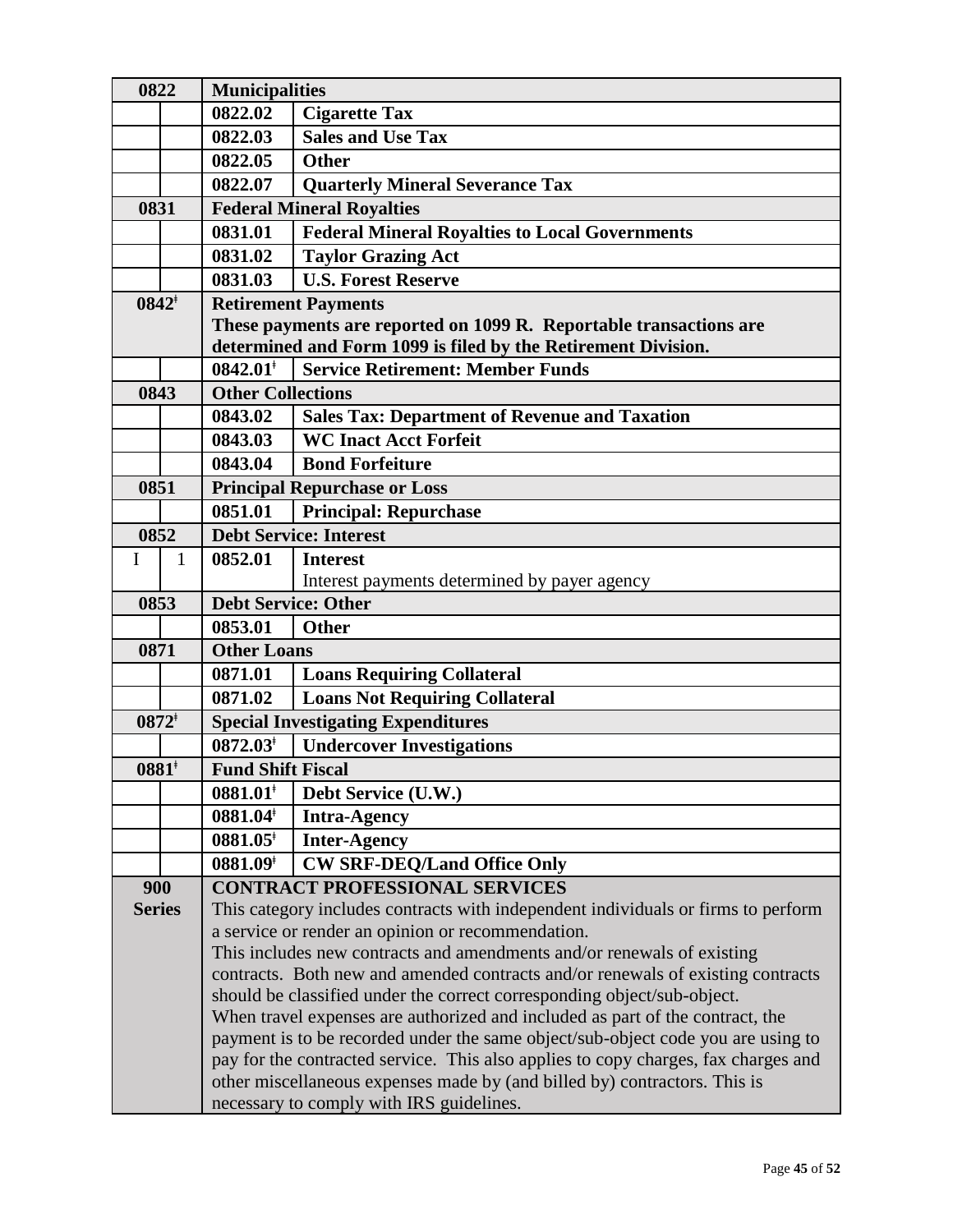|             |              |                                                                                  | If an agency hires a current State employee to perform services for the State, even                                                  |  |  |
|-------------|--------------|----------------------------------------------------------------------------------|--------------------------------------------------------------------------------------------------------------------------------------|--|--|
|             |              | if the services performed are outside the scope of the employee's normal duties, |                                                                                                                                      |  |  |
|             |              | agencies must immediately notify the Payroll Division of the State Auditor's     |                                                                                                                                      |  |  |
|             |              | Office at (307) 777-7831.                                                        |                                                                                                                                      |  |  |
|             |              | No payments are allowed in the 0900 series to state employees.                   |                                                                                                                                      |  |  |
|             |              |                                                                                  | Payments in this series are service/labor defined. Payments to non-corporate                                                         |  |  |
|             |              |                                                                                  | entities are reported as code 7 or code 6 (medical) on Form 1099.                                                                    |  |  |
|             |              |                                                                                  | Agencies are not to include amount expended for architectural and                                                                    |  |  |
|             |              |                                                                                  | engineering services on capital projects. These amounts are to be recorded as<br>Object/Sub-object 0701.13                           |  |  |
| 0901        |              | <b>Contract Services</b>                                                         |                                                                                                                                      |  |  |
| M           | 6            | 0901.01                                                                          | <b>Medical Services</b>                                                                                                              |  |  |
|             |              |                                                                                  | Medical costs relating to or concerned with physicians or the practice                                                               |  |  |
|             |              |                                                                                  | of medicine including hospital costs, orthopedic, laboratory and lab                                                                 |  |  |
|             |              |                                                                                  | analysis, and charges for services performed by doctors, dentists,                                                                   |  |  |
|             |              |                                                                                  | orthodontics, optometrists, pediatricians, etc.                                                                                      |  |  |
| $\mathbf N$ | $\mathbf{1}$ | 0901.02                                                                          | <b>Taxidermist</b>                                                                                                                   |  |  |
| ${\bf N}$   | 1            | 0901.03                                                                          | <b>Mortuary and Burial</b>                                                                                                           |  |  |
| ${\bf N}$   | $\mathbf{1}$ | 0901.04                                                                          | <b>Veterinary</b>                                                                                                                    |  |  |
| ${\bf N}$   | 1            | 0901.05                                                                          | <b>Attorney Services</b>                                                                                                             |  |  |
|             |              |                                                                                  | Non-state employed attorneys, bond counsel, patent counsel, hearing                                                                  |  |  |
|             |              |                                                                                  | examiners, and expert witnesses                                                                                                      |  |  |
|             |              |                                                                                  | Note: Do not use for court reporters, legal aides or lay witnesses,                                                                  |  |  |
|             |              |                                                                                  | please use 0901.06; Do not use for retired judges or state employees,                                                                |  |  |
|             |              |                                                                                  | please go through the payroll division of that agency or department                                                                  |  |  |
| $\mathbf N$ | $\mathbf{1}$ | 0901.06                                                                          | <b>Court Services</b>                                                                                                                |  |  |
|             |              |                                                                                  | Court reporters, legal aides, process servers, stenographic services, lay                                                            |  |  |
|             |              |                                                                                  | witnesses, summons issued, private investigators, collection costs, and                                                              |  |  |
|             |              |                                                                                  | other expenses associated with holding court or preparation for                                                                      |  |  |
|             |              |                                                                                  | holding court                                                                                                                        |  |  |
|             |              |                                                                                  | Note: Do not use for jurors, please use 0211; do not use for retired                                                                 |  |  |
|             |              |                                                                                  | judges or state employees, please go through the payroll division of                                                                 |  |  |
|             |              |                                                                                  | that agency or department                                                                                                            |  |  |
| ${\bf N}$   | $\mathbf{1}$ | 0901.07                                                                          | <b>Marketing Services</b>                                                                                                            |  |  |
|             |              |                                                                                  | Development or implementing a marketing or advertising plan or                                                                       |  |  |
|             |              |                                                                                  | campaign, services related to marketing an agency's service, public                                                                  |  |  |
|             |              |                                                                                  | relations or media services, market research and development, and                                                                    |  |  |
|             |              |                                                                                  | services provided to promote the agency or a program of the agency,                                                                  |  |  |
|             |              |                                                                                  | including public involvement services, trade development and<br>assistance, development of market research and customer satisfaction |  |  |
|             |              |                                                                                  | surveys and assessment of survey results, conference or trade show                                                                   |  |  |
|             |              |                                                                                  | coordination, fund raising, and related types of services.                                                                           |  |  |
|             |              |                                                                                  | Note: Do not use for promotional products, please use 0208.04                                                                        |  |  |
| $\mathbf N$ | 1            | 0901.08                                                                          | <b>IT Services</b>                                                                                                                   |  |  |
|             |              |                                                                                  | The amounts expended to analyze, enhance, modify or implement                                                                        |  |  |
|             |              |                                                                                  | small scope IT systems/solutions including application development                                                                   |  |  |
|             |              |                                                                                  | such as analysis, design, development, code, test and release                                                                        |  |  |
|             |              |                                                                                  | packaging services                                                                                                                   |  |  |
|             |              |                                                                                  |                                                                                                                                      |  |  |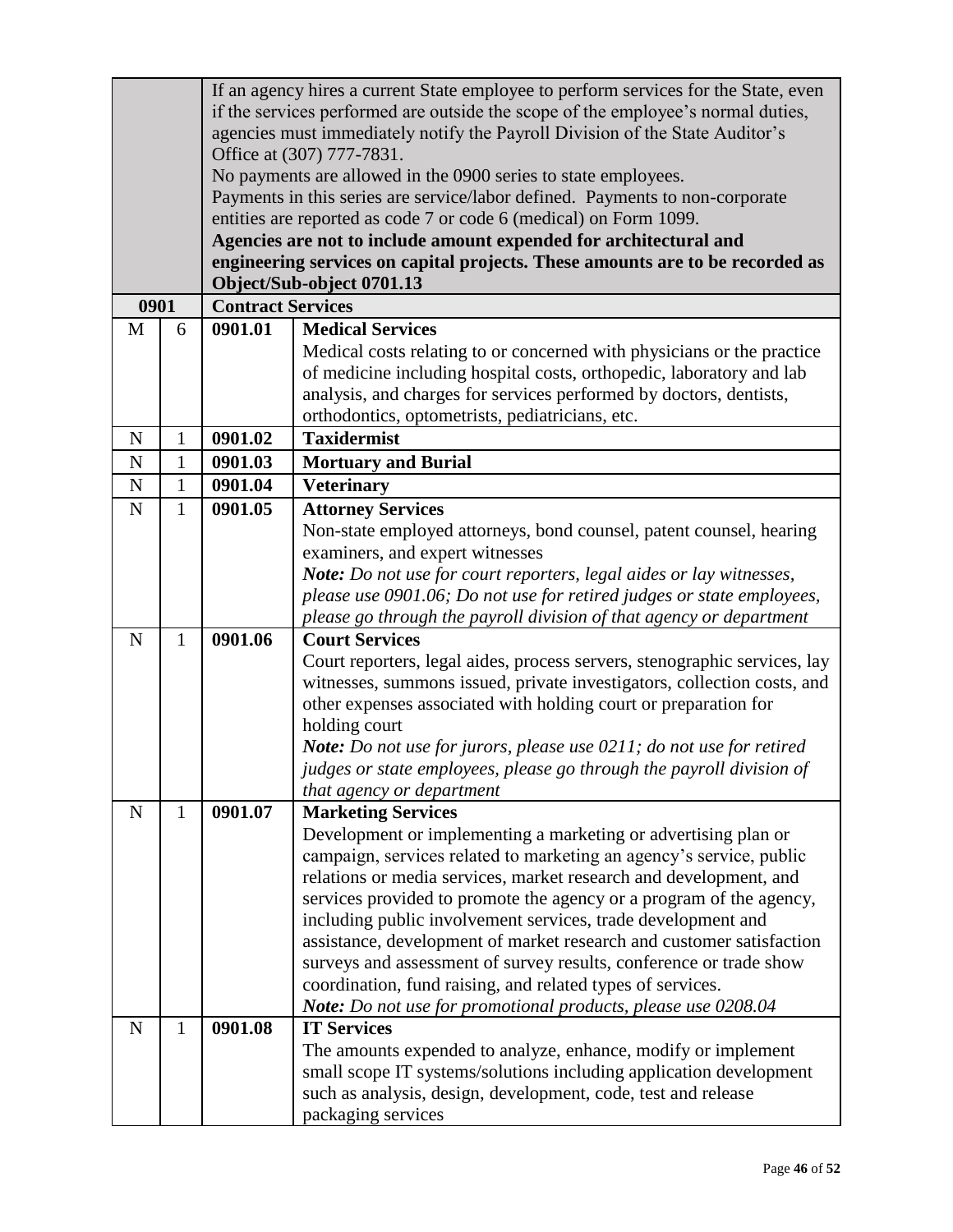|             |              |                      | Note: Do not use for design or development of major IT systems or<br>solutions, please use 0901.50                                      |
|-------------|--------------|----------------------|-----------------------------------------------------------------------------------------------------------------------------------------|
| $\mathbf N$ | $\mathbf{1}$ | 0901.09              | <b>Correctional or Institution Services</b>                                                                                             |
|             |              |                      | Residential institutions or facilities for the confinement, correction,                                                                 |
|             |              |                      | and rehabilitation of convicted adults or juveniles adjudicated                                                                         |
|             |              |                      | delinquent or in need of supervision, and for the detention of adults                                                                   |
|             |              |                      | and juveniles charged with a crime and awaiting trial                                                                                   |
| $\mathbf N$ | 1            | 0901.10              | <b>Social Research Services</b>                                                                                                         |
|             |              |                      | Studies or services related to mental health care, behavioral science,                                                                  |
|             |              |                      | education, or other social services                                                                                                     |
|             |              |                      | Note: Do not use for client services, please use the 600 series                                                                         |
| $\mathbf N$ | 1            | 0901.11              | <b>Technical Research Services</b>                                                                                                      |
|             |              |                      | Environmental studies and assessments, transportation studies, and                                                                      |
|             |              |                      | personal services related to natural resources, agriculture, science,                                                                   |
|             |              |                      | biology, and aquatic issues including historical research, property                                                                     |
|             |              |                      | appraisals, real estate services, and archaeological surveys                                                                            |
| $\mathbf N$ | $\mathbf{1}$ | 0901.12              | <b>Training Services</b>                                                                                                                |
|             |              |                      | Individuals engaged in or conducting training to meet employee                                                                          |
|             |              |                      | training needs, managerial training, employee counseling services,                                                                      |
|             |              |                      | guest speakers, and curriculum development including amounts                                                                            |
|             |              |                      | expended for personnel review boards, harassment and related                                                                            |
|             |              | 0901.13              | investigations, or mediation and other employment issues                                                                                |
| $\mathbf N$ | 1            |                      | <b>Aerial Surveys</b>                                                                                                                   |
| N           | $\mathbf{1}$ | 0901.14              | <b>Orthopedic Services</b>                                                                                                              |
| $\mathbf N$ | 1            | $\overline{0}901.15$ | <b>Financial Services</b>                                                                                                               |
|             |              |                      | The amounts expended for financial services, actuarial services,                                                                        |
|             |              |                      | economic analysis, cost/benefit analysis, cost allocation, accounting<br>and audit services. Also, includes investment management, cash |
|             |              |                      | management and stockbroker services.                                                                                                    |
| $\mathbf N$ | $\mathbf{1}$ | 0901.16              | <b>Management Services</b>                                                                                                              |
|             |              |                      | Services to assist management with operation or supervision of the                                                                      |
|             |              |                      | agency, unit, or division and services which impact agency policy,                                                                      |
|             |              |                      | regulatory issues, or which have broad agency implications including                                                                    |
|             |              |                      | services which assist management with program development,                                                                              |
|             |              |                      | implementation, coordination, or evaluation and which result in                                                                         |
|             |              |                      | operational or managerial recommendations, assessment, reports, or                                                                      |
|             |              |                      | studies, assistance with feasibility studies or other legislature requests,                                                             |
|             |              |                      | strategic planning, goal setting, needs assessments, business process                                                                   |
|             |              |                      | re-engineering, facilitators for staff functions or focus groups,                                                                       |
|             |              |                      | mediation, and lobbying                                                                                                                 |
|             |              |                      | Note: Do not use for IT services, please use 0901.08, 0901.50, or                                                                       |
|             |              |                      | 0901.51                                                                                                                                 |
| $\mathbf N$ | $\mathbf{1}$ | 0901.17              | <b>Organizational Services</b>                                                                                                          |
|             |              |                      | Includes services to study, analyze, or review the organizational                                                                       |
|             |              |                      | structure, framework, or culture of the agency or divisions within the                                                                  |
|             |              |                      | agency, and services implementing the recommendations of such a                                                                         |
|             |              |                      | study or effort including services which provide recommendations to                                                                     |
|             |              |                      | management on enhanced efficiencies, productivity and process                                                                           |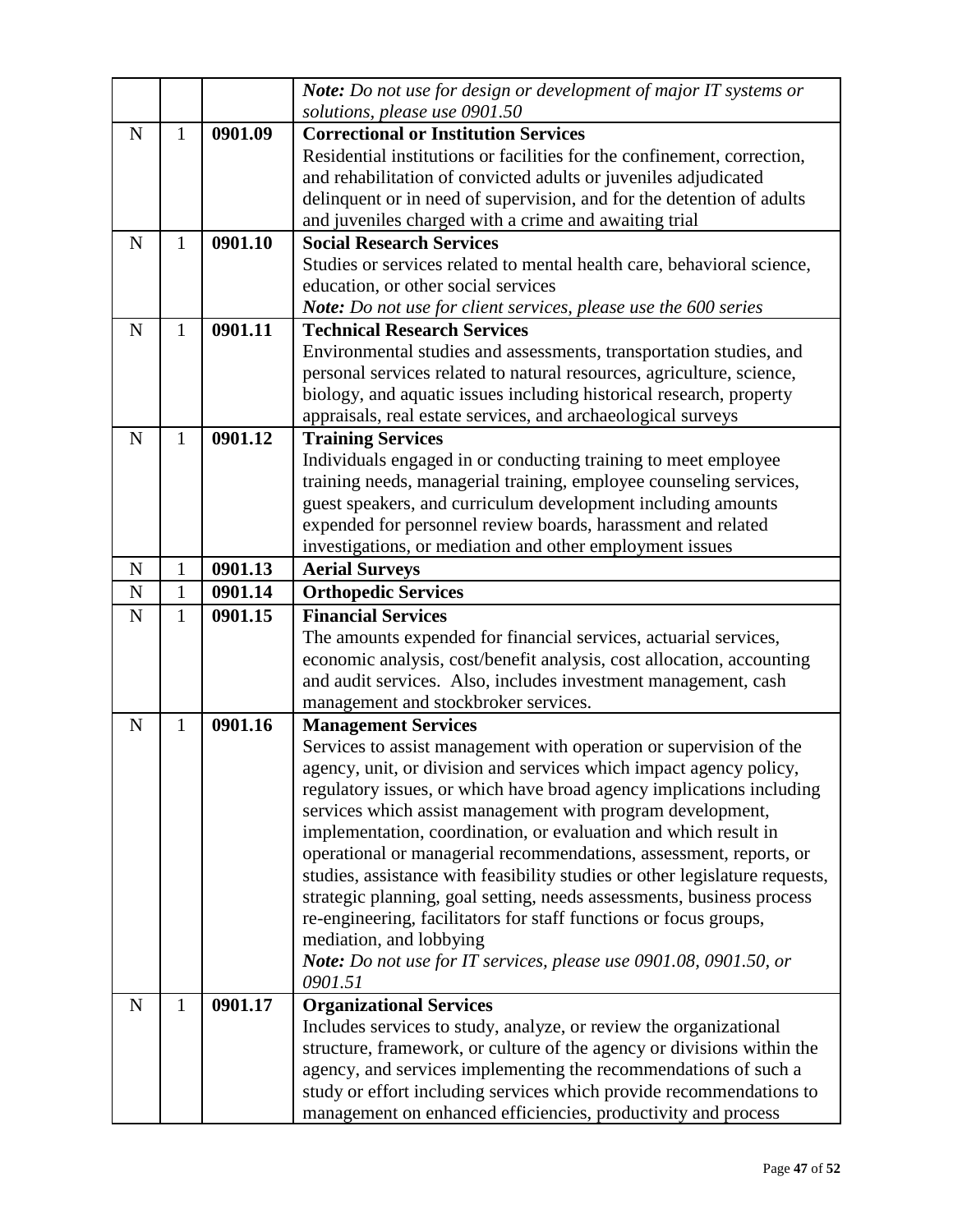|             |              |         | improvements, and quality control in the organization                                                  |
|-------------|--------------|---------|--------------------------------------------------------------------------------------------------------|
| $\mathbf N$ | 1            | 0901.18 | <b>Engineering</b>                                                                                     |
| $\mathbf N$ | $\mathbf{1}$ | 0901.19 | Laboratory                                                                                             |
|             |              |         | Lab analysis other than medical                                                                        |
|             |              |         | Note: Do not use for medical related lab expenses please use 0901.01                                   |
| M           | 6            | 0901.20 | <b>Pediatric</b>                                                                                       |
| $\mathbf N$ | 1            | 0901.21 | <b>Law Enforcement and Security</b>                                                                    |
|             |              |         | Includes payments for narcotics officer services, background checks,                                   |
|             |              |         | and other identity confirmation services.                                                              |
| $\mathbf N$ | 1            | 0901.22 | <b>Inspectors</b>                                                                                      |
| $\mathbf N$ | $\mathbf{1}$ | 0901.23 | <b>Communication and Photography Services</b>                                                          |
|             |              |         | Production of photographic (still and motion pictures) materials,                                      |
|             |              |         | photo developing, prints, digital media, design, development, or                                       |
|             |              |         | oversight of audio/video media productions, brochures, manuals,                                        |
|             |              |         | newsletters, maps, signs, posters, annual reports, technical writing or                                |
|             |              |         | editing, speech writing, grant writing, graphic design services,                                       |
|             |              |         | development of communication strategies, and other related services                                    |
|             |              |         | to inform the public or other governmental agencies about a subject                                    |
|             |              |         | Note: Do not use for services related to installation of IT system or                                  |
|             |              |         | solutions, please use 0901.08, 0901.50 or 0901.51                                                      |
| $\mathbf N$ | 1            | 0901.24 | <b>Entertainers</b>                                                                                    |
| N           | $\mathbf{1}$ | 0901.25 | <b>Interpreters</b>                                                                                    |
| $\mathbf N$ | 1            | 0901.26 | <b>Cont. Contract Services</b>                                                                         |
|             |              |         | <b>Note:</b> Do not use for services related to IT facilities                                          |
| $\mathbf N$ | $\mathbf{1}$ | 0901.27 | <b>Appraisal Services</b>                                                                              |
|             |              | 0901.28 | Fees for services of appraisers and adjusters                                                          |
| $\mathbf N$ | $\mathbf{1}$ |         | <b>Temporary Personnel Services</b><br>Includes amounts expended for data entry and answering services |
| $\mathbf N$ | 1            | 0901.29 | <b>Other Contracted Services</b>                                                                       |
|             |              |         | The amounts expended for personal service contracts other than those                                   |
|             |              |         | described above, including insurance brokering, etc.                                                   |
| N           |              | 0901.30 | <b>Judging and Officiating Fees</b>                                                                    |
| ${\bf N}$   | $\mathbf{1}$ | 0901.32 | <b>Entertainment</b>                                                                                   |
| ${\bf N}$   | $\mathbf{1}$ | 0901.33 | <b>Rodeo</b>                                                                                           |
| $\mathbf N$ | 1            | 0901.34 | <b>Advertising</b>                                                                                     |
|             |              |         | Includes the cost of radio, television, signs, and billboard advertising                               |
| ${\bf N}$   | 1            | 0901.35 | <b>Architectural and Engineer Services</b>                                                             |
|             |              |         | Services of architectural or engineering firms or individuals                                          |
|             |              |         | Note: Do not use for architectural and engineering services on capital                                 |
|             |              |         | projects, please use 0701.13                                                                           |
| $\mathbf N$ | 1            | 0901.37 | <b>Commercial Printing</b>                                                                             |
|             |              |         | Promotional products when engraved, embroidered, or printed, all                                       |
|             |              |         | common processes of duplication performed by commercial printers                                       |
|             |              |         | such as printing, reproduction, duplicating, binding operations,                                       |
|             |              |         | including printed matter such as publications, books, business cards,                                  |
|             |              |         | letterhead, pamphlets, and paper or materials if furnished by the                                      |
|             |              |         | printer                                                                                                |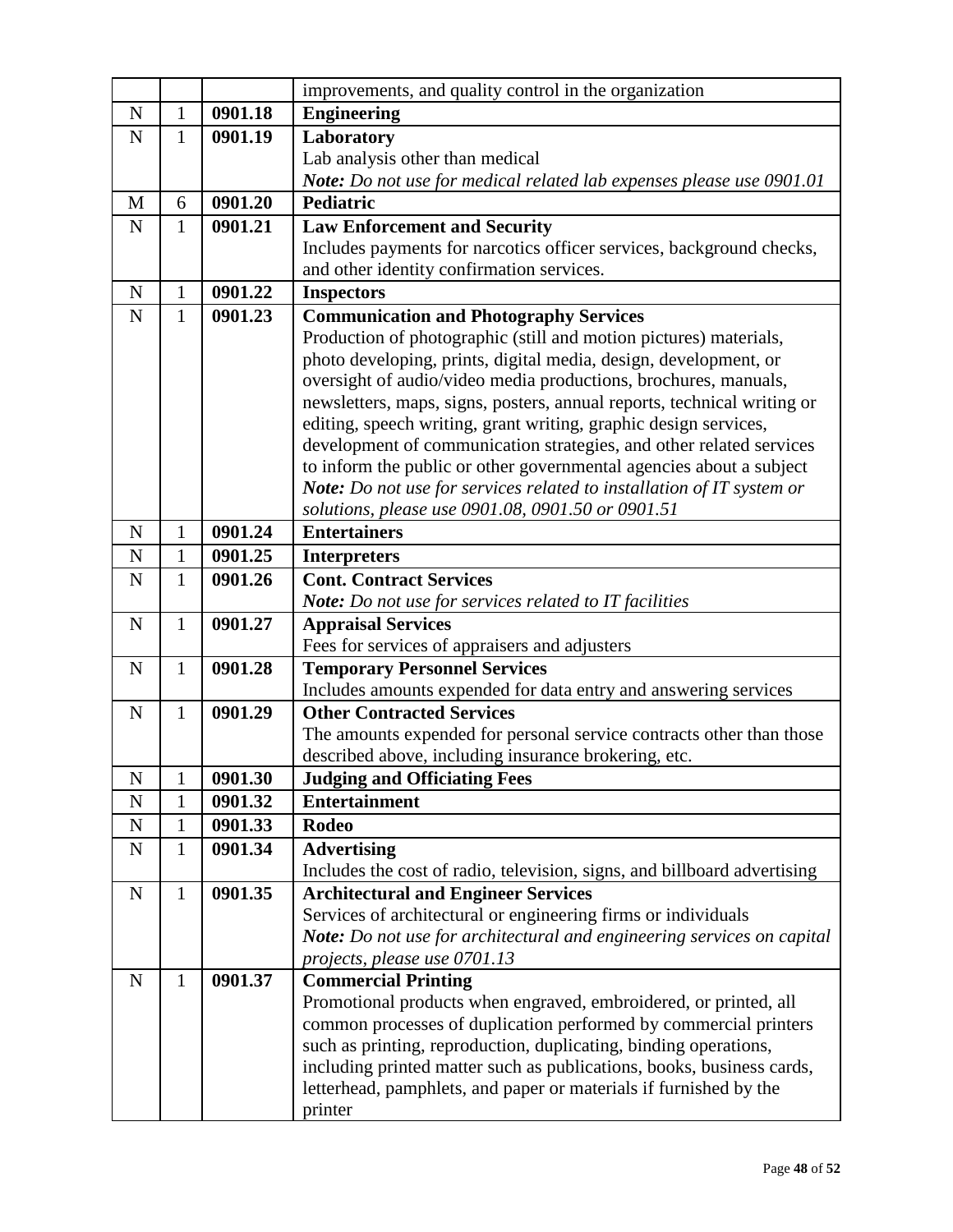| ${\bf N}$   | 1            | 0901.38 | <b>Custodial, Housekeeping, and Janitorial Services</b>                 |
|-------------|--------------|---------|-------------------------------------------------------------------------|
|             |              |         | Professional companies and individuals providing general cleaning       |
|             |              |         | services                                                                |
| $\mathbf N$ | $\mathbf{1}$ | 0901.39 | <b>Feed and Hauling Delivery Services</b>                               |
|             |              |         | Includes freight and labor to transport and deliver                     |
| ${\bf N}$   | 1            | 0901.40 | <b>Food Service</b>                                                     |
|             |              |         | Includes the cost of catering, meals and professional services of       |
|             |              |         | nutritionists or dieticians, and purchases from restaurants and eating  |
|             |              |         | establishments                                                          |
|             |              |         | Note: Do not use for food products for preparation by state employees   |
|             |              |         | must be coded to 0230.10; do not use for banquet and conference         |
|             |              |         | room rental expenses associated with food and beverage                  |
|             |              |         | expenditures, please use 0251.04                                        |
| $\mathbf N$ | $\mathbf{1}$ | 0901.41 | Hotels, Motels, Inns, and Resorts                                       |
|             |              |         | Payments made for lodging and related lodging fees                      |
| $\mathbf N$ | $\mathbf{1}$ | 0901.42 | <b>Information and Research Service</b>                                 |
|             |              |         | Includes finger printing and other services determining eligibility for |
|             |              |         | either state benefits or employment                                     |
| $\mathbf N$ | $\mathbf{1}$ | 0901.44 | <b>Landscaping Services</b>                                             |
|             |              |         | Landscaping, maintenance, ground development and aesthetics             |
|             |              |         | including plants, trees, shrubs, trimming, weed control, and plant      |
|             |              |         | maintenance                                                             |
| ${\bf N}$   | $\mathbf{1}$ | 0901.45 | <b>Laundry Services</b>                                                 |
|             |              |         | Charges for laundry and dry-cleaning services, including carpet         |
|             |              |         | cleaning or floor mat washing                                           |
| $\mathbf N$ | $\mathbf{1}$ | 0901.46 | <b>Mailing Services</b>                                                 |
|             |              |         | Bursting and pre-sorting forms, or stuffing and labeling envelopes in   |
|             |              |         | preparation for mailing                                                 |
| ${\bf N}$   | 1            | 0901.47 | <b>Moving Services</b>                                                  |
|             |              |         | Professional moving services to relocate office furniture, fixtures, or |
|             |              |         | direct payments to a moving company for an employee's relocation.       |
|             |              |         | Note: Do not use for truck rental and supplies for moving if using      |
|             |              |         | state-employee labor                                                    |
| ${\bf N}$   | $\mathbf{1}$ | 0901.48 | <b>Transportation Services</b>                                          |
|             |              |         | Includes purchases or payments directly to airlines, taxicabs, and      |
|             |              |         | limousine services                                                      |
| $\mathbf N$ | $\mathbf{1}$ | 0901.49 | <b>News Clipping Service</b>                                            |
| $\mathbf N$ | 1            | 0901.50 | <b>Managed Services</b>                                                 |
|             |              |         | Includes services for design, development, or implementation of         |
|             |              |         | major agency IT systems or solutions, re-engineering of major IT        |
|             |              |         | systems, quality assurance on, or evaluation of, such systems, and      |
|             |              |         | development of IT strategic plans and initiatives by an IT provider     |
| ${\bf N}$   | 1            | 0901.51 | <b>Hosted Solutions</b>                                                 |
|             |              |         | Execution and operation of a software application entirely from the     |
|             |              |         | cloud on a recurring subscription basis                                 |
| ${\bf N}$   | $\mathbf{1}$ | 0901.52 | <b>IT Facilities</b>                                                    |
|             |              |         | Cost of data centers and other IT facilities provided on a contractual  |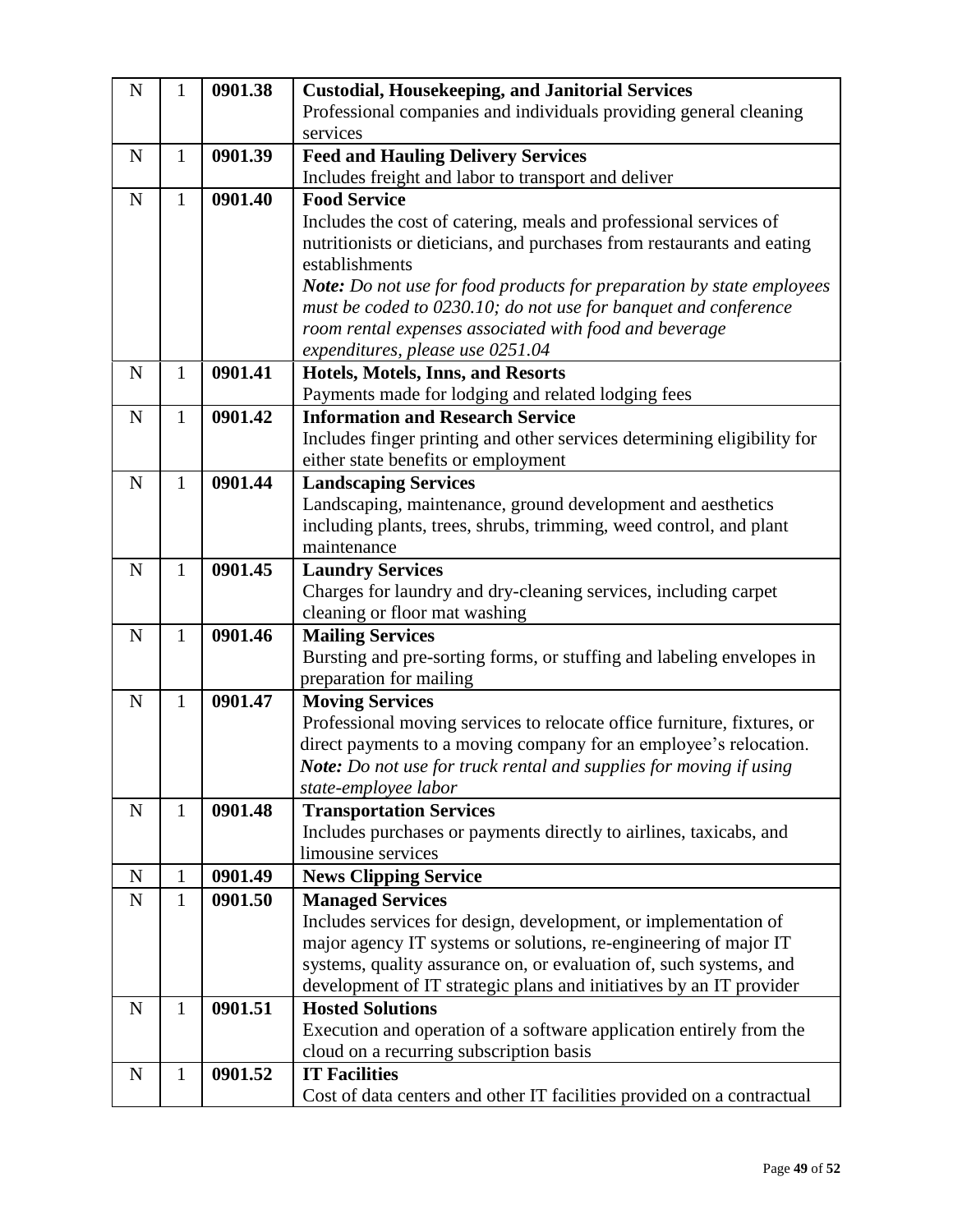|             |              |                                                                                   | basis with an IT provider including purpose-built data center facilities           |
|-------------|--------------|-----------------------------------------------------------------------------------|------------------------------------------------------------------------------------|
|             |              |                                                                                   | that house and protect critical IT equipment and the space, power,                 |
|             |              |                                                                                   | environment controls, racks, cabling, and smart hand support                       |
| N           | $\mathbf{1}$ | 0901.53                                                                           | <b>IT Training Services</b>                                                        |
|             |              |                                                                                   | Individuals engaged in or conducting IT training to meet employee                  |
|             |              |                                                                                   | training needs, managerial training, employee counseling services,                 |
|             |              |                                                                                   | and guest speakers                                                                 |
| $\mathbf N$ | 1            | 0901.54                                                                           | <b>IT Audits</b>                                                                   |
|             |              |                                                                                   | Examinations or evaluations of an organization's information                       |
|             |              |                                                                                   | technology infrastructure, policies, and operations                                |
|             |              | 0901.99                                                                           | <b>Professional Fees</b>                                                           |
|             |              |                                                                                   | <b>Note:</b> For WyDOT use only                                                    |
|             |              | 0901.ST                                                                           | <b>Employee Reimbursement</b>                                                      |
| 0902        |              |                                                                                   | <b>Consulting Services</b>                                                         |
| N           | 1            | 0902.05                                                                           | Legal                                                                              |
| N           | $\mathbf{1}$ | 0902.06                                                                           | <b>Law Enforcement</b>                                                             |
| $\mathbf N$ | $\mathbf{1}$ | 0902.07                                                                           | <b>Actuarial</b>                                                                   |
| $\mathbf N$ | $\mathbf{1}$ | 0902.10                                                                           | Other (OVER 162 trx for 1,016,598.75 might indicate other is too                   |
|             |              |                                                                                   | vague and need more details)                                                       |
|             |              | 0902.ST                                                                           | <b>Employee Reimbursement</b>                                                      |
| 0903        |              |                                                                                   | <b>Special or One Time Projects (Exceptions)</b>                                   |
| N           | 1            | 0903.01                                                                           | <b>Extra Gov/Transition</b>                                                        |
| N           | $\mathbf{1}$ | 0903.02                                                                           | <b>Tuition and Training</b>                                                        |
| N           | $\mathbf{1}$ | 0903.03                                                                           | <b>Advertising and Promotion</b>                                                   |
| N           | $\mathbf{1}$ | 0903.05                                                                           | <b>Legal Cost</b>                                                                  |
| $\mathbf N$ | $\mathbf{1}$ | 0903.06                                                                           | <b>Project Invest-Study</b>                                                        |
| N           | $\mathbf{1}$ | 0903.09                                                                           | <b>Warehousing and Storage</b>                                                     |
| $\mathbf N$ | $\mathbf{1}$ | 0903.14                                                                           | <b>Contracted Services</b>                                                         |
|             |              | 0903.99                                                                           | <b>Highway Department Special Projects Services</b>                                |
|             |              | 0903.ST                                                                           | <b>Employee Reimbursement</b>                                                      |
| 0905        |              | <b>Contractual Travel</b>                                                         |                                                                                    |
|             |              |                                                                                   | These sub-object codes are to be used to record travel expenses paid to/or for     |
|             |              |                                                                                   | individuals receiving payment under a personal service contract and who are        |
|             |              | authorized to receive travel expense reimbursements.                              |                                                                                    |
|             |              |                                                                                   | Travel reimbursements are 1099 reportable for contractors unless the contractor is |
|             |              | reimbursed at or below the federal per diem rate or for actual costs and provides |                                                                                    |
|             |              | adequate substantiation for the cost incurred. For substantiation requirements or |                                                                                    |
|             |              |                                                                                   | further detail on contractor travel reimbursement please review IRS publication    |
|             |              | 463.                                                                              |                                                                                    |
| N           | 1            | 0905.01                                                                           | <b>Common Carrier</b>                                                              |
|             |              |                                                                                   | Transportation including commercial air, train, rail, bus, ferry, taxi,            |
|             |              |                                                                                   | rental cars, and fuel for a rental car                                             |
| $\mathbf N$ | $\mathbf{1}$ | 0905.02                                                                           | Lodging                                                                            |
|             |              |                                                                                   | Lodging expenses including nightly rates, lodging taxes, required                  |
|             |              |                                                                                   | fees, and required surcharges                                                      |
| $\mathbf N$ | $\mathbf{1}$ | 0905.03                                                                           | <b>Vehicle Reimbursement</b>                                                       |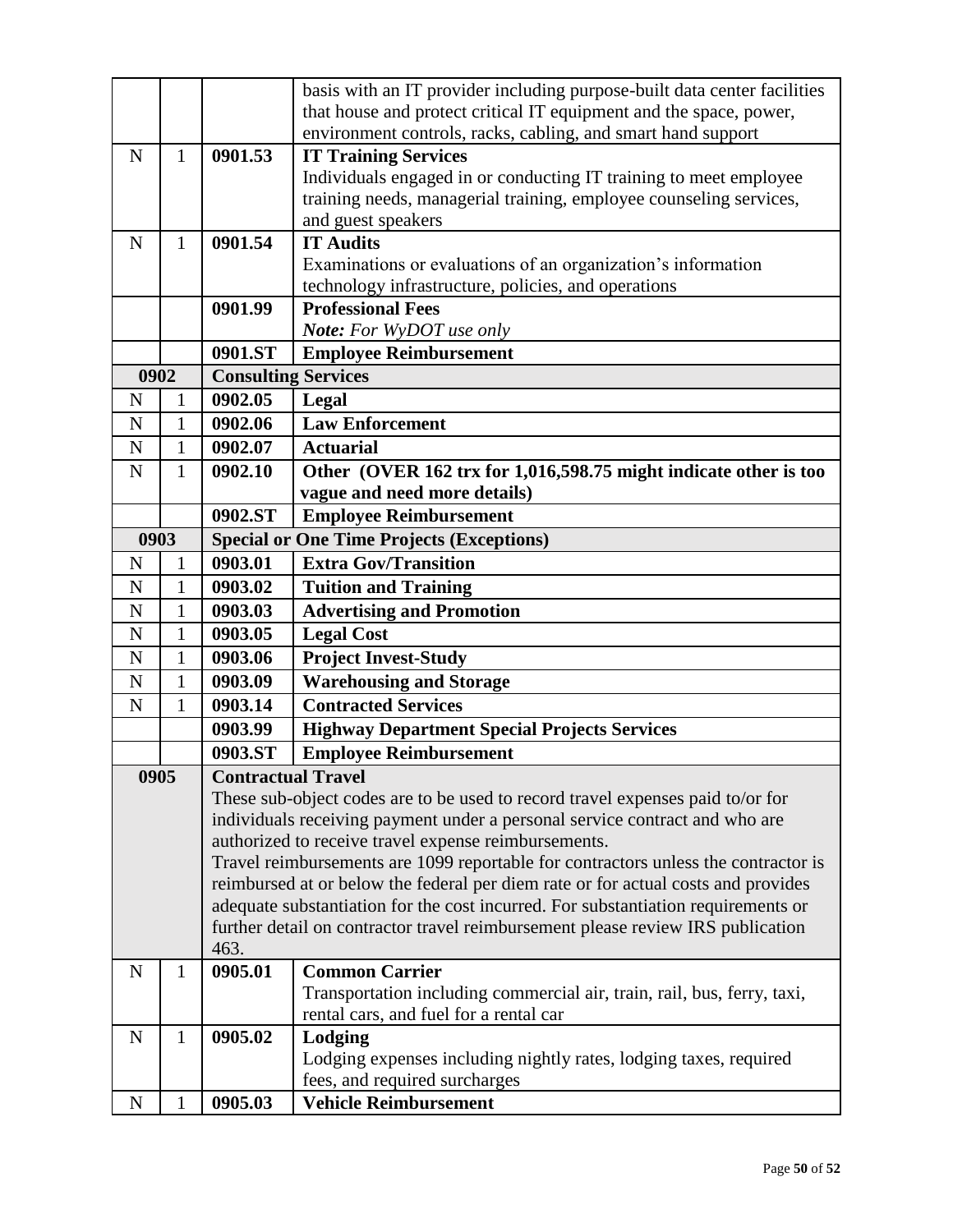|             |              |         | Vehicle mileage rate reimbursement or fuel for private vehicle                             |
|-------------|--------------|---------|--------------------------------------------------------------------------------------------|
| $\mathbf N$ | 1            | 0905.04 | Meals & Incidental Expenses (M&IE)                                                         |
|             |              |         | The M&IE allowance rate set by the State                                                   |
|             |              |         | Note: Does not include meals and gratuities for one-day round trips                        |
| ${\bf N}$   | 1            | 0905.06 | <b>Actual Meals and Gratuities</b>                                                         |
|             |              |         | Actual meal expenses                                                                       |
|             |              |         | Note: Does include meals and gratuities for one-day round trips to                         |
|             |              |         | anyone not on the state's payroll system                                                   |
| $\mathbf N$ | $\mathbf{1}$ | 0905.08 | <b>Other Travel Expenses</b>                                                               |
|             |              |         | All other travel-related costs including parking fees, telephone calls,                    |
|             |              |         | bellhop or porter gratuities, and other miscellaneous expenses                             |
|             |              | 0905.10 | <b>Actual: Per State Guidelines</b>                                                        |
|             |              | 0905.11 | <b>Common Carrier</b>                                                                      |
|             |              |         | Transportation including commercial air, train, rail, bus, ferry, taxi,                    |
|             |              |         | rental cars, and fuel for a rental car                                                     |
|             |              | 0905.12 | Lodging                                                                                    |
|             |              |         | Lodging expenses including nightly rates, lodging taxes, required                          |
|             |              |         | fees, and required surcharges                                                              |
|             |              | 0905.13 | <b>Vehicle Reimbursement</b>                                                               |
|             |              |         | Vehicle mileage rate reimbursement or fuel for private vehicle                             |
|             |              | 0905.14 | Meals & Incidental Expenses (M&IE)                                                         |
|             |              |         | The M&IE allowance rate set by the State                                                   |
|             |              | 0905.16 | Note: Does not include meals and gratuities for one-day round trips                        |
|             |              |         | <b>Actual Meals and Gratuities</b>                                                         |
|             |              |         | Actual meal expenses<br>Note: Does include meals and gratuities for one-day round trips to |
|             |              |         | anyone not on the state's payroll system                                                   |
|             |              | 0905.18 | <b>Other Travel Expenses</b>                                                               |
|             |              |         | All other travel-related costs including parking fees, telephone calls,                    |
|             |              |         | bellhop or porter gratuities, and other miscellaneous expenses                             |
| 0906        |              |         | <b>Environmental Services</b>                                                              |
|             |              |         | <b>Note:</b> For DEQ use only                                                              |
| N           | 1            | 0906.01 | <b>Engineering</b>                                                                         |
| $\mathbf N$ | $\mathbf{1}$ | 0906.02 | <b>Construction Management</b>                                                             |
| ${\bf N}$   | 1            | 0906.03 | <b>Environmental Consul/Studies</b>                                                        |
| ${\bf N}$   | $\mathbf{1}$ | 0906.04 | <b>OP</b> and Maintenance Oversight                                                        |
|             |              | 0906.ST | <b>Employee Reimbursement</b>                                                              |
| 0907        |              |         | <b>Environmental Services: Other</b>                                                       |
|             |              |         | Note: For DEQ use only                                                                     |
| $\mathbf N$ | 1            | 0907.01 | <b>Construction/Reclamation</b>                                                            |
| ${\bf N}$   | $\mathbf{1}$ | 0907.02 | <b>Public Facilities (AML)</b>                                                             |
| ${\bf N}$   | $\mathbf{1}$ | 0907.03 | <b>Disposal</b>                                                                            |
| ${\bf N}$   | 1            | 0907.04 | <b>Excavation</b>                                                                          |
| ${\bf N}$   | $\mathbf{1}$ | 0907.05 | <b>Subsurface Investigation</b>                                                            |
| ${\bf N}$   | $\mathbf{1}$ | 0907.06 | <b>Operations and Maintenance</b>                                                          |
| ${\bf N}$   | $\mathbf{1}$ | 0907.07 | <b>Decommissioning</b>                                                                     |
|             |              |         |                                                                                            |